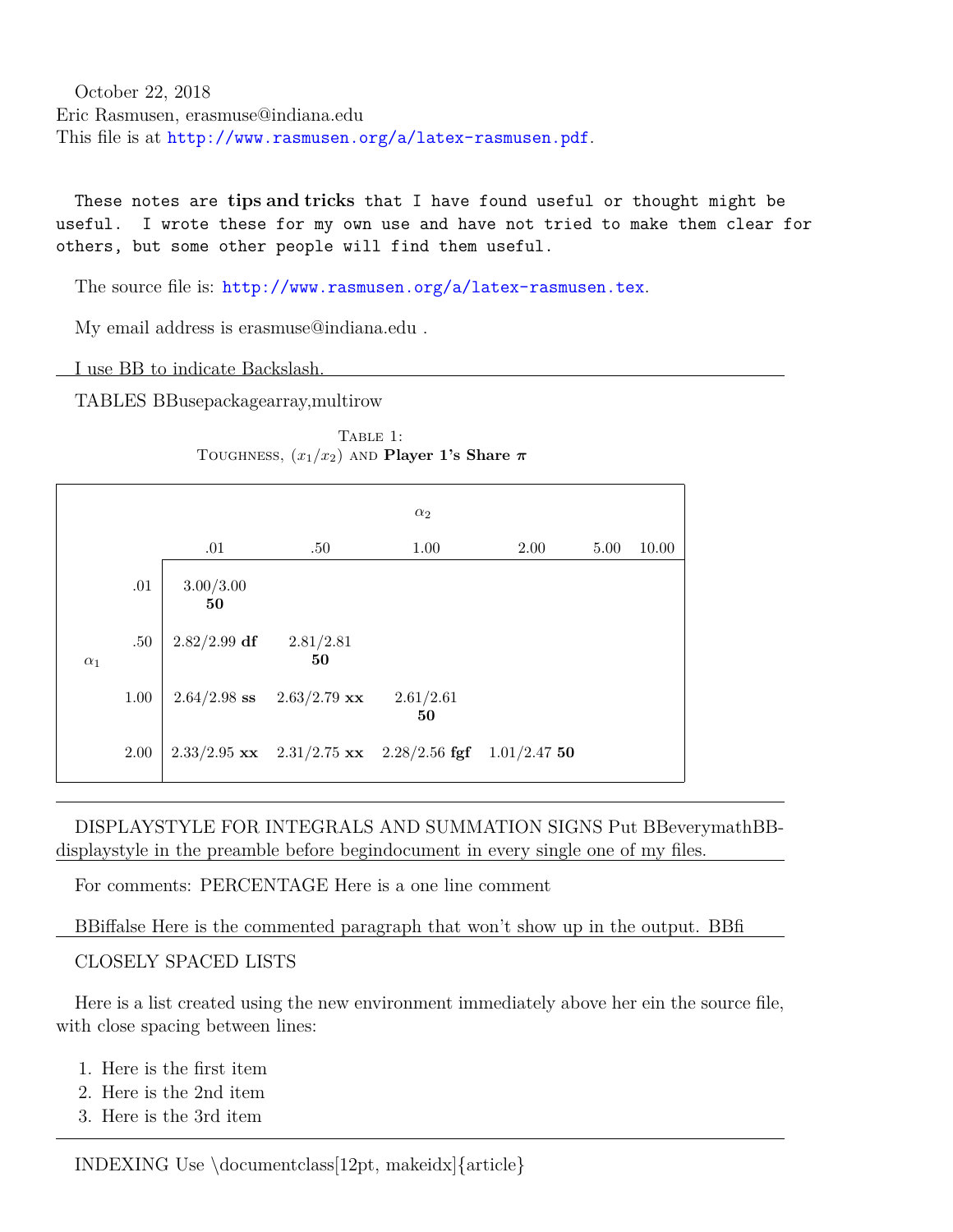Put the following command in your preamble:  $\imath\bar{\text{as}}{\text{makeindex}}$  latexrasmusen.idx} That command uses write18 to issue a DOS command to process the \*.idx file.

Put these at the start, int eh preamble before begin document:

```
\usepackage{makeidx}
\makeindex
```
and at the where you want the index to show up, write

```
\begin{theindex}
\printindex
\end{theindex}
```
To index a i.e. the word 'Likelihood' write at each page it appears:

I would say that the \index{likelihood} of that is zero.

For index subentries, use an exclamation point and tag as:

"In some respects the Bayesian formulation \index{Bayesian inference!advantage and disadvantage of } is the simpler and in other respects the more difficult."

You have to run this a few times to get all teh auxiliary files working right.

A good reference is: "MakeIndex: An Index Processor For LaTEX" by Leslie Lamport 17 February 1987 <http://tex.loria.fr/bibdex/makeindex.pdf>

MORE STUFF, I DONT UNDERSTAND NOW:

\indexentrywords!and|hyperpage1 \xindexentryexisting|hyperpage1

to generate something like this:

\begintheindex \itemextend\hfill3 \itemextension problem\hfill3 \itemextension of a map\hfill3 \itemhomotopic\hfill5 \itemhomotopy\hfill5 \endtheindex

I have an examples of tex input and pdf output, with different and better instructions, at

http://www.rasmusen.org/a/sample-index.tex and http://www.rasmusen.org/a/sample- index.pdf

Here is an example of how to create an italicized index entry. This puts the entry "\it Producers– The" at the location "producers" would have in the index.

The next game, inspired by Mel Brooks's offbeat film \it The Producers \indexproducers@\it Producers– The, illustrates a peculiarity of optimal contracts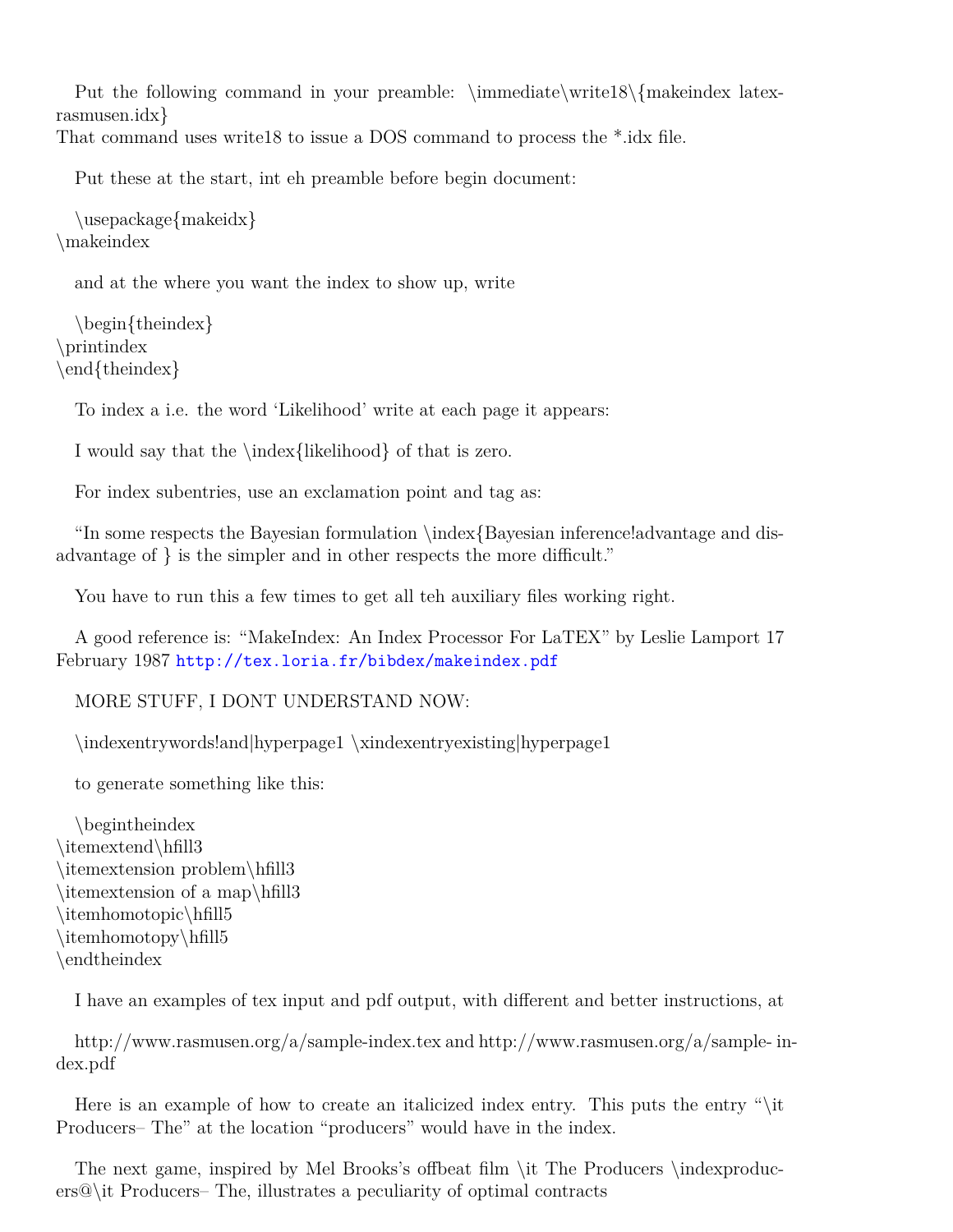My second way to do indexes, the less intelligent way (because it will repeat page numbers if more than one  $\label{eq:1}$  and it won't alphabetize) is to just put  $\label{eq:1}$  labeltermtoindex in the text, and \pagereftermtoindex in the index. Check to see if a label is assigned more than once, by mistake. To do that, you can look at the latex processing log in \*.log, or you can look at the \*.aux file and it will list all the page numbers assigned to a label.

# LATEX RELATIVE PATHS AND INPUT AND INCLUDE

If I put \input..\preamble-regulation.tex that tells latex to search the directory ABOVE my current one for the file preamble-regulation.tex and to insert it. You can use \input.\belowdirectory\preamble-regulation.tex to look in below-directory, the directory BELOW my current one. The similar command \include differs in how it treats nesting and multiple input commands.

\includeonly is a useful command for saying which inputs to pay attention to. For a book, you can put it in the preamble and only include the chapters you want to texify at that moment. \includeonlyfile1, file3

# See [http://en.wikibooks.org/wiki/LaTeX/General\\_Guidelines](http://en.wikibooks.org/wiki/LaTeX/General_Guidelines).

#### MARGINAL NOTES WITH NUMBERS

Here's a way to have a floating margin note, with special numbers for the marginal notes with an "m" before each number so the footnotes are m1, m2, m3, etc.

| lere<br>is | m <sub>1</sub><br>dere is :<br>text.<br>mv |  |
|------------|--------------------------------------------|--|
| narginal   |                                            |  |

**BACKSLASHES** 

 $\newcommand{\b}{\text{\textbf{}}$  \  $\text{backslash}$ 

# WORDRAPPING AROUND FIGURES AND PICTURES

\usepackage{wrapfig}

 $\begin{array}{c}\n\begin{array}{c}\n\begin{array}{c}\n\begin{array}{c}\n\begin{array}{c}\n\end{array} \end{array} \end{array}$ 

\begin{center} {\sc Figure 12.\ref{1913-ohio-hunting-license.jpg}\\A 1913 Ohio Hunting License } \end{center} \refstepcounter{figurecounter} \label{1913-ohio-hunting-license.jpg} \includegraphics[width=\linewidth]{1913-ohio-hunting-license.jpg} \end{wrapfigure} Then we put the text that is supposed to go on the right side of the page. The 12 is optional and says the picture should take up 12 lines of text. Usually leave that out.

SANS SERIF FONT: Use this command to change the entire document from that point forward: \renewcommand \rmdefaultcmss

TYPE FONT SIZES

By default, LaTeX uses 10pt Computer Modern Roman as its base font. You can change this base font by using the 11pt or 12pt style option on the documentclass line like this:

```
\documentclass[11pt]article}
```
10pt Default 11pt Option 12pt Option \tiny 5pt 6pt \scriptsize 7pt 8pt 8pt \footnote-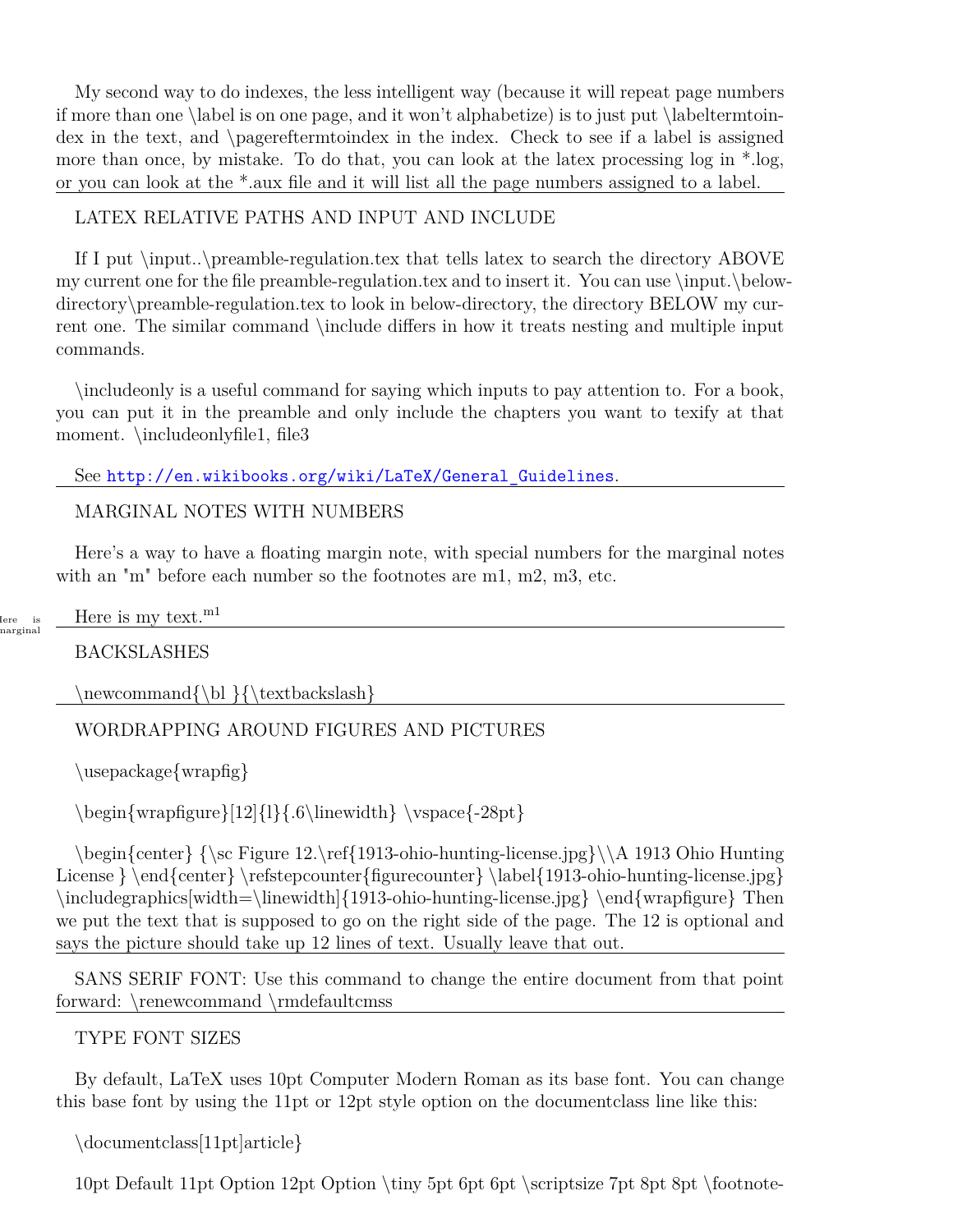size 8pt 9pt 10pt  $\mathrm{10pt} 11pt \normalfont\$ 11pt  $\mathrm{12pt} 12pt \displaystyle 12pt 12pt 14pt$ \Large 14pt 14pt 17pt \LARGE 17pt 17pt 20pt \huge 20pt 20pt 25pt \Huge 25pt 25pt 25pt

The \resizebox command (from graphicx package) is convenient if you want to produce, e.g., a title that fills the entire page width: \resizebox\linewidth}!\it shape Foo!

# $s$ hat fils the entire page width: \resizebox\linewidth}!\it shape Foo!<br> $s$ hat fils the entire page width: \resizebox\linewidth}!\it shape Foo!

For big font: \usepackage{fix-cm}  $\newcommand{\bigarrow{\phi}{\boldsymbol{0}$ \newcommand{\smallfont}{\fontsize{6pt}{7pt}\selectfont} \beginbigfontHere is my writing in a big font. \endbigfont

# ere is my writing in a big font.

Here is my writing in a small  $6/7$  fon

# MARGIN COMMENTS

 $\newcommand{\<sub>max</sub> of  $|1| \mathbb{}\mathbb{R}$  \marginpar{\tiny\hspace{0pt} poundsign$ 1}}

\margincomment{Here is my comment}

m2 Here is my comment}

URLS, WEBLINK DISPLYA:

\usepackage{url} \usepackage{hyperref} \hypersetup{breaklinks=true, colorlinks= true, linkcolor=black, hyperfootnotes= false, urlcolor=blue } \urlstyle{same} \usepackage{breakurl}

# {COLOR}

\usepackage{color} \newcommand{\red}[1]{\color{red}{poundsign 1} \color{black} }  $\newline \omega\{\geren}[1]{\color{red}{\text{pounds}} 1} \color{red}{\text{black}} \}$ 

 $\newcommand{\mbox{\label{1}}{\n non-dual-  
boundary}$ |1]  $\color{{\|}{\n noindent\cdot\cdot\cdot\cdot\}$  sc poundsign 1}\color{black}}

\myheading{Here is the Heading}

Here is some red writing.

SPACES

A single backslash \will make sure that there is just a single space after a word. This is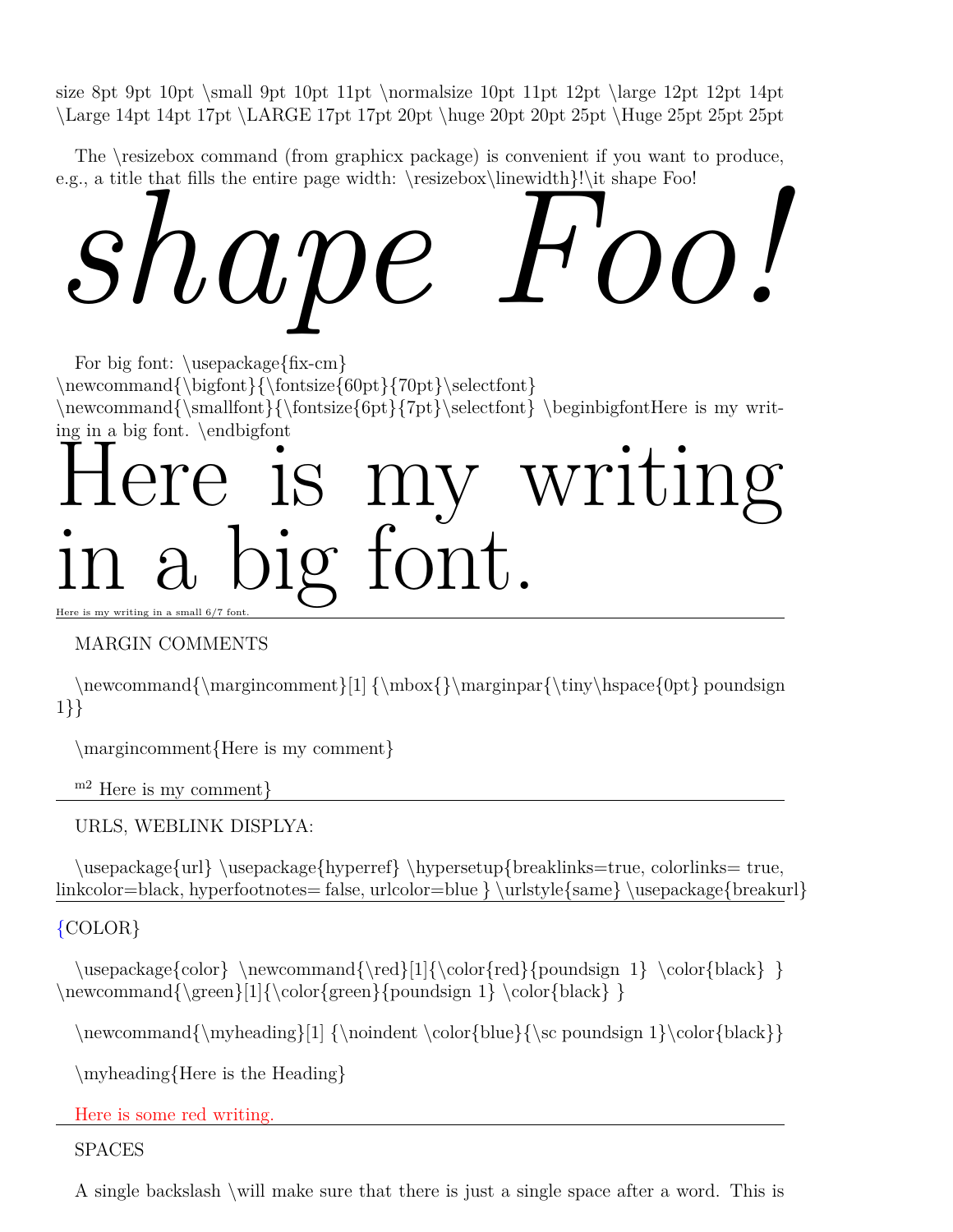useful after a period which does not end a sentence, e.g. in Mr. \Jones, so there is just one space after the period.

For a negative space in math mode, use  $\backslash !$ 

For a normal-width space use  $\langle \cdot, \cdot \rangle$  backslash-colon This is very useful for alignmen tin tables.

\hfill and \vfill both put space in up to the limits of the page borders. Thus, Top of page \vfill Bottom of page will fill up an entire page, with blank space in the middle.

\vspace\*24pt and \hspace\*32pt do the obvious things.

The command is supposed to prevent a linebreak.(tilde)

USING SUBSCRIPTS AND SUPERSCRIPTS TOGETHER

MAKING DIGITS AND LETTER SUBSCRIPTS LOOK OK TOGETHER, CHANGING THE FONT SIZE

This happens if and only if

$$
-f_{11} + \sum_{j=2}^{n} \frac{f_{1j}^2}{\lambda^{2j}} \ge 1
$$

How to make  $x_j^i$  different from  $x_j^i$ .

 $X_i^{\phi}$  and  $X_{\phi}^j$ ?

<A HREF=" http://www.cse.iitd.ernet.in/ anup/homepage/UNIX/latex.html ">"Some useful tips and tricks in  $LaTeX" <  $|A>$$ 

FLOATS I have not figured out a good way to deal with floats, to get diagrams where I want them. A couple of promising packages are:

\usepackagefloat \usepackageafterpage

\beginfigure[h!] This is supposed to make the figure go right at this point in the paper. \endfigure

This command is supposed to clear out the floats after teh current page is done filling up: \afterpage\clearpage .

# ENDNOTES

\usepackageendnotes \let\footnote=\endnote

This will make every use of the Footnote command and endnote.

At the end of the document, put \theendnotes to have them print out.

In Latex, how do I set up a link to http://rasmusen.org/religion.htm that show up in the text as LINK-MINE?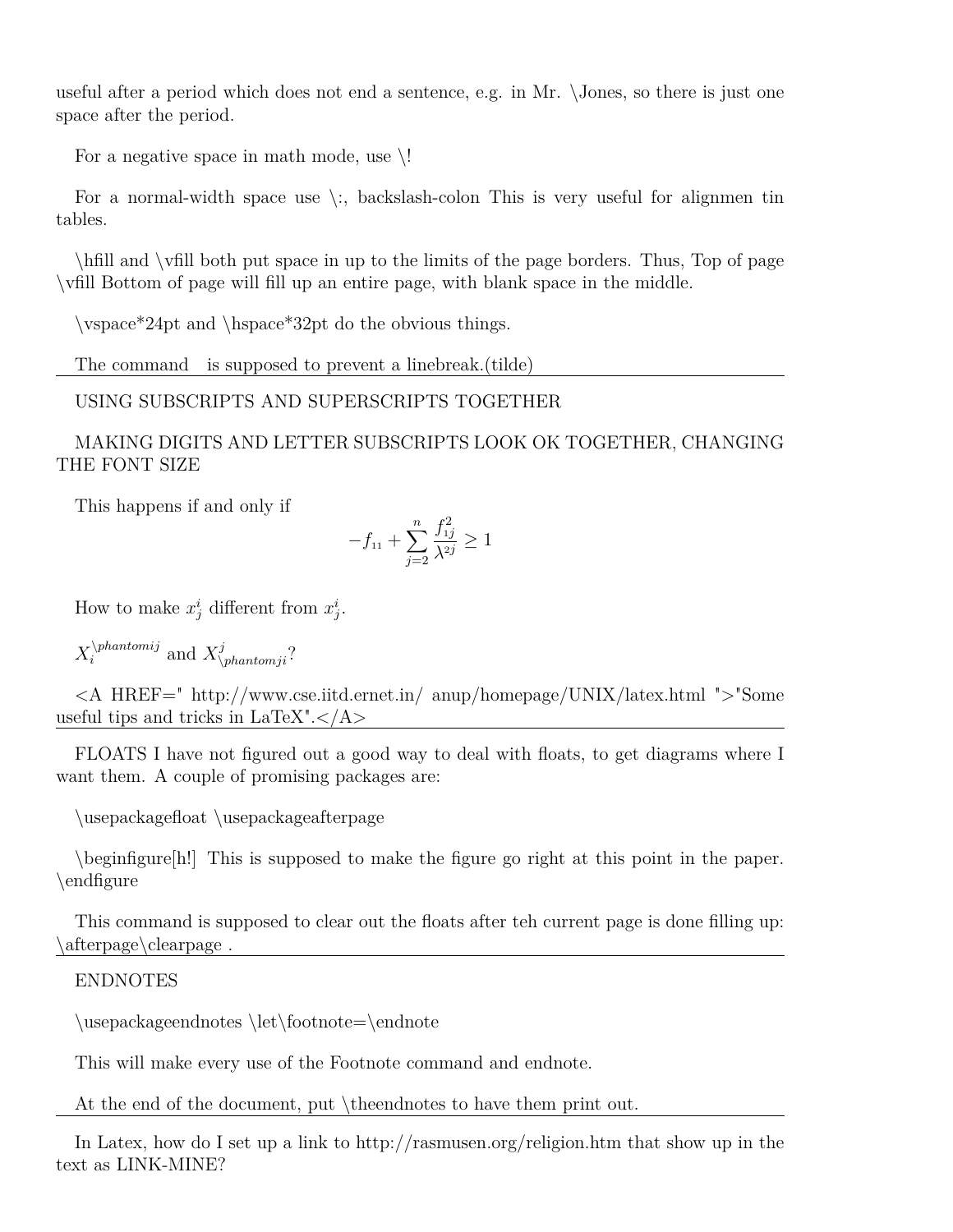Put \usepackagehyperref in your header, and when you want to link to a page, use the command \hrefhttp://rasmusen.org/religion.htmLINK-MINE.

It works like [this.](http://rasmusen.org/religion.htm)

PUTTING A CIRCLE AROUND SOME TEXT:

\usepackagetikz

\newcommand\*\mycircle[1] \begintikzpicture[baseline=(C.base)] \node[draw,circle,inner  $sep=1pt(C) \#1$ ; \endtikzpicture

\mycircleNight

 $(N)$ ight, N $(ig)$ ht,  $(Night)$ 

LANDSCAPE VIEW

Changing the whole document to landscape can be done be using the geometry-package:

\usepackage[landscape]geometry

Next I will show you how to change the page layout of single pages. The lscape-package provides according possiblities:

xxusepackagelscape

With

\beginlandscape

dfgdfsfg

\endlandscape

<http://texblog.wordpress.com/2007/11/10/landscape-in-latex/>

LOOKING AT THE PDF OUTPUT WHILE EDITING If you produce a pdf file and it is open with Adobe Reader, you can't run your tex file through again– it stops. Instead, use EVINCE, another pdf reader, at least while you are editing the file.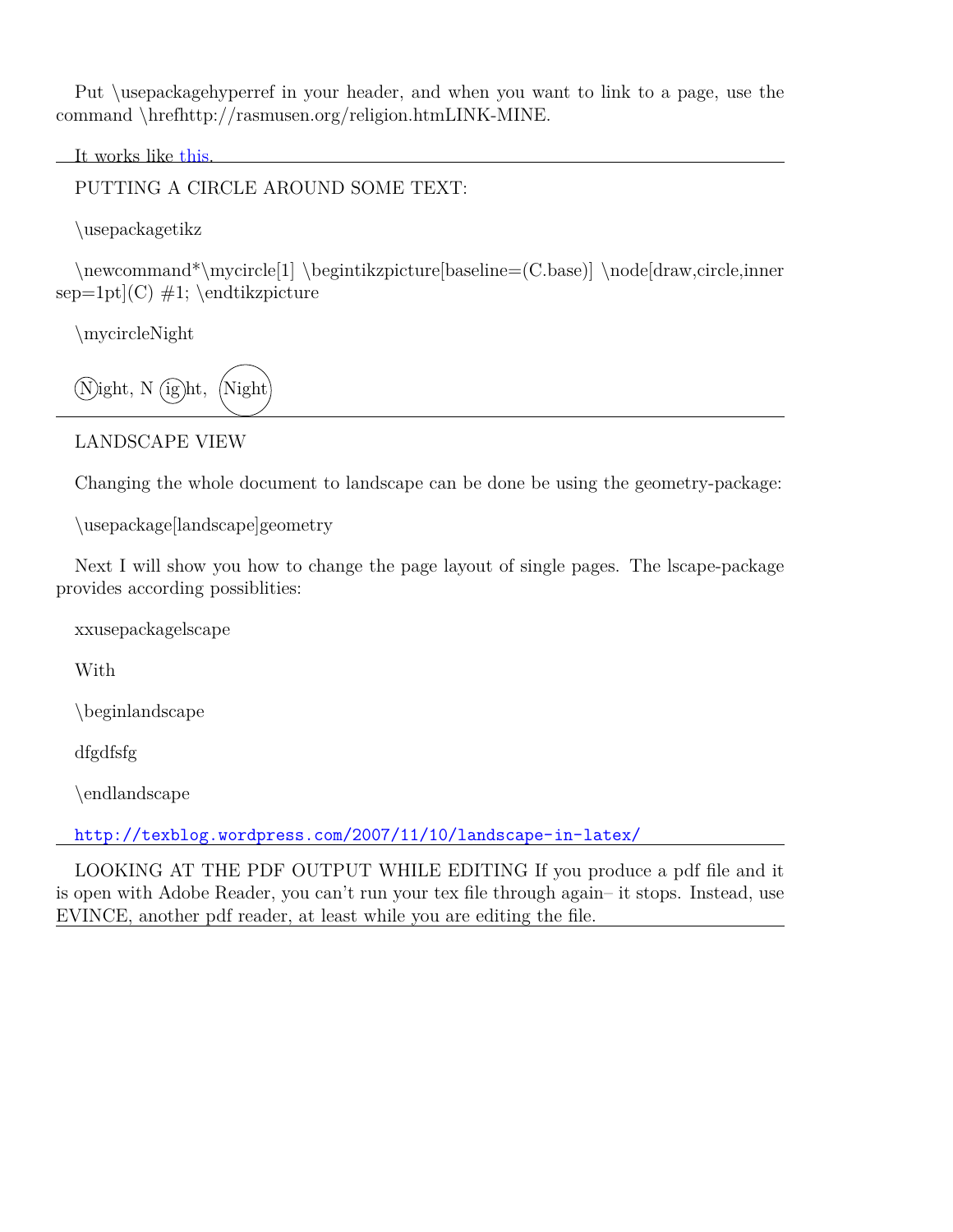# CENTERING VERTICALLY ON A PAGE

Here is the stuff to center with the same vertical distance above and below. The commands you can't see are

\newpage

 $\verb|\vspace|*\|fill$ 

text here

 $\varepsilon^*\$ |fill

\newpage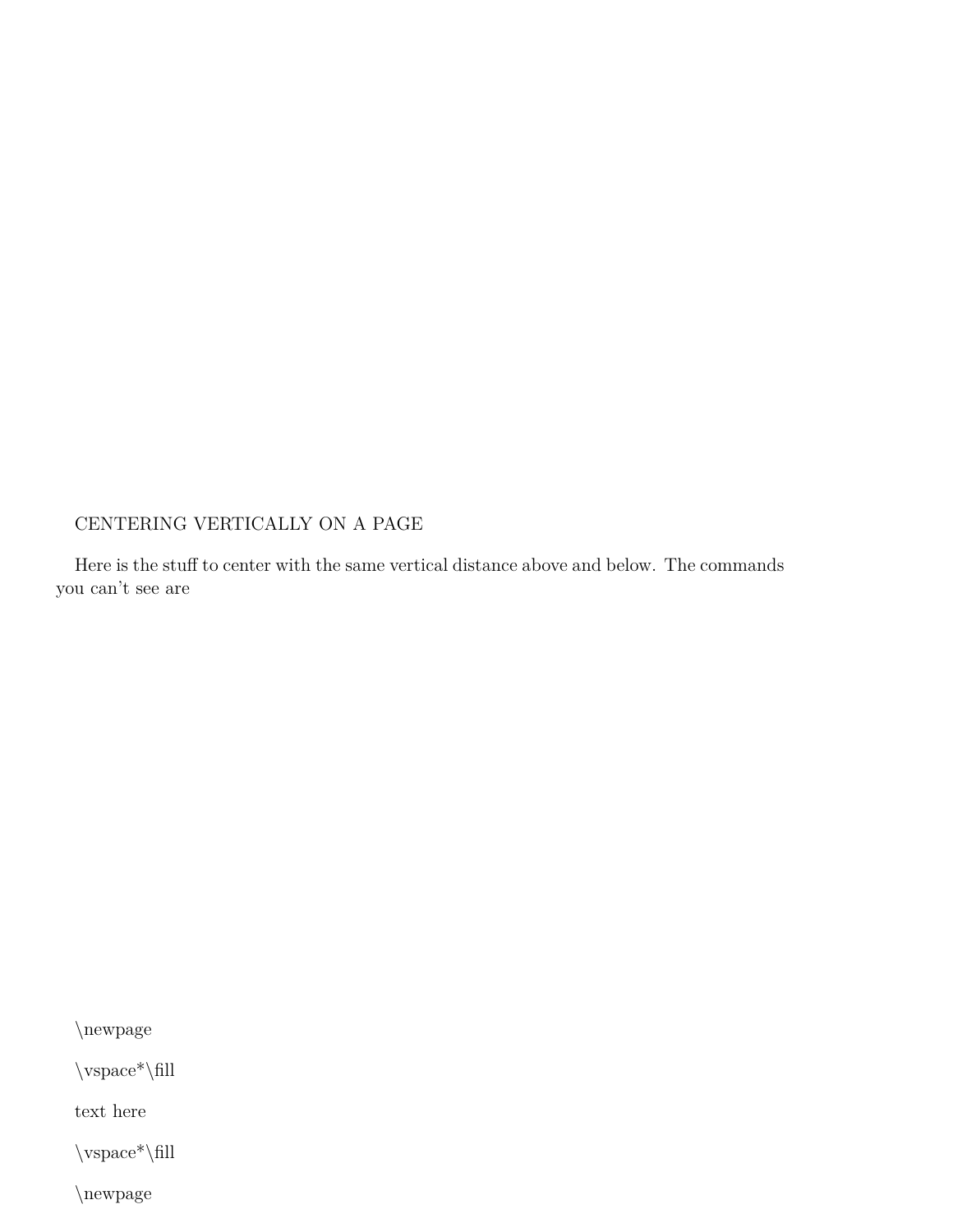#### DOUBLE SPACING

The following command changes to 1.2 spacing:

\renewcommand\baselinestretch1.2

\usepackagesetspace followed by \doublespace does double spacing, without using doublespacing in footnotes and table captions and suchlike. \beginsinglespace and \endsinglespace then are used to have singlespacing of some packages.

I also use setspace in making a new command for indented singlespaced quotations:

Here is the quotation. I'll put linebreaks in to make it three lines long.

\newenvironmentbigquote \beginquotation \beginsmall \beginsinglespace \endsinglespace \endsmall \endquotation

 $\begin{array}{c}\n\begin{array}{c}\n\begin{array}{c}\n\end{array} \text{if } \theta \end{array}$ long. \endbigquote

#### END OF PROOF

 $\Box$ Here is the rpoof, and it ends.

\qed is the input symbol.

This needs the package \usepackageamsthm, Theorem environments

#### SYMBOLS FOR WRITING LEGAL BRIEFS

¶9 §42 . . . . . . . . . . . . . . . . . . . . . . . . . . . . . . . . . . . . . . . . . . . . . . . . . . . . . . . . . . . . . . . . . . . . . . . . . . . . . . 56

#### \P 9 \S 42 \dotfill 56

#### INDICATOR SIGNS

Use  $I_{gi}$  as a variable which equals 1 if agent *i* picks an action that costs him  $g$  and 0 otherwise.

#### FOR LOOKING UP LATEX SYMBOLS:

This is great! <http://detexify.kirelabs.org>and [http://detexifyblog.kirelabs.](http://detexifyblog.kirelabs.org/past/2009/7/19/detexify_explained) [org/past/2009/7/19/detexify\\_explained](http://detexifyblog.kirelabs.org/past/2009/7/19/detexify_explained)

\mbox and \fbox make boxes without and with borders, to keep text together. There can't be a line break in the middle of that kind of box. For a box that spans multiple lines, use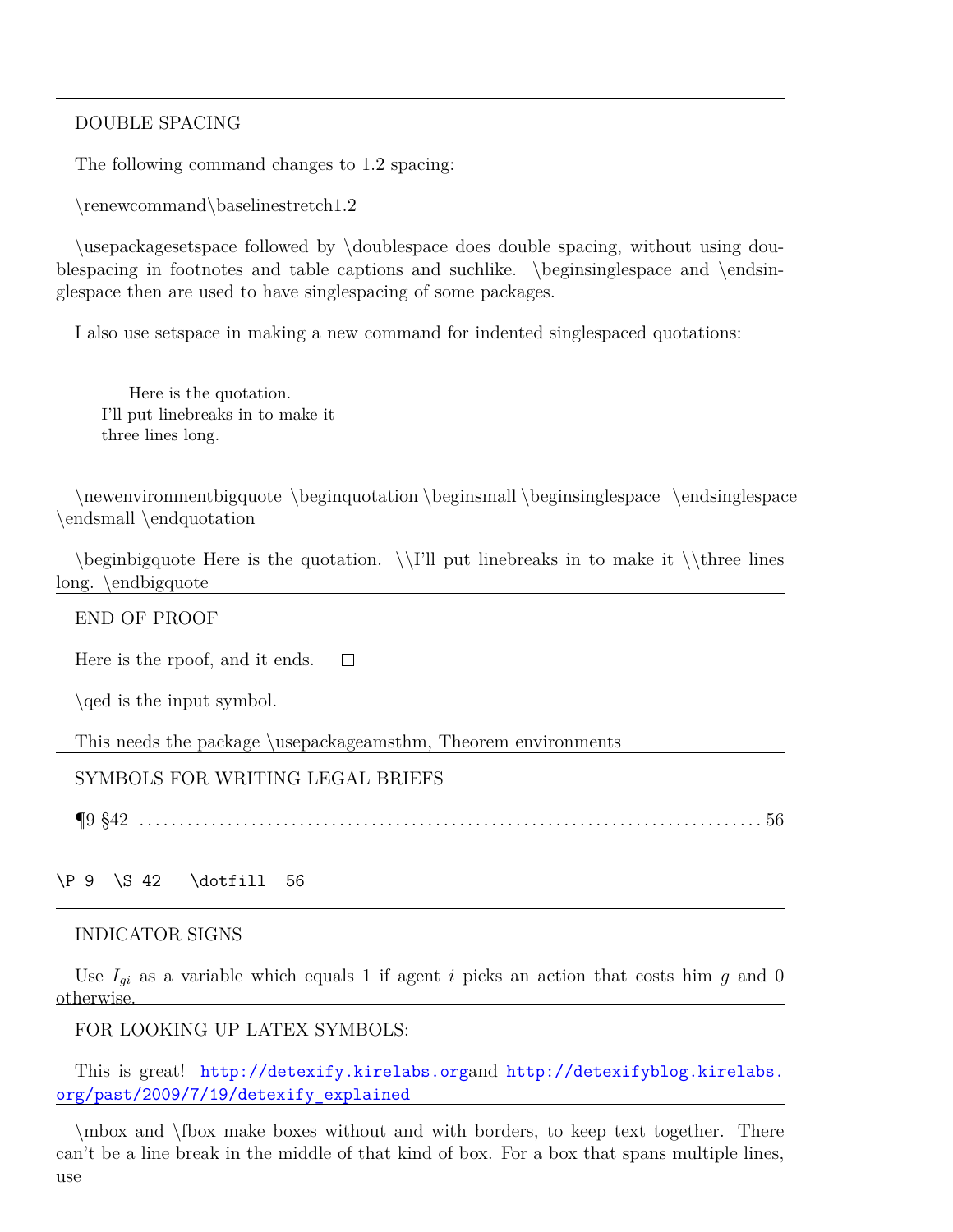\usepackageboxedminipage \fboxsep=12pt needs to be set for around big blocks of text, with boxedminipage, but if you are just using fbox for one word or symbol, change it to \xfboxsep=.2pt

Text that I want to box, such as a game description, goes here. The box width is .6 of entire line . It splits lines depending on how wide it is, to squish the text into the box.

Put box around an equation like this:

$$
5 = x^2 \quad \boxed{24v = 6\alpha t + (1 - \alpha)g^7} \quad 67 = \int_{0}^{8}
$$

␣\mbox␣and␣\fbox␣make␣boxes␣without␣and␣with␣borders,␣to␣keep␣text together.␣There␣can't␣be␣a␣line␣break␣in␣the␣middle␣of␣that␣kind␣of box.␣For␣a␣box␣that␣spans␣multiple␣lines,␣use

\bl␣usepackage{boxedminipage}

```
\begin{boxedminipage}[c]{0.6␣\linewidth}
Text␣that␣I␣want␣to␣box,␣such␣as␣a␣game␣description,␣goes␣here.␣The␣␣␣␣box␣width␣␣is␣.6␣of␣entire␣line␣.␣It␣splits␣lines␣depending␣on␣how␣wide␣it␣is,␣to␣squish␣the␣text␣into␣the␣box.
␣␣\end{boxedminipage}
```

```
Put␣␣box␣around␣an␣equation␣like␣this:
$$
␣5=␣x^2␣\;\;\;␣␣\fbox{$24v␣␣␣=6␣␣\alpha␣␣t␣+␣(1-\alpha)g^7$}␣␣␣\;\;\;
67=
\int\limits_0^8
␣$$
```
For BEAMER, the way to make a latex file into a presentation PDF similar to powerpoint, see' <http://www.rasmusen.org/a/beamer-rasmusen.tex> and <http://www.rasmusen.org/a/beamer-rasmusen.pdf>

# RUNNING WITHOUT STOPPING FOR ERRORS

Insert the command \batchmode to run without error messages and without stopping for errors. The \*.log file will still be created with all the errors listed in it.

NO AUX FILE OR OTHER SUCH CREATED

\nofiles is the command for that.

The \*.log file gets created anyway, though.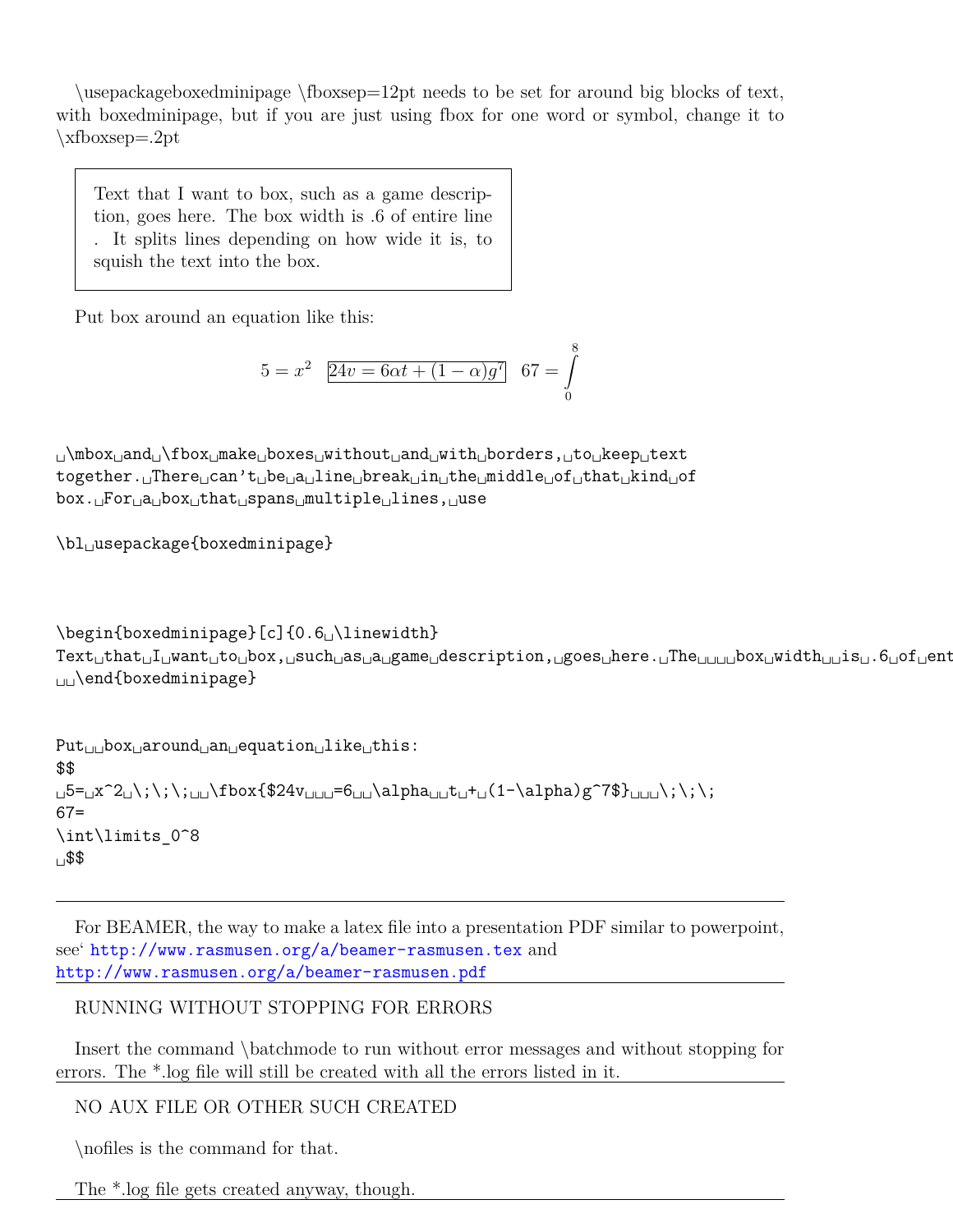#### DELETING FILES FROM WITHIN LATEX

My next task is to figure out how to have Latex clean up after itself, deleting the \*.log, \*.aux, temptex.txt, \*.out files unless told not to.

To do this, which I haven't figured out yet, one uses the write18 command. Here are some examples of how to use it generally

\write18erase temp1.\*

\write18erase temp1.log ( doesn't work– new log created anyway.)

\write18copy temp.tex realname.tex

The write18 command doesn't work unless you alter your latex operating files, though. THe designers were fearful of security breaches, since the write18 command would allow a \*.tex file to have commands which could take over your computer and, for example, download virus files.

So here is how to enable the write18 command:

EnableWrite18=t

Command execution either happens at \output time or right away, according to the absence or presence of the \immediate prefix.

http://wiki.contextgarden.net/texmf.cnf

in texmf.cnf set

shell escape=t

In Miktex it is totally different. Follow the instructions in:

http://wiki.contextgarden.net/write18

In the DOS Shell run:

initexmf --edit-config-file=miktex\config\pdftex.ini

and put in the new empty file that creates,

EnableWrite18=t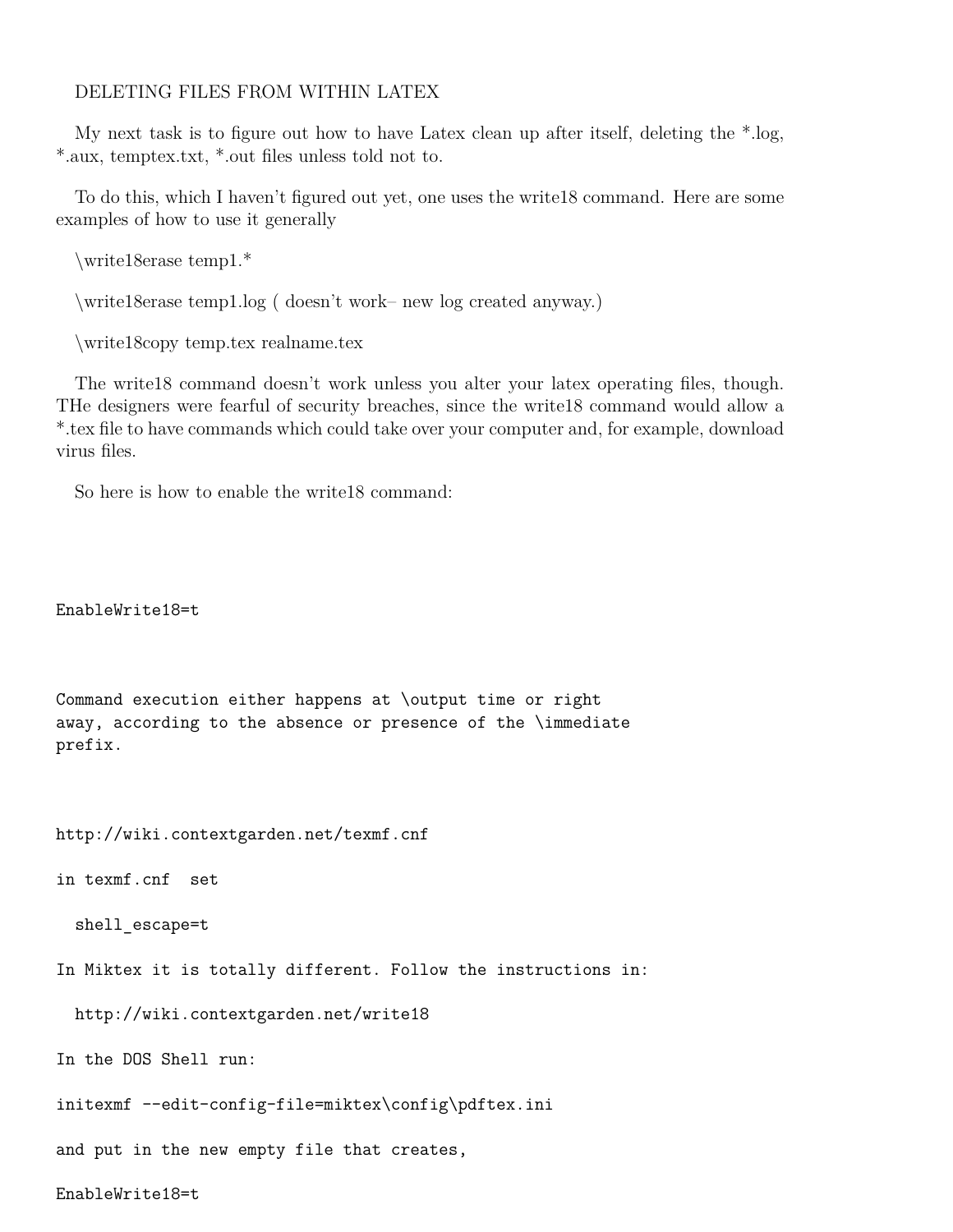Or, I think this would work: create a new file:

C:\Documents and Settings\All Users\Application Data\MiKTeX\2.7\miktex\config\pdftex.ini

Its only content should be

EnableWrite18=t

This will be a local supplement to the pdftex.ini file which is in wherever your Miktex2.7 main directory is, and I think it will not be erased when MIktex updates itself.

MOVING AUXILIARY STUFF INTO THE \*.TEX FILE, BUT IN THE MIDDLE.

This takes a bunch of fancy stuff, but is not too hard. Here is an example file:

```
\documentclass[12pt]{article}
\batchmode
% Thus no error messages--see the *.log file for them.
\usepackage{filecontents}
\newif\ifauxfileexists \IfFileExists{temptex.txt}
{\global\auxfileexiststrue}{\global\auxfileexistsfalse}
    \ifauxfileexists %Do nothing if ifauxfileexists=TRUE.
\else \begin{filecontents}{temptex.txt}
%% %%%%%
%% This is just filler.
%% %%%%%
\end{filecontents} \fi %The end of the ELSE instructions.
    \input{temptex.txt}
%The real temptex.txt. created later, has all the auxiliary files in it.
%Run this *.tex file through latex twice or thrice to fix the style.
```
\hrule %---------------------------------------------------------------------

\begin{document}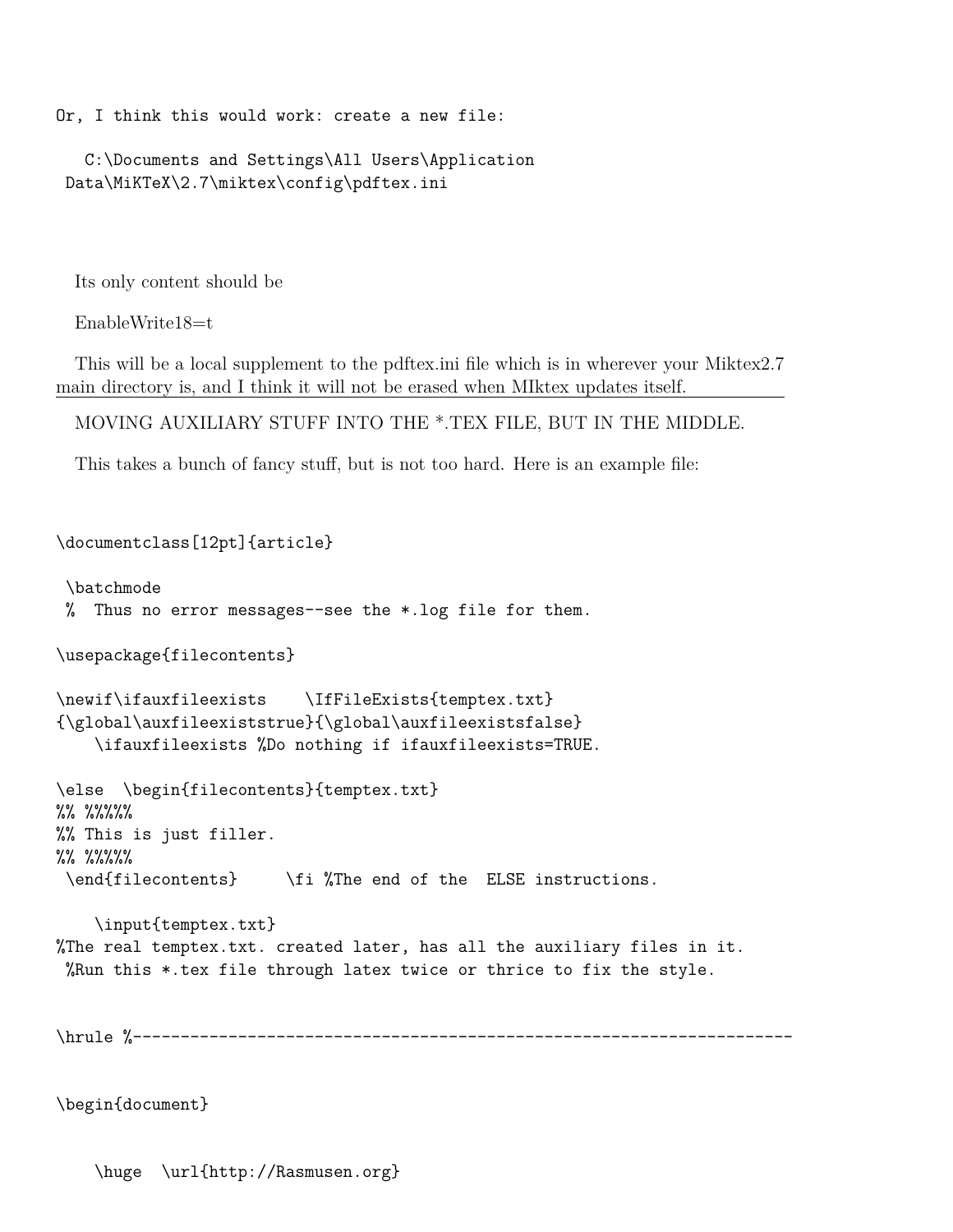```
\begin{filecontents}{temptex.txt}
```

```
\usepackage{hyperref}
\hypersetup{colorlinks= true, urlcolor=blue}
```
\end{filecontents}

\end{document}

I figured this out with lots of help from peopel at [http://groups.google.com/group/](http://groups.google.com/group/comp.text.tex/browse_thread/thread/94ff34113e8c57e/a358fc38446c4762#a358fc38446c4762) [comp.text.tex/browse\\_thread/thread/94ff34113e8c57e/a358fc38446c4762#a358fc38446c4762](http://groups.google.com/group/comp.text.tex/browse_thread/thread/94ff34113e8c57e/a358fc38446c4762#a358fc38446c4762), and from Erik Quaeghebeur and Scott Pakin in particular.

Maybe also see: [http://www-hep2.fzu.cz/tex/texmf-dist/doc/latex/filecontents/]( http://www-hep2.fzu.cz/tex/texmf- dist/doc/latex/filecontents/filecontents.pdf) [filecontents.pdf]( http://www-hep2.fzu.cz/tex/texmf- dist/doc/latex/filecontents/filecontents.pdf) and [http://carroll.aset.psu.edu/pub/CTAN/support/bundledoc/](http://carroll.aset.psu.edu/pub/CTAN/support/bundledoc/arla tex.pdf) [arlatex.pdf](http://carroll.aset.psu.edu/pub/CTAN/support/bundledoc/arla tex.pdf).

A USER'S GROUP FOR QUESTIONS

A latex user group that has easy registration and very active readership is at:

[http://groups.google.com/group/comp.text.tex/browse\\_thread/thread/094ff34113e8c57e#](http://groups.google.com/group/comp.text.tex/browse_thread/thread/094ff34113e8c57e#)

GOOD PACKAGES AND FORMAT:

```
\usepackage[T1]{fontenc}
  \usepackage{lmodern}
&\usepackage{garamond}
%\usepackage{palatino}
% \usepackage{mathpazo}
\usepackage{verbatim} % verbatim classes
 \usepackage{url} % appropriately display url's
\usepackage{hyperref} \hypersetup{breaklinks=true, pagecolor= white, colorlinks= true, linkcol
  \usepackage{longtable}
\usepackage{graphicx}
\usepackage{amsmath}
 \reversemarginpar
  \topmargin -.3in \oddsidemargin -.1in
  \textheight 8in \textwidth 6in
  \baselineskip 16pt
 \parindent 12pt \parskip 10pt
```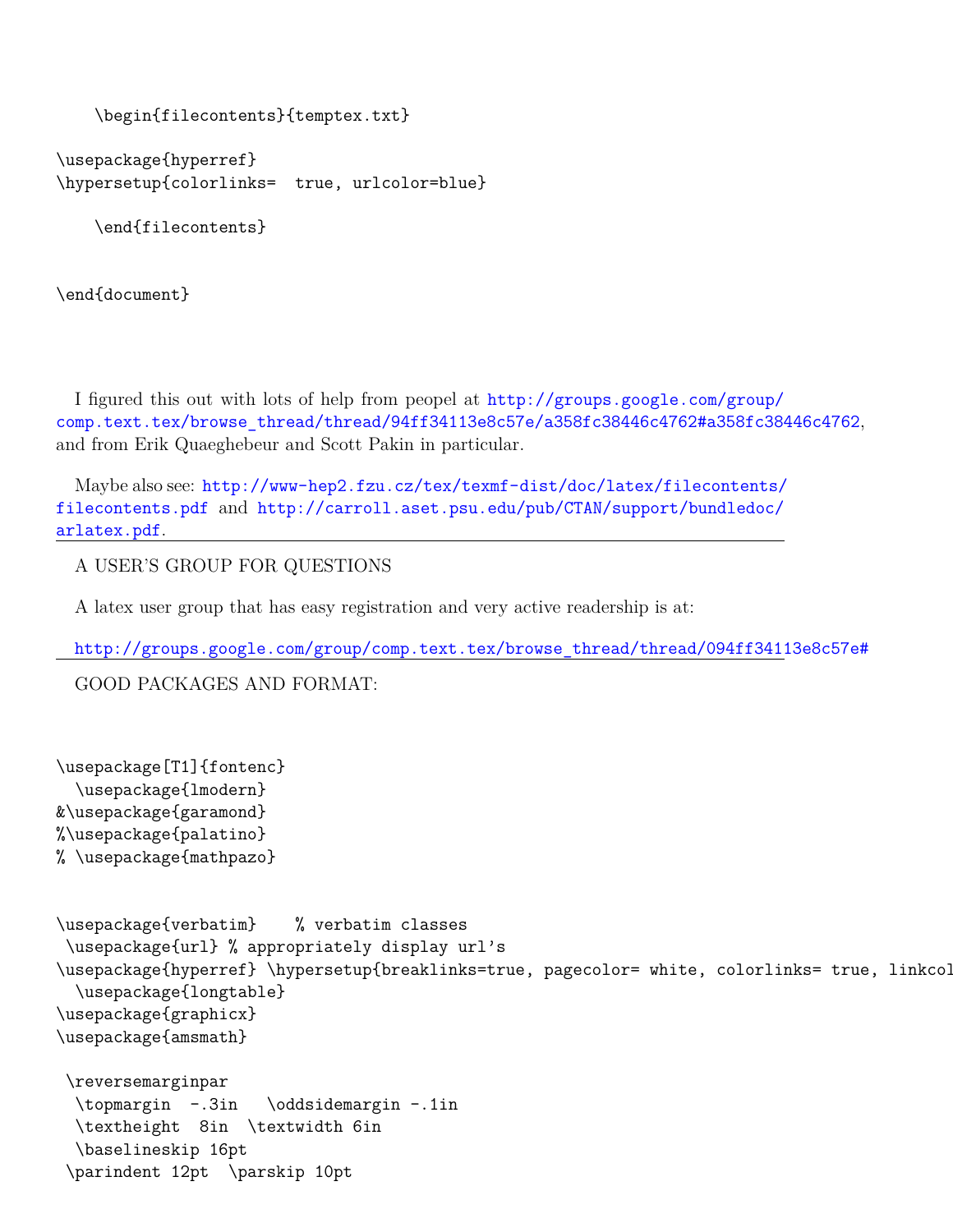# PUTTING EVERYTHING INTO ONE \*.TEX FILE

The filecontents environment will do this. It puts a section of text into a new file. If you want to overwrite a file name, or use this in the middle of a \*.tex document instead of at the very beginning, though, you need to use the filecontents package. See [http:](http://www.ctan.org/tex-archive/macros/latex/contrib/filecontents/) [//www.ctan.org/tex-archive/macros/latex/contrib/filecontents/](http://www.ctan.org/tex-archive/macros/latex/contrib/filecontents/).

```
\usepackage{filecontents}
```

```
%The next section creates the file garamond.sty.
\begin{filecontents}{garamond.sty}
%%
%% This is file 'garamond.sty'
\frac{9}{2}%% This file is under the public domain.
%% Original author: Gael Varoquaux
%% gael dot varoquaux at normalesup dot org
\pdfmapfile{=ugm.map}
\let\rmdefault@garamond\rmdefault%
\newcommand{\garamond}{%
\renewcommand{\rmdefault}{ugm}\normalfont%
}
\newcommand{\ungaramond}{%
\renewcommand{\rmdefault}{\rmdefault@garamond}\normalfont%
}
\end{filecontents}
```
# 1. Introduction

If you try {\heading1 1.Introduction} that will NOT work.

# MATH MACROS

- (1)  $f^{-1}$ <sup>*''*</sup> is better than  $f^{-1}$ <sup>''</sup>.
- (2)  $f: A \rightarrow B$  is better than  $f: A \rightarrow B$ .
- (3)  $f \circ g$  is better than  $f \circ g$ .

is a (4)  $\mathbb{C}^2$  and  $\mathbb{R}^3$  and  $\nabla f(x)$ 

nal ent. quite ig one,<br>it?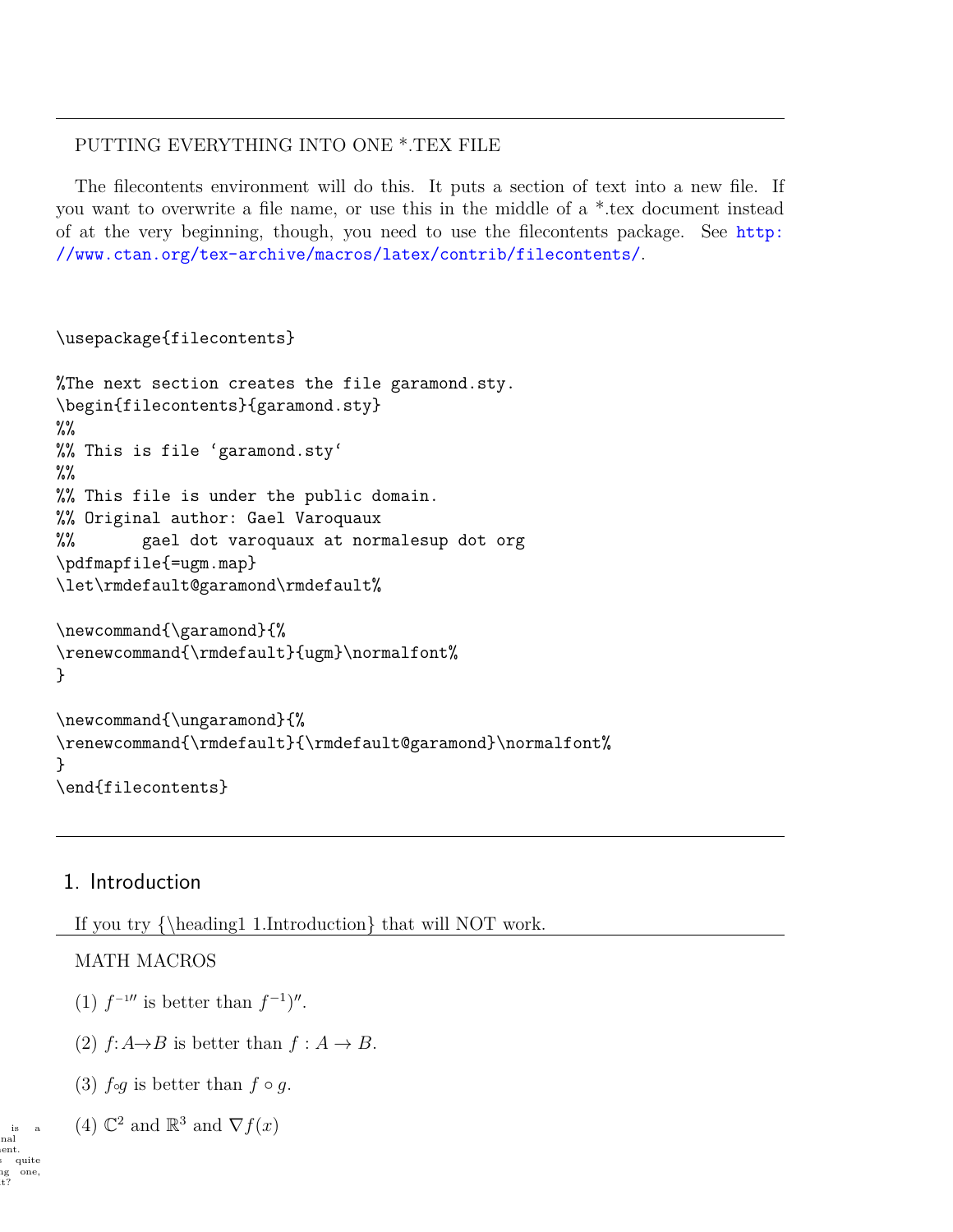```
\newcommand{\toarrow }{\hspace{-4pt}\to \hspace{-3pt }}
\newcommand{\suchthat }{\hspace{-4pt} : \hspace{-2pt } }
\newcommand{\smallcircle}{ {\scriptstyle \circ } }
\newcommand{\of}{ \hspace{-1pt} \smallcircle \hspace{-1pt} }
\newcommand{\C}{\mathbb{C}}
\newcommand{\R}{\mathbb{R}} %For real numbers
\newcommand{\grad}{\nabla}
% For margin comments in small font
\newcommand{\marginlabel}[1]
  {\mbox{}\marginpar{\raggedleft\hspace{0pt}#1}}
\newcommand{\marg}[1]
  {\mbox{}\marginpar{\tiny\hspace{0pt}#1}}
\newcommand{\numeq}[1]{\begin{align}\begin{split} #1
\end{split}\end{align}}
(1) f^{{\scriptscriptstyle -1}} \prime -1 \prime \prime }$ is better than f^{-1})''.
(2) \$ f \suchthat A \toarrow B \$ is better than \$ f : A \rightarrow B \$.
(3) f \of g\ is better than f \circ g\.
(4) \C^2\ and \R^3\ and \sqrt{T^3} and \sqrt{T^3} and \sqrt{T^3} \marg{Here is a marginal comment. It is quite a long
```
# TYPESETTING PAGES AND BOOKS

<http://www.economics.utoronto.ca/osborne/latex/PMAKEUP.HTM> has notes on page makeup by TeX author Martin J. Osborne

Something important to keep in mind in using Latex is that it is designed for professional typesetters typesetting books, not for scholars writing papers. This means that its code aims at a good-looking, readable, final product, not good-looking, readable input code. Not being WYSIWYG is the result of this. I actually prefer that as a scholar. It means that I can be sloppy about spacing when I type in text and formulas, and I can cut-and-paste with ease. But it means that anything requiring labelling is hard to read in the code. The identity of Section 3, equation (10), and Figure 4a keeps changing. It is much clearer to assign.

#### FIGURES AND YOUR OWN COUNTERS

How do we make figures not go at the top of a page, but rahter next towhere they are referneced? Don't use the begin figure end figure environment. Instead typeset the figures yourself, and use your own counter.

Unforunately, figures tend to float anyway.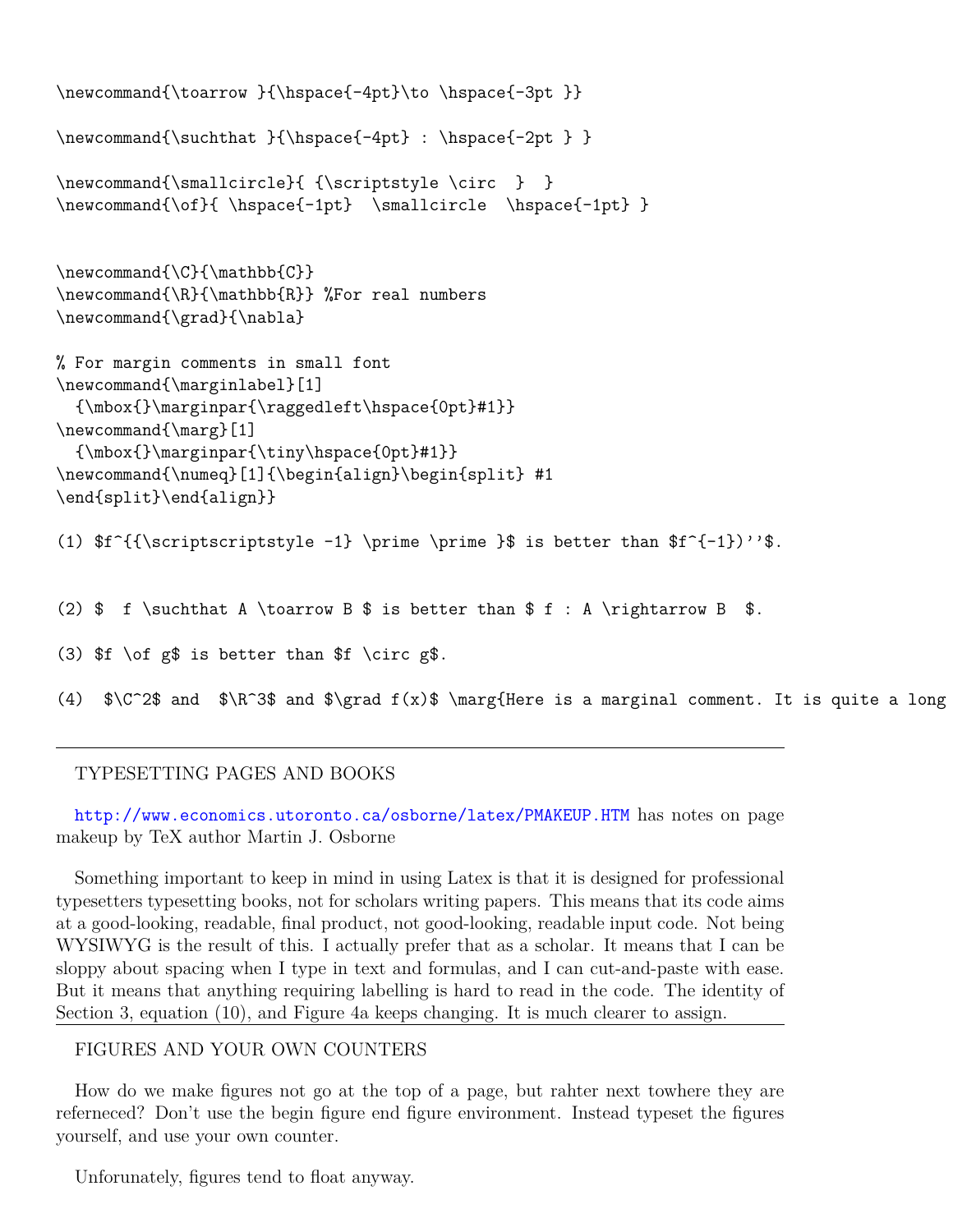The following creates the new counter named figurecounter and starts it at 0. It immediately is stepped up to 1, and the label fig11 is associated with 1.

<span id="page-14-1"></span><span id="page-14-0"></span>(1) "I will use Figure [1"](#page-14-0)

 $(2)$  $(2)$  $(2)$  ' 'I will use Figure 2''

This was generated by:

```
\newcounter{figurecounter}
\setcounter{figurecounter}{0}
\refstepcounter{figurecounter} \label{fig11}
(1)''I will use Figure \ref{fig11}''
\refstepcounter{figurecounter} \label{fig22}
(2) ' 'I will use Figure \ref{fig22} ' '
```
PDF and LATEX

PDF: Foxit Reader. . When I process inLatex, I can process and produce a new PDF even while the old one is open. I then need to close it in Foxit and reopen it to see th enew one, though– there is no RELOAD command.

MICROSOFT WORD and LATEX and PDF

Acrobat 9 pro will convert PDF to WORD, so I can do everything in latex and convert later.

FONTS

[http://www.tug.org/fonts/special-s.pdf]( http://www.tug.org/fonts/special-s.pdf)

[http://www.tug.dk/FontCatalogue/mathfonts.html]( http://www.tug.dk/FontCatalogue/mathfonts.html )"Fonts with Math Support" and other fonts too.

Seventh Circuit: <http://www.ca7.uscourts.gov/Rules/type.pdf>

Mathpazo, New Century, Palatino, Garamond are all good. The palatino font used in Mathpazo has stupid quotation marks that are like double primes and do not distinguish between starting and ending quotation marks. So Garamond is better. Lmodern is pretty good too (Latin Modern).

See <http://gael-varoquaux.info/computers/garamond/index.html>

To use the command \garamond, make sure garamond fonts are in a folder in the same directory as this main \*.tex file, and that the file garamond.sty is in the same directory as the main \*.tex file (NOT just in the font directory). Garamond is btter than mathpazo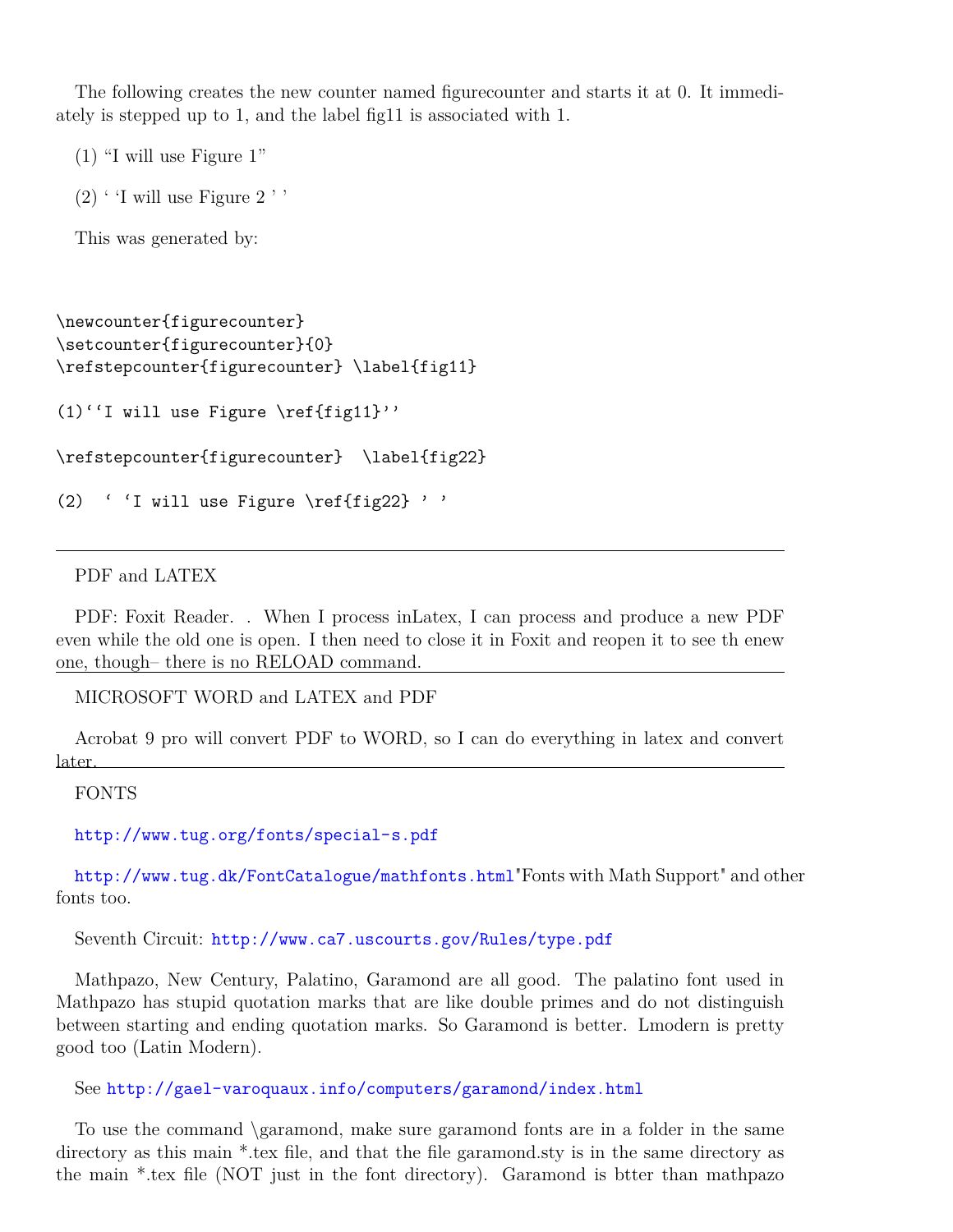or palatino because it has true quotation marks. Also, put the following commands before BEGIN DOCUMENT:

```
\usepackage[T1]{fontenc}
  \usepackage{lmodern}
\usepackage{garamond}
```

```
Then to use garamond, do this:
```
\garamond

This text is in Garamond font.

\ungaramond

This text is in Computer Modern

#### FONTS

Latex has some very impressive calligraphy and cursive fonts at:

<http://www.tug.dk/FontCatalogue/calligraphicalfonts.html>

AREV is a good font for overheads. I don't like beamer; just user ordinary latex.Then you can reveal the slides slowly in a simple way. \usepackage[T1]fontenc \usepackagearev

Use instead of  $\equiv$ , so it is  $\stackrel{\text{def}}{=}$ .

 $x \equiv y \qquad x \stackrel{\text{def}}{=} y$ 

```
Use \newcommand{\eqbydefinition}{\rm \stackrel{def}{=} } instead of
$
\equiv$, so it is $ \eqbydefinition$.
$$
x \equiv y \qquad x \eqbydefinition y
$$
```
To MAke text all cpaital letters: 3. A MODEL WITH THE SOCIAL PLANNER AS PROSECUTOR

ENDNOTE: THis package does not work with the package that makes <sdfdsf> commands, so you need to replace all underscores with

DOUBLE SPACING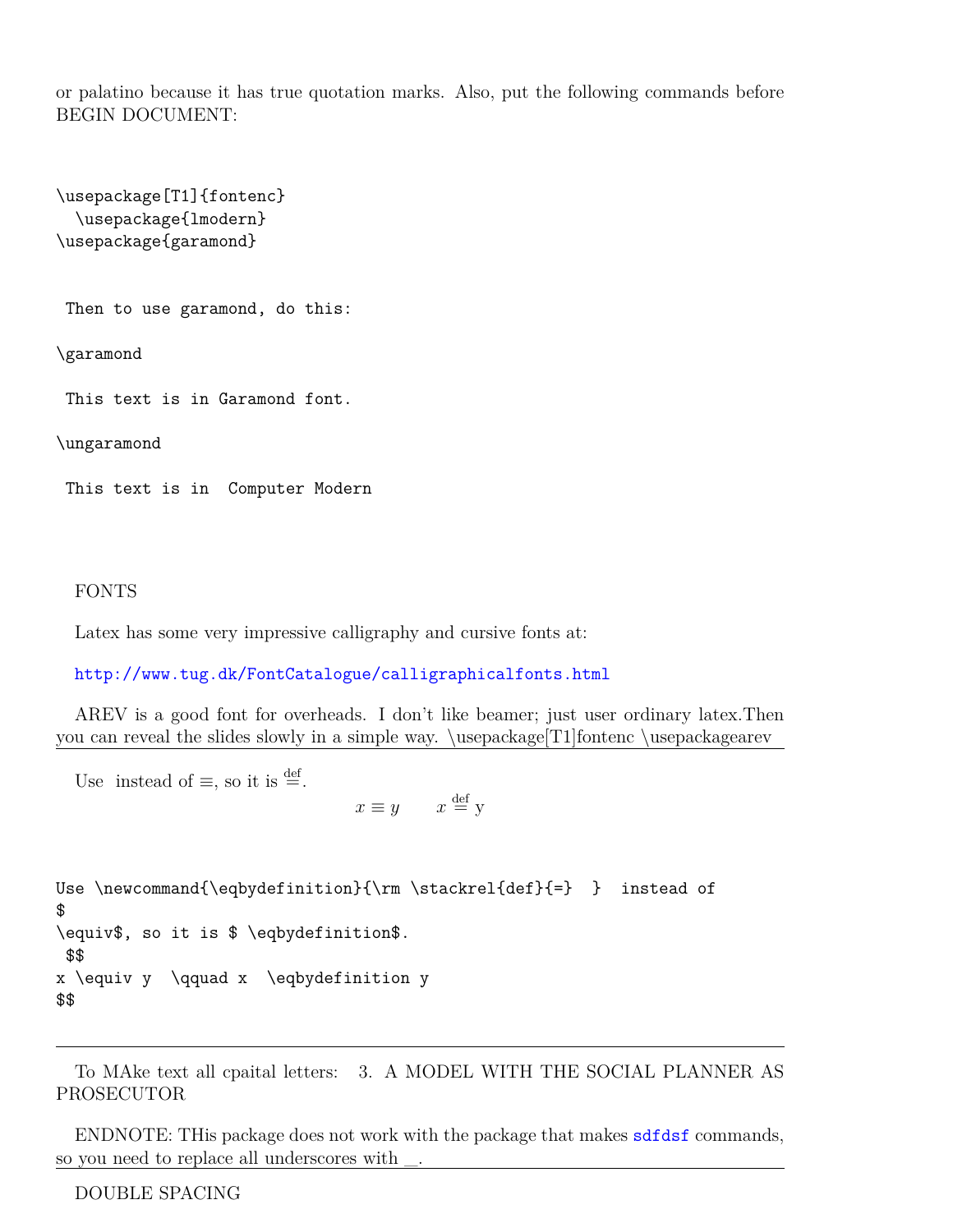Use package setspace

OR, if you don't want to doublespace footnotes, tables, etc. TRY:

# p. 144. p. 168 TexBook INTEGRALS

$$
\int_{0}^{\pi} \int_{0}^{\pi} \int_{0}^{\pi} \sum_{n=1}^{9} \sum_{n=1}^{9} \sum_{n=1}^{9}
$$

$$
\int_{0}^{\pi} f(x) dx \int_{0}^{\pi} f(x) dx
$$

$$
\frac{52!}{12!40!} \frac{52!}{12!30!10!}
$$

$$
\sqrt{2}x \sqrt{2}x
$$

$$
\sqrt{\log x} \sqrt{\log x}
$$

 $x^2/2$   $x^2/2$ 

 $n/\log n$   $n/\log n$ 

 $\Gamma_2 + \Delta^2$   $\Gamma_2 + \Delta^2$ 

# $\int$  $\iint_D dx dy$   $\iiint_D dx dy$

# FROM THE TEXBOOK, JANUARY 7

#### INTPUT FILE APPEARANCE

Replace the default space command with the equivalent .

There should be some space in the middle of this sentence.

#### SLANTS AND ITALICS

p. 13 of The TeXBook: This is slanted Roman typeface.

p. 14 of The TeXBook: The slant of italic supposedly creates problems if there is a switch back to roman. Therefore, Knuth suggests we put a new control sequence in at the transition back point, like this:

*I am switching from italics* to roman. If I do it *this way* it does not work as well, he thinks, but I think it is better. On the other hand: (The trick is perhaps helpful *for punctuation*.) (Otherwise we *get this*.) But both look the same to me in this last example.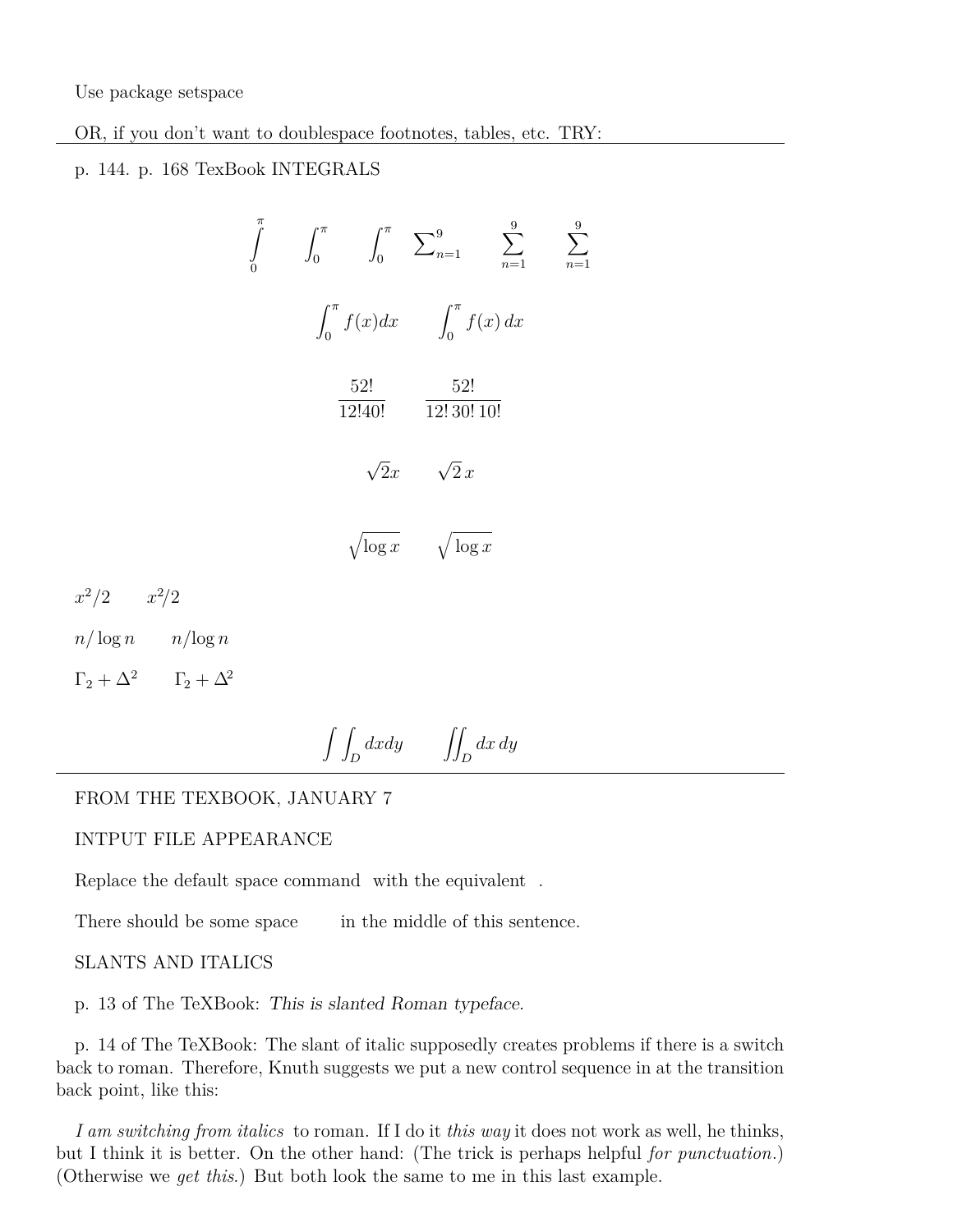#### QUOTES WITHIN QUOTES

He said, "She replied, 'I will go home' ". versus He said, "She replied, 'I will go home' ".

#### CALLIGRAPHIC LAGRANGIAN LETTERS

 $\mathcal L$  versus  $\mathcal L$ . Both of these look the same.

p. 32. Type H at an error message, or look in the log file, to get an expanded error message.

p. 73, 91. To avoid line breaks, insert a tilde like this: Mr Rasmusen.

p. 74, If you don't want to have extra spaces after periods and other punctuations, use frenchspacing. It would look like: this. No extra space. No, it doesn't seem to work.

p. 94. Here is a way to have one output line per input line without putting after each line. Somehow it put blanks in between, though.

This is one line.

This is one line.

This is one line.

This is one line.

#### DOUBLE SUPERSCRIPT

Here is how to do one:  $x^{y^2}$ . We can have an empty subscrpt or superscript too:  $_3$  and *superscript* .

#### GETTING SQUARE ROOTS TO LINE UP

p. 131. What is worse is  $\sqrt{x} + \sqrt{y} + \sqrt{y}$ *d* because the *y* dips down and the *d* goes up. What is better is  $\sqrt{x} + \sqrt{y} + \sqrt{d}$ . The mathstrut is a box.

Maybe just redefine the commands that are always too narrow:

#### \renewcommand{\hat}{\widehat}

p. 135. Variables  $\check{x}$  and  $\check{x}$  and  $\check{x}$  and  $\check{x}$  and  $\check{x}$ . For overlining,  $\overline{x}$  is a line of flexible length, whereas  $\bar{x}$  is always short.

 $\sqcup$  and  $\sqcup$  and  $\bullet$ 

p. 135. For double overlines and hats, try this:  $\bar{x}$  or  $\bar{x}$  and  $\hat{x}$  or  $\hat{x}$ 

p. 135. It's a good idea to makes lots of macros for common notation, e.g.???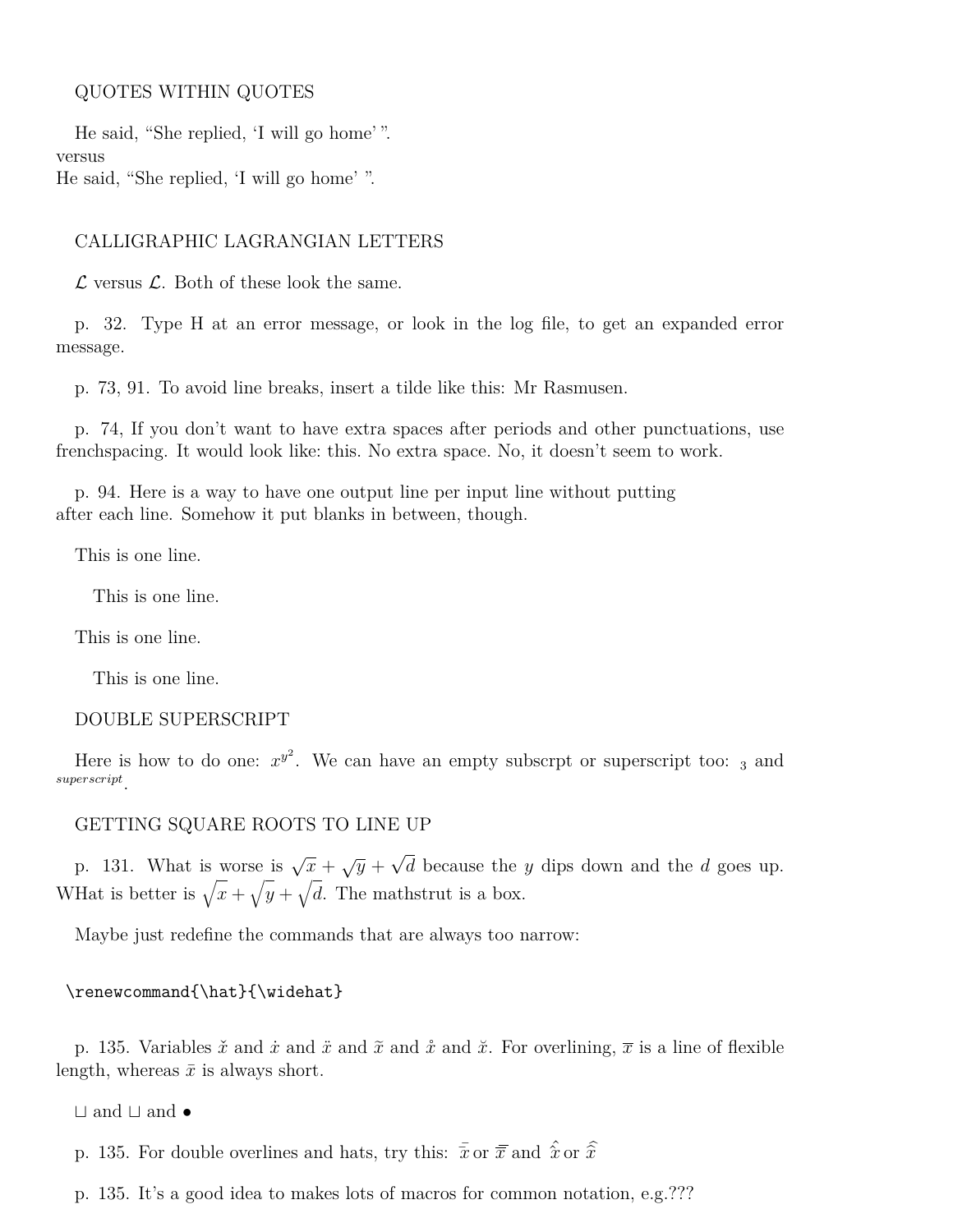p. 142. To keep bits of fractions from being too small, use struts. Compare

$$
(1) \quad a_0 + \frac{1}{\frac{1}{a_1 + \frac{1}{a_2 + \frac{1}{a_r}}}}
$$

and

(2) 
$$
a_0 + \cfrac{1}{\cfrac{1}{a_1 + \cfrac{1}{a_2 + \cfrac{1}{a_r}}}}
$$

p. 143. Fractionlike things:

$$
(3) \quad \frac{x}{y+2}
$$

(4)  $\begin{pmatrix} x \\ y+2 \end{pmatrix}$ 

$$
\frac{x}{y+2}
$$
\n
$$
\frac{a}{b}
$$
\n
$$
\frac{x}{y+2}
$$
\n
$$
\frac{a}{b}
$$

p. 147. TexBook. DELIMITERS

$$
((\biggl(
$$

# p. 147.TexBoo EXTRA SPACE IN CONDITIONALS

Tex does conditionals like this:

$$
Prob(x|y) = .56
$$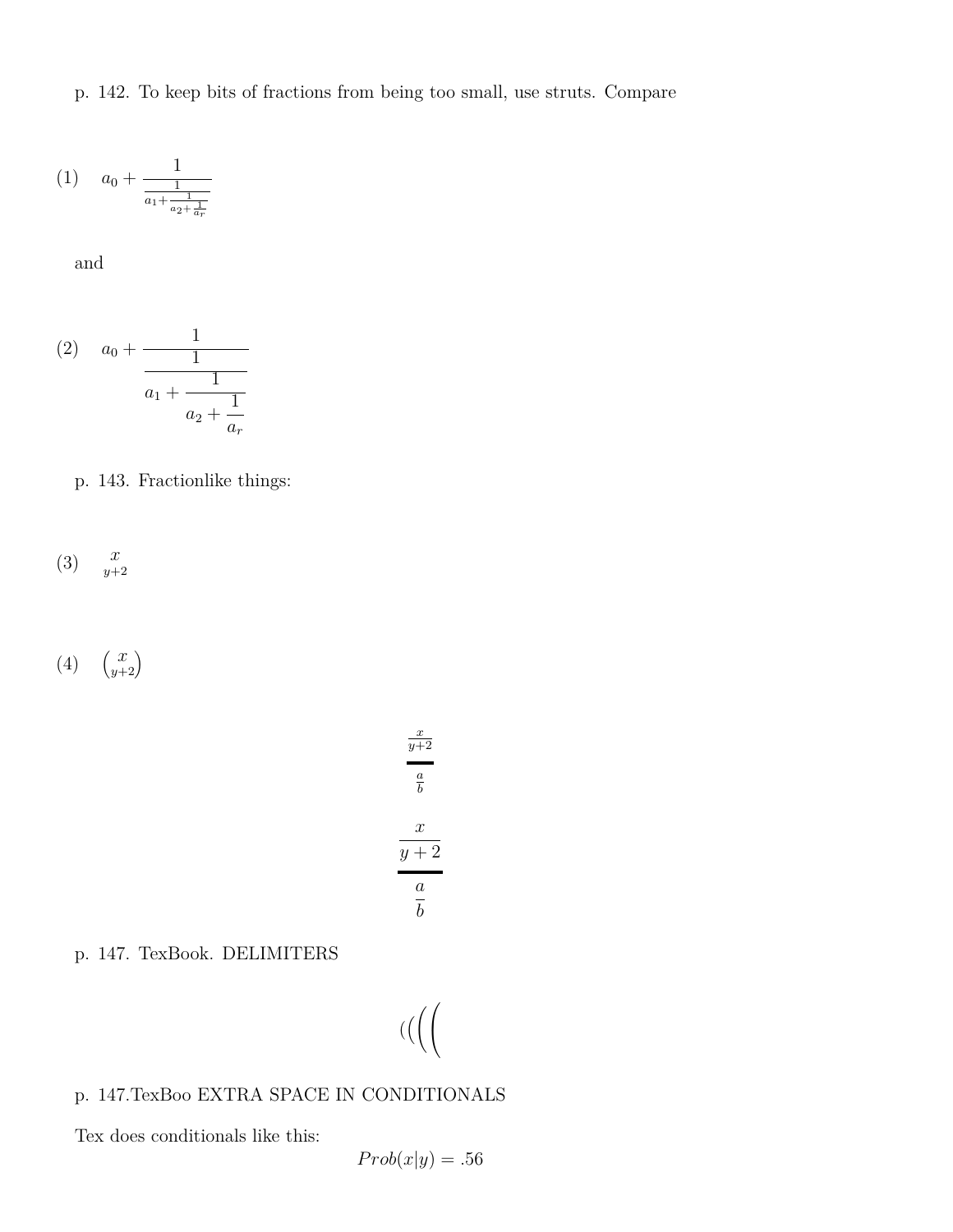That is better than closng up with negative space, but sometimes tex does put in too much space.

$$
Prob(xy) = .56
$$

#### NEGATIVE SPACE

#### p. 166. TWO FORMULAS ON ONE LINE

$$
f(x) = 3x^2 \qquad n \ge 15
$$

#### LIMITS AND MAXIMIZATION

#### p. 145 TexBook. DOUBLE INDEXES FOR SUMS

$$
\sum_{\substack{0 \le i \le M \\ 0 \le j \le N}} P(i, j)
$$

p. 162.TexBook

$$
\Pr_{y \to 0}(g(y) < 5) = \exp 2 + \log(x) - \max_{1 \le a \le B}(a, x) + \lim_{x \to \infty} g(x)
$$

The supposed LiMIT and MAX command are a cheat. They just write Lim or Max and then subscript with the arrow or whatever.

$$
\lim_{x \to \infty} f(x) = 0
$$

$$
\max_{0 \le x \le 1} x(1 - x) = 1/4
$$

Instead use stackrel, like this:

$$
\lim_{x \to \infty} f(x) = 534z + \frac{3}{y}
$$

and like  $\lim_{x} x(1-x)$ , for maximization.

I should probably make those into macros, since they take so many commands.

```
\define \limminmax{arg1}{arg2} = \stackrel{\rm \displaystyle arg1 }
{\scriptscriptstyle arg2}
```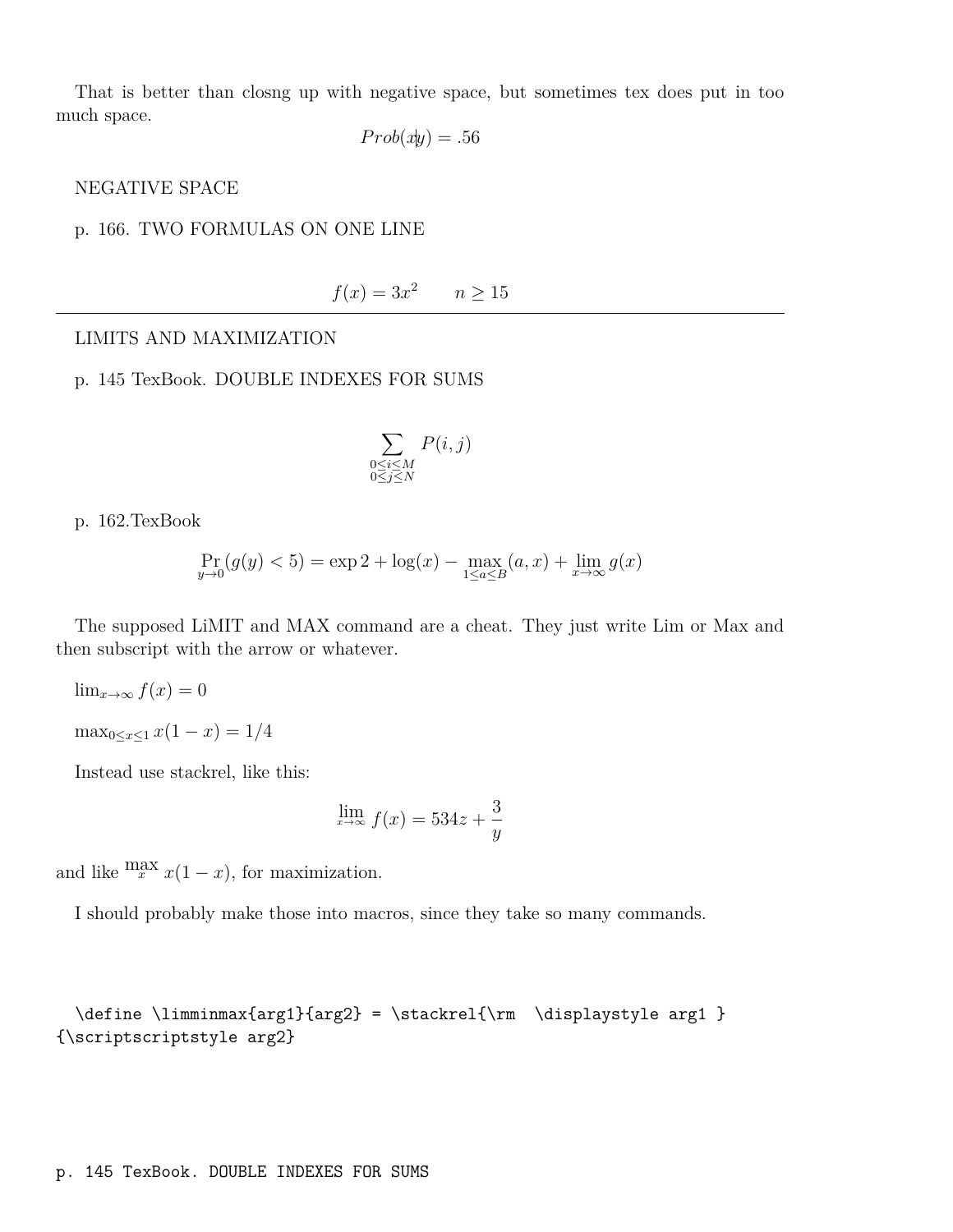```
$$
 \sum_{\scriptstyle 0 \leq i \leq M \atop \scriptstyle 0 \leq j \leq
N} P(i,j)
$$
p. 162.TexBook
$$
\Pr_{y \to 0}(g(y) < 5) = \exp 2 + \log (x) - \max_{1 \leq a \leq B}(a,x) + \lim_{x \to b} \infty$$
```
The supposed LiMIT and MAX command are a cheat. They just write Lim or Max and then subscript with the arrow or whatever.

```
\{\x\to\infty\} f(x)=0
```
 $\max_{0\le x\le 1}x(1-x)=1/4$ 

```
Instead use stackrel, like this:
$$
\stackrel{\rm \displaystyle lim }{\scriptscriptstyle x\to\infty}
f(x) = 534z + \frac{3}{y}$$
and like
$\stackrel{\rm \displaystyle max}{\scriptstyle x} x(1-x) $, for
maximization.
```
I should probably make those into macros, since they take so many commands.

This is my bold *β*, or you can do it like this

*β is bold but not β*

Or try this boldsymbol method:

 $5x \neq 5x$   $\theta y \neq \theta y$ 

A dash has three marks like— this.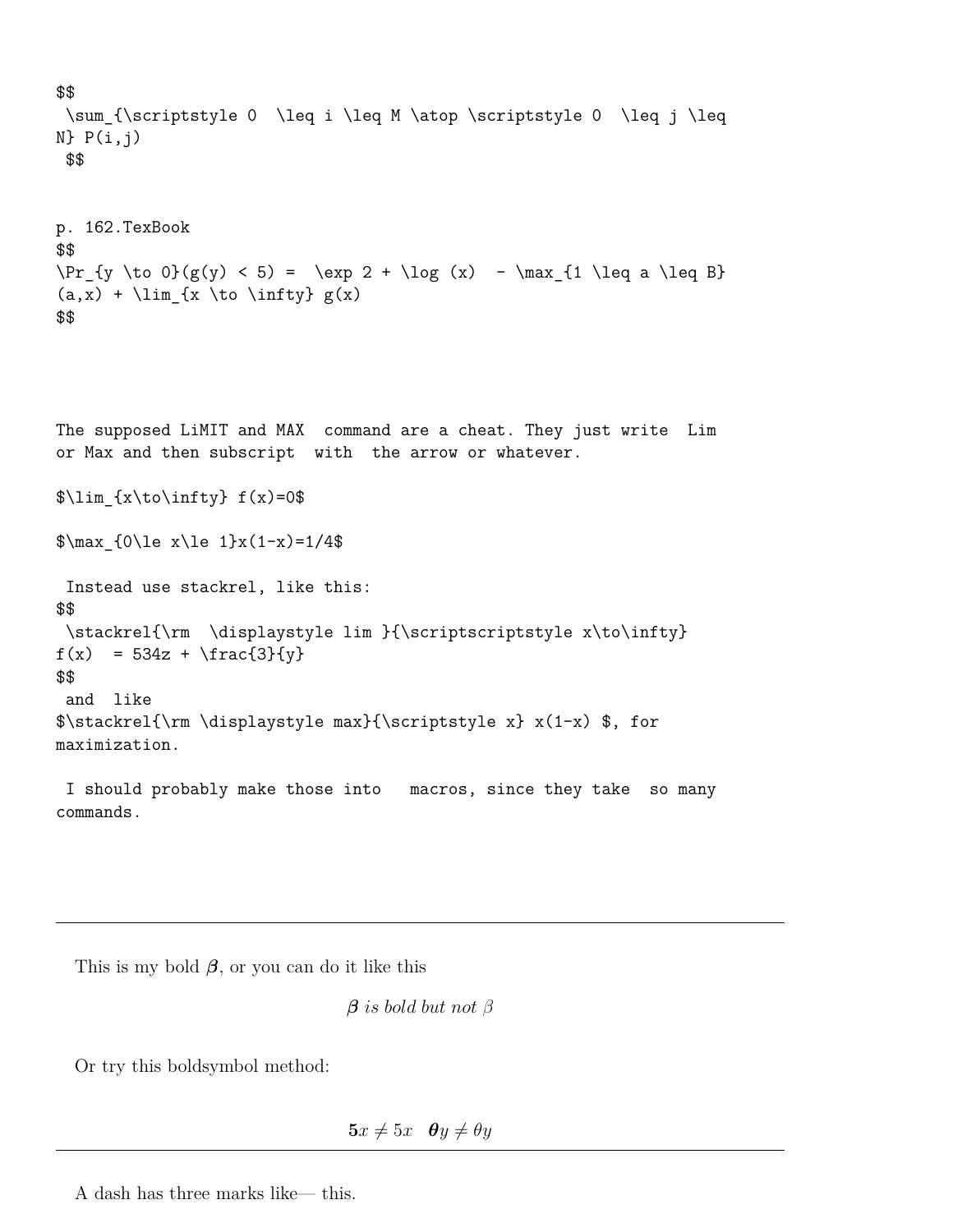| $\bar{a}$ $\breve{a}$                                                                                                                                                                                                                                                                                                                                                                                                                                                       |
|-----------------------------------------------------------------------------------------------------------------------------------------------------------------------------------------------------------------------------------------------------------------------------------------------------------------------------------------------------------------------------------------------------------------------------------------------------------------------------|
|                                                                                                                                                                                                                                                                                                                                                                                                                                                                             |
| $\overbrace{a+b+\cdots+z}^{a+b+\cdots+z}$                                                                                                                                                                                                                                                                                                                                                                                                                                   |
| $f(x) \stackrel{\text{def}}{=} x^2 - 3$                                                                                                                                                                                                                                                                                                                                                                                                                                     |
| ROMAN TEXT INSIDE MATH                                                                                                                                                                                                                                                                                                                                                                                                                                                      |
| Use mbox like this:<br>$x = y$ if and only if $z = 90$                                                                                                                                                                                                                                                                                                                                                                                                                      |
| uindicatesuwhereublanksuare.uuHereuis                                                                                                                                                                                                                                                                                                                                                                                                                                       |
| $_A\Box$ dash $_B$ has $_B$ three $_B$ marks $_B$ like--- $_B$ this.                                                                                                                                                                                                                                                                                                                                                                                                        |
| $A_{\cup}$ hyphen $_{\cup}$ has $_{\cup}$ two $_{\cup}$ marks $_{\cup\cup}$ quasi--linked $_{\cup}$ like $_{\cup}$ that.                                                                                                                                                                                                                                                                                                                                                    |
|                                                                                                                                                                                                                                                                                                                                                                                                                                                                             |
| \$\$<br>$\cup$ \bar{a} $\cup$ \;\; $\cup$ \breve{a}<br>∟\$\$                                                                                                                                                                                                                                                                                                                                                                                                                |
| \$\$<br>\$\$                                                                                                                                                                                                                                                                                                                                                                                                                                                                |
|                                                                                                                                                                                                                                                                                                                                                                                                                                                                             |
| \$\$<br>$_{\text{u}}f(x)_{\text{overset}_{\text{u}}\text{cm}_{\text{u}}\text{cm}_{\text{u}}\text{cm}_{\text{u}}\text{cm}_{\text{u}}\text{cm}_{\text{u}}\text{cm}_{\text{u}}\text{cm}_{\text{u}}\text{cm}_{\text{u}}\text{cm}_{\text{u}}\text{cm}_{\text{u}}\text{cm}_{\text{u}}\text{cm}_{\text{u}}\text{cm}_{\text{u}}\text{cm}_{\text{u}}\text{cm}_{\text{u}}\text{cm}_{\text{u}}\text{cm}_{\text{u}}\text{cm}_{\text{u}}\text{cm}_{\text{u}}\text{cm}_{\text{u$<br>∟\$\$ |
|                                                                                                                                                                                                                                                                                                                                                                                                                                                                             |
| ROMAN <sub>U</sub> TEXT <sub>U</sub> INSIDE <sub>U</sub> MATH                                                                                                                                                                                                                                                                                                                                                                                                               |
| $Use_\Box mbox_\Box like_\Box this$ :                                                                                                                                                                                                                                                                                                                                                                                                                                       |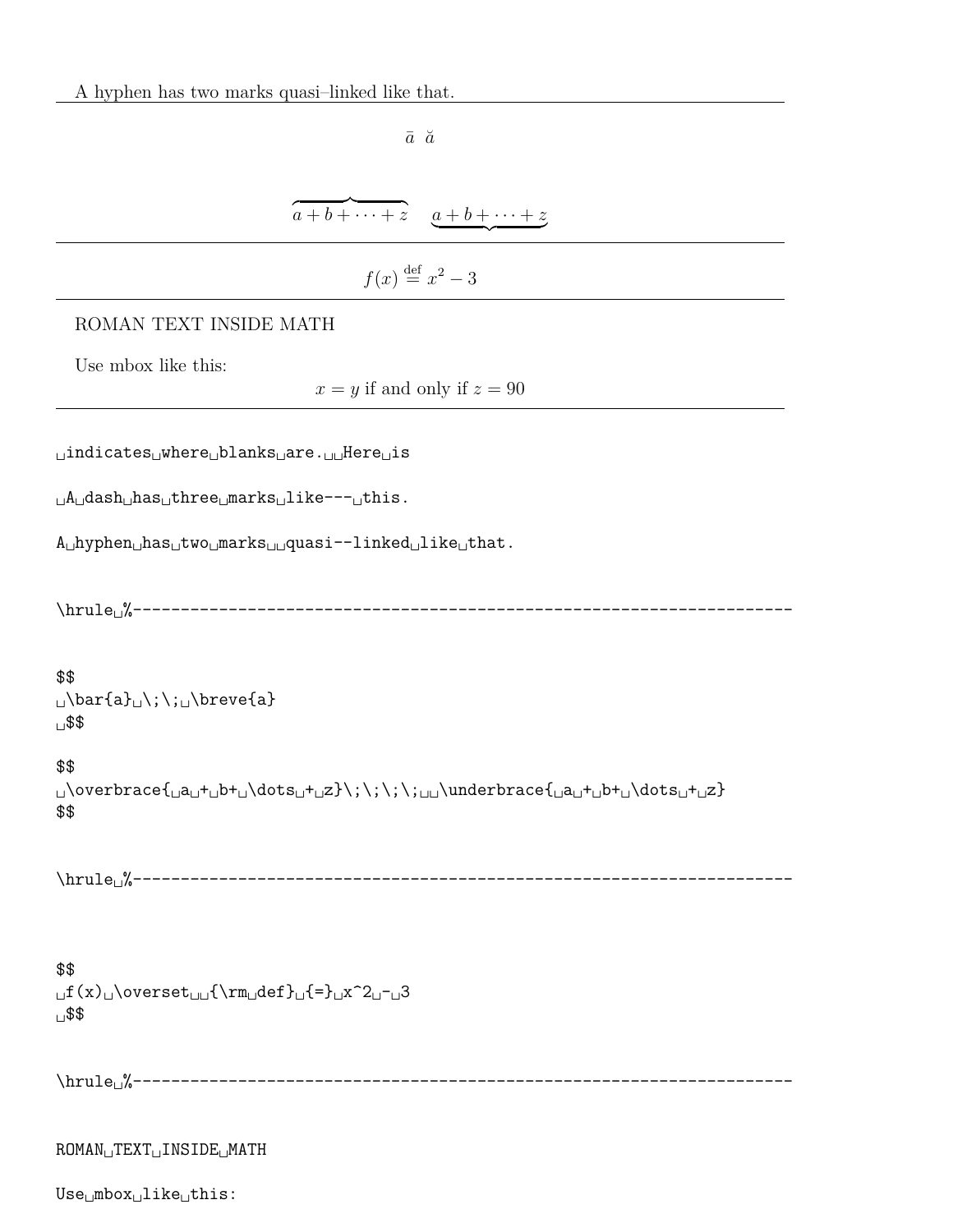```
$$
␣␣x=y␣\;␣\mbox{if␣and␣only␣if}\;␣␣z=90
$$
```

```
\hrule
```
# VERBATIM

␣indicates␣where␣blanks␣are.␣␣Here␣is

some␣text.␣\*\*\*␣\$\$\$\$

# FOOTNOTES INSIDE TABLES AND MATH

Use the footnotemark command to insert the footnote number. To insert the footnote itself, use

 $x = y^1$  $x = y^1$ 

| lattice |  | last column <sup>2</sup> |
|---------|--|--------------------------|
| square  |  |                          |

DECIMAL POINTS

|                      | 3.14159 |
|----------------------|---------|
| The following input: | -16.2   |
|                      | 123.456 |

Here is a table with partial hrule, not going all the way across, and partial vrules too. Radon Unexposed

| Cancer | $\theta P (cancer radon) \cdot n (radon) \quad   \quad \theta P (cancer unexposed) \cdot n (unexposed)$     |
|--------|-------------------------------------------------------------------------------------------------------------|
|        | Healthy $\eta \sim P(headthy   radon) \cdot n(radon)$ $\eta \sim P(headthy   unexposed) \cdot n(unexposed)$ |

There are three ways to do comments in Latex.

1. There is a comment hidden on this line.

2. There is a multiline comment hidden on the next lines using a command from the verbatim package I inserted at the start of this file.

```
<sup>0</sup>Except when x = 8.
```
<span id="page-22-1"></span><sup>1</sup> That's two words in that entry.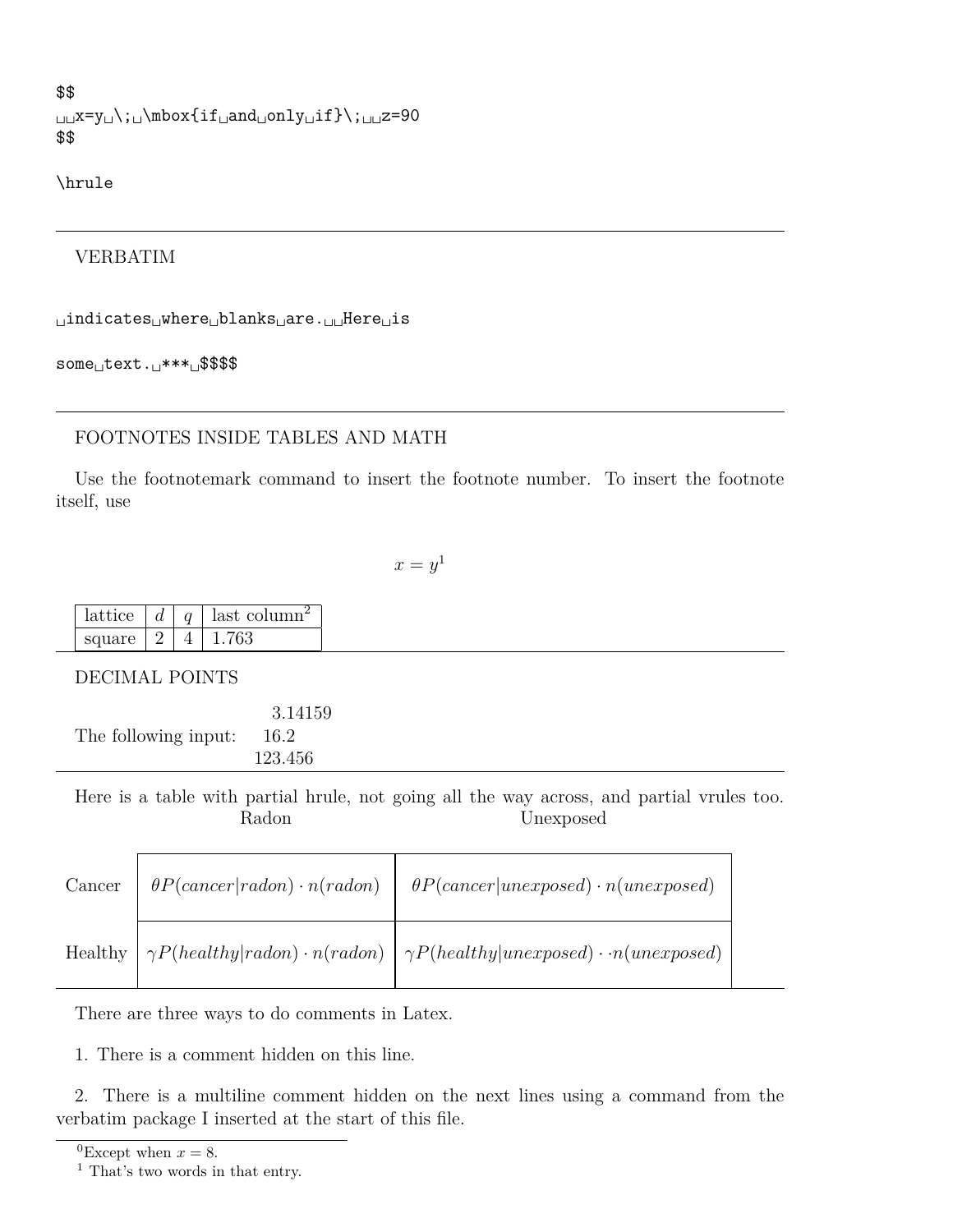3. There is a comment hidden here, just after the comma, using the new comments command I create at the start of this file.

**He had submitted a bid ceiling of \$2,100 for a custom-made analog stereo amplifier, and the highest anybody else had submitted was \$1,400, so he was sure to win.** disaster struck.

text that I want to box, such as a game description, goes here.

**He had submitted a bid ceiling of \$2,100 for a custom-made analog stereo amplifier, and the highest anybody else had submitted was \$1,400, so he was sure to win.** disaster struck.

> *M aximize x*  $x^2$  – *x*or  $Maximize$  $\int_{x}^{u\mu\ell z} x^2 - x$

<span id="page-23-0"></span>(5)  

$$
\pi_1^d = -c + \int_0^{Eu} \left( \int_v^z (u - v) f(u) du \right) g(v) + \int_{Eu}^v \left( \int_v^z (u - v) f(u) du \right) g(v) dv.
$$

$$
= -c + A_1 + A_2. \quad \left\{ \sum_{i=1}^3 x_i \left( \left( \left( \int_0^{u - v} f(u) du \right) g(u) du \right) - \int_{Eu}^v f(u) du \right) g(v) dv \right\} \right\}.
$$

Equation  $(5)$  is nonsense. But so are  $(6)$  and  $(7)$ .

<span id="page-23-1"></span>(6)  $F(x) = 3x^2$ 

$$
(7) \qquad \qquad = \ 4z
$$

$$
(8)
$$

 $\pi_i =$  $\sqrt{ }$  $\int$  $\mathcal{L}$  $V - x_i$  if  $T(x_i) < Min\{T(x_j, T(x_k)\})$  (Firm *i* gets the patent)  $\frac{V}{2} - x_i$  if  $T(x_i) = Min\{T(x_j), T(x_k)\}$  (Firm *i* shares the patent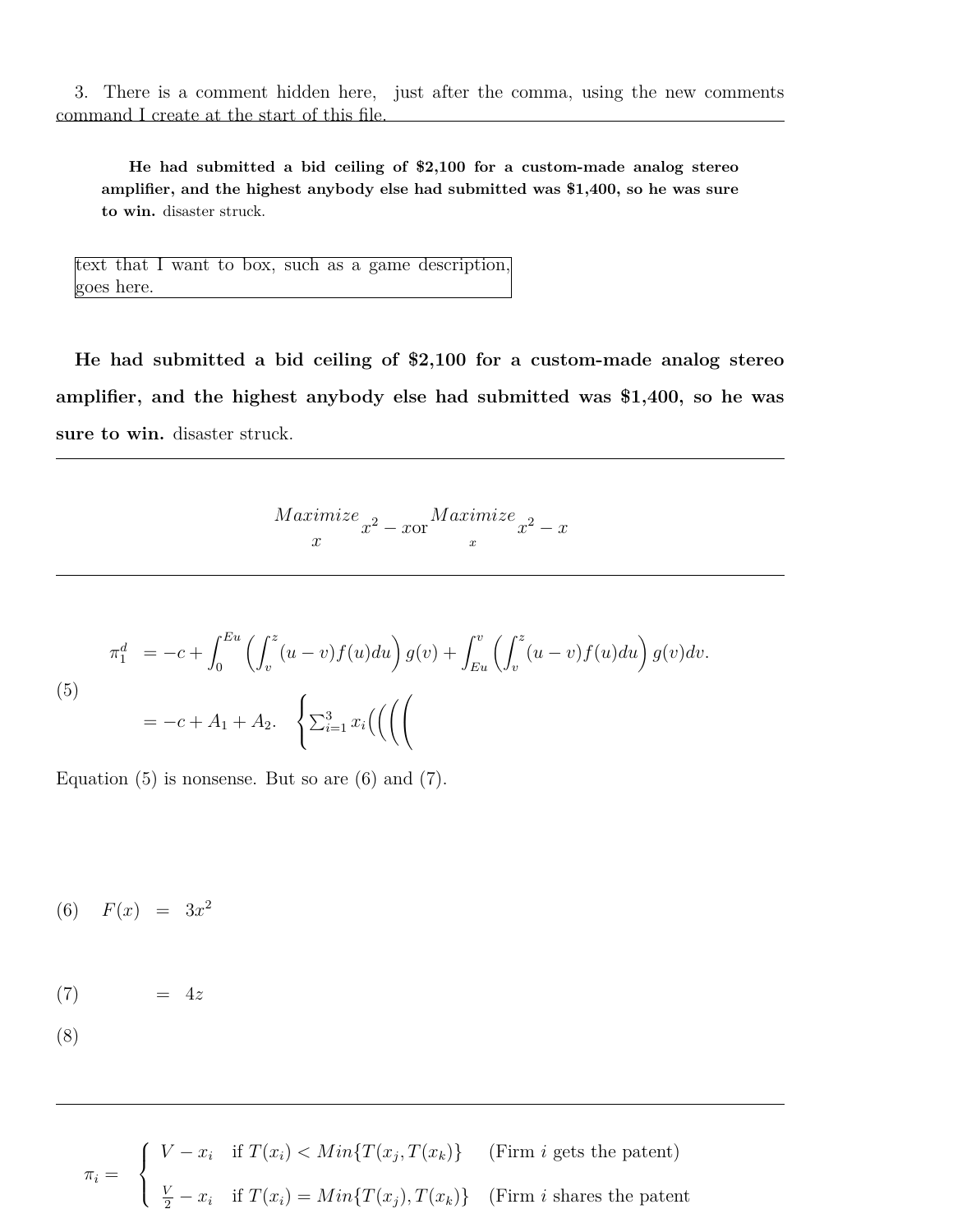$$
\max_{x} x(1-x) \qquad (1-35) \quad \text{ax } x, \ddot{x}
$$

$$
\lim_{x \to \infty} f(x) \quad \int_0^\infty x f(x) \, dx, \quad not, \quad \int_0^\infty x f(x) \, dx,
$$

The two standard ways are the overline,  $\overline{U}_i$ , and the bar,  $\overline{U}_i$ . Try this:  $\overline{U}$  or try this:  $\overline{U}$ . Here is 12345 Or ∼ sometimes. ~sped is for a high tilde. For Tilde in text. Put *\acksquare* at the end of the proof.<sup>1</sup> How to make  $x_j^i$  different from  $x_j^i$ . Use  $X_i^j$  and  $X_j^j$ *i*

This also restarts the numbering to 1. Do you know that a table in on page [2?](#page-23-1)

Here is

some

Unformatted

text with & \\ #

| Variable       | Minimum | 25th percentile Median Mean |       |        | 75th percentile Maximum |         |
|----------------|---------|-----------------------------|-------|--------|-------------------------|---------|
| Crimerate      | 0.56    | 3.48                        | 5.36  | 5.97   | 7.76                    | 22.08   |
| Murderfraction | 0.00    | 0.00                        | 0.00  | 0.36   | 0.58                    | 2.50    |
| Pop            | 1.16    | 16.76                       | 40.27 | 116.82 | 98.72                   | 9329.99 |

undo the commenting to get the figure inserted.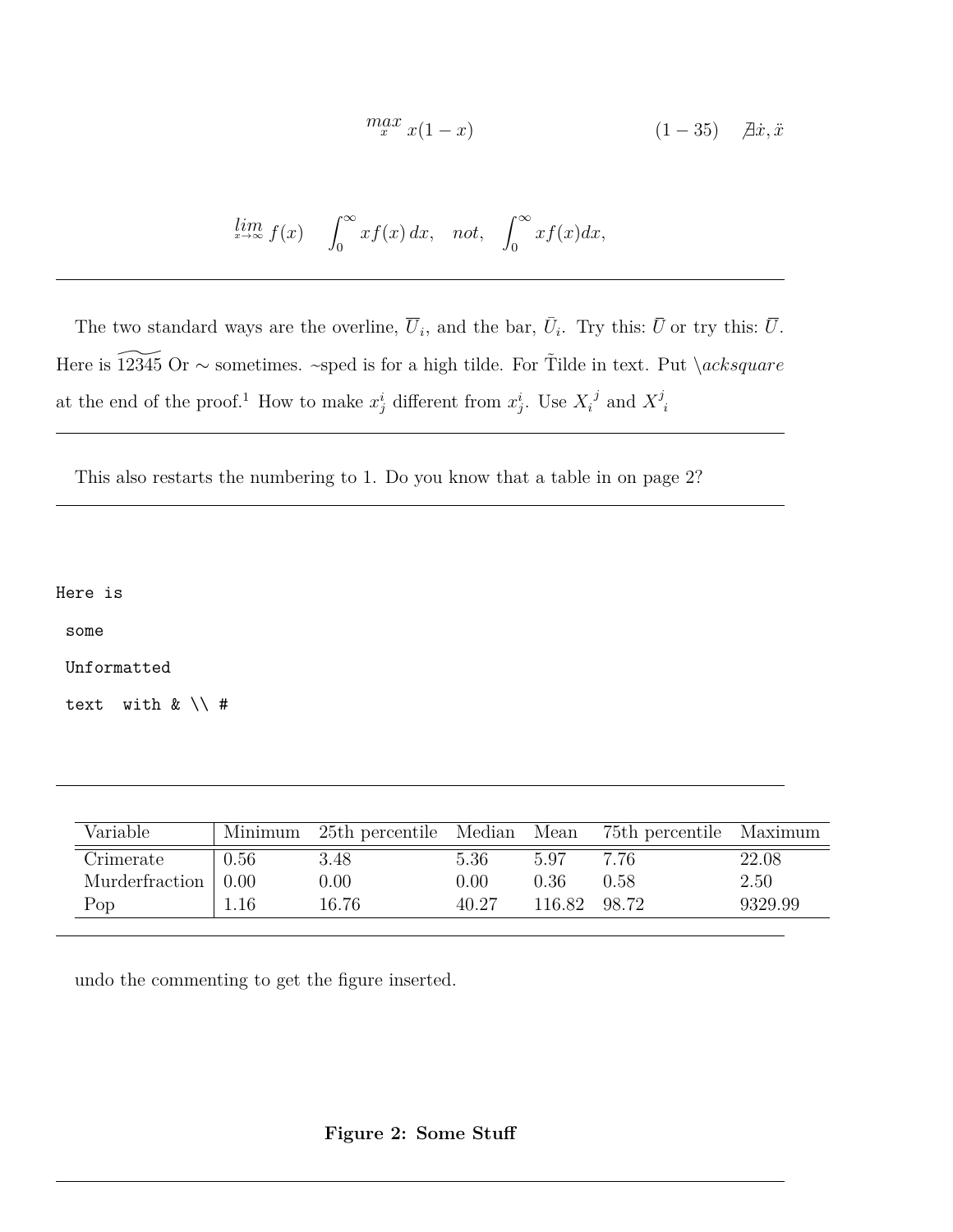# **Table 11: IMF Aid**

|            |        | Debtor |        |
|------------|--------|--------|--------|
|            |        | Reform | Waste  |
| <b>IMF</b> | Aid    | 3,2    | $-1,3$ |
|            | No Aid | $-1,1$ | 0.0    |

*Payoffs to: (IMF, Debtor).*

| 10pt Default 11pt Option 12pt Option |
|--------------------------------------|
| 5pt 6pt 6pt                          |
|                                      |
| 7pt 8pt 8pt                          |
| 8pt 9pt 10pt                         |
| 9pt 10pt 11pt                        |
| 10pt 11pt 12pt                       |
| 12pt 12pt 14pt                       |
| 14pt 14pt 17pt                       |
| 17pt 17pt 20pt                       |
| 20pt 20pt 25pt                       |
| 25pt 25pt 25pt                       |

 $y = x^2 + \pi$ ,  $y = x^2 + \pi$ ,  $y=x^2+\pi$ ,  $y=x^2+\pi$ 

| Left side text | right side |
|----------------|------------|
|                |            |
|                | right side |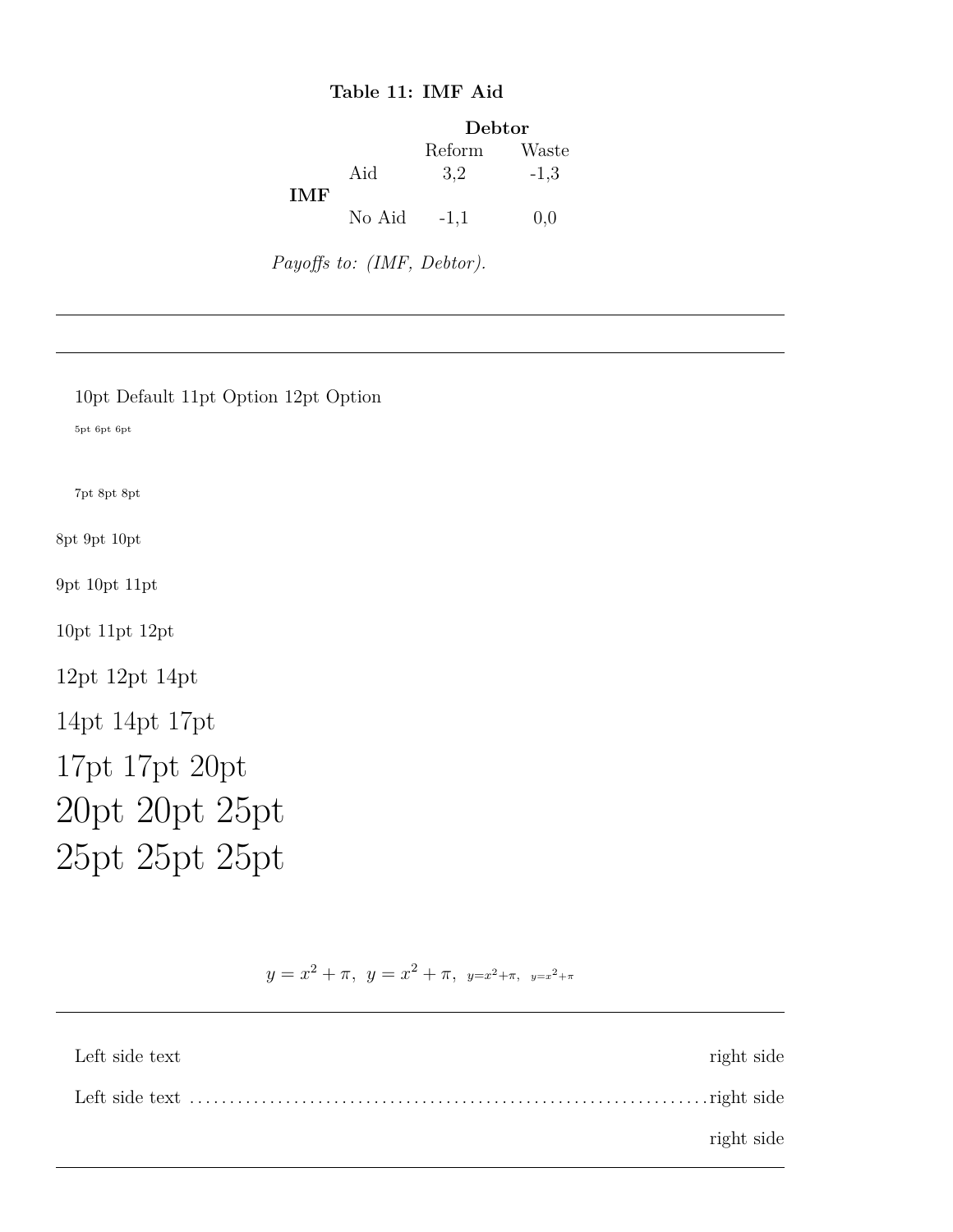Here's is one<sup> $\ddagger$ </sup> and here is a second.<sup>[§](#page-26-1)</sup>Here is a third.<sup>[¶](#page-26-2)</sup>

To do asterisk footnotes, do this:<sup>∗</sup>

# **List of Figures**

# <span id="page-26-4"></span>**List of Tables**

[1 The World in 1812](#page-26-3) . . . . . . . . . . . . . . . . . . . . . . . . . . . . . . . . iii

**Oranges:** a fruit that Amelia likes a lot, just as she likes grapes and pickles.

**Lettuce:** something Amelia does not like.

This is the first line of a poem Here is the second, hwich is so long that it runs over on to the next line, where it will be indented. And here is the third.

The command @ kills the space between columns in a table and replaces it with whatever is in curly brackets. It can be used to cleverly align tables around decimal points, thus:

The table is on page [iii.](#page-26-4)

one be due to differences, one to reputation the sort

<span id="page-26-0"></span>‡ starred note

<span id="page-26-1"></span>§ Daggered footnote

<span id="page-26-2"></span>¶The third footnote.

¶∗ Here is the footnote.

Variable Mean. X 1.234 Y 23.1 Z 1456.34567

<span id="page-26-3"></span>Table 1: The World in 1812

The World...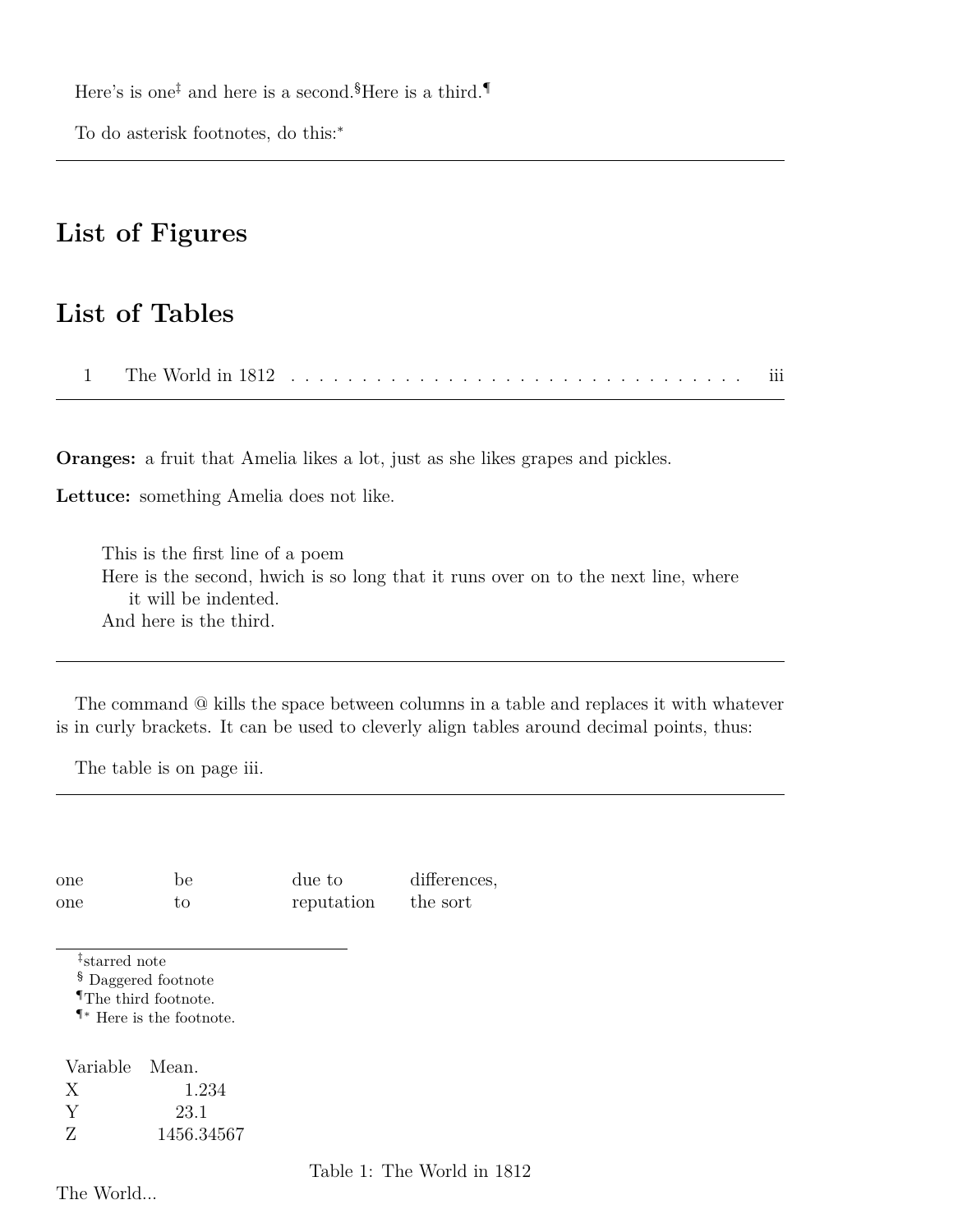$$
De(s) = \frac{1}{g(p) + m(p)[1 - G(s^*)]} = \frac{g(p)}{g(p) + \frac{g(p)}{G(\overline{p}_h)}[1 - G(s^*)]} = \frac{G(\overline{p}_h)}{1 - [G(s^*) - G(\overline{p}_h)]} \quad if \quad s = p
$$
\n(9)\n
$$
De(s) = \frac{m(p)g(s)}{g(p) + m(p)[1 - G(s^*)]} = \frac{\frac{g(p)}{G(\overline{p}_h)}g(s)}{g(p) + \frac{g(p)}{G(\overline{p}_h)}[1 - G(s^*)]} = \frac{g(s)}{1 - [G(s^*) - G(\overline{p}_h)]} \quad if \quad s \ge s^*
$$

# **Notes**

 $^1\mathrm{Here}$  it is.

December 10, 2008/Augut 1, 2009.

What is below is from

latex-rasmusen.txt

----------------------------------------------------------------------

SCIENTIFIC WORKPLACE

Here's what to do to convert a SWP-made file into one that regular latex can process:

1. Delete the line \input{tcilatex} which I think Scientific Workplace will put back in for you automatically when you load it.

2. Change \frame{ to {\tt , which will result in a line of nonsense where each figure was, but will allow latex to process the file without trouble.

----------------------------------------------------------------------

PICTURES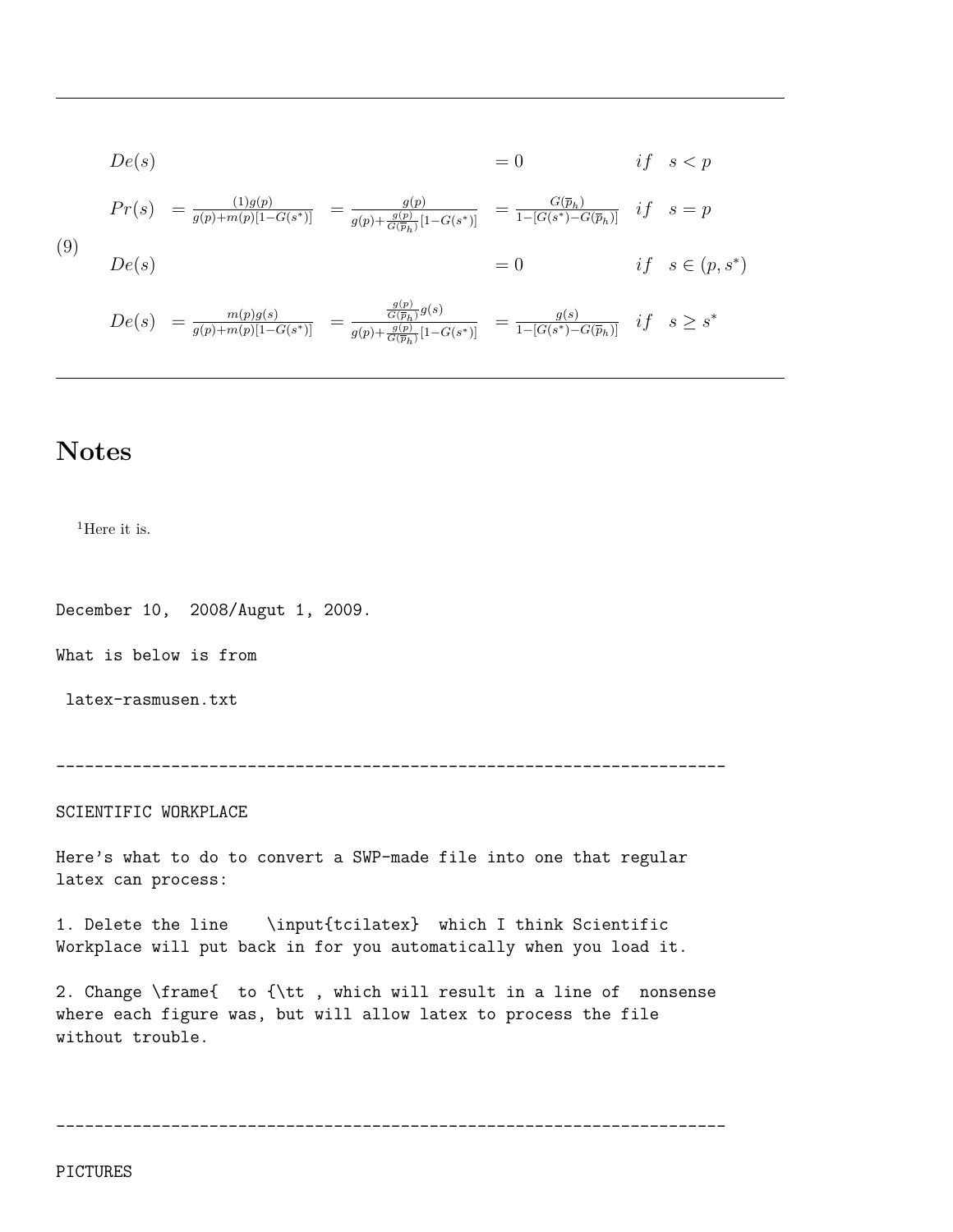Latex actually makes pretty good pictures. Here is how to make a 200x100 mm picture, with 0,0 as its base point, and a line sloping up in direction  $(1,1)$  and 50mm long starting at  $(0,0)$ :

\begin{picture}(200,100)(0,0)

\put(0,0) {\line (1,1){50}}

\end{picture}

----------------------------------------------------------------------

BOLD MATH

LaTeX ignores the \bf in stuff like  $\{\bf \beta\$ , but has \boldmath to get around this. Unfortunately, it only works in text-mode, not math-mode. But you can get around this by defining a new command for each symbol you want boldfaced:

```
\newcommand{\bbeta}{\mbox{\boldmath$\beta$}}
```
This is my bold \$\bbeta\$, or you can do it like this \$\$ \bbeta \; is \; bold \; but\; not \; \beta \$\$

Or try this boldsymbol method:

#### \$\$

```
\boldsymbol{5}x \neq 5x \;\;\;\boldsymbol{\theta}y \neq \theta y
$$
```
ROMAN TEXT INSIDE MATH

Use mbox like this: \$\$  $x=y \; \; \mbox{if and only if}\; z=90$ \$\$

--------------------------------------------

```
$$
 \bar{a} \;\; \breve{a}
 $$
```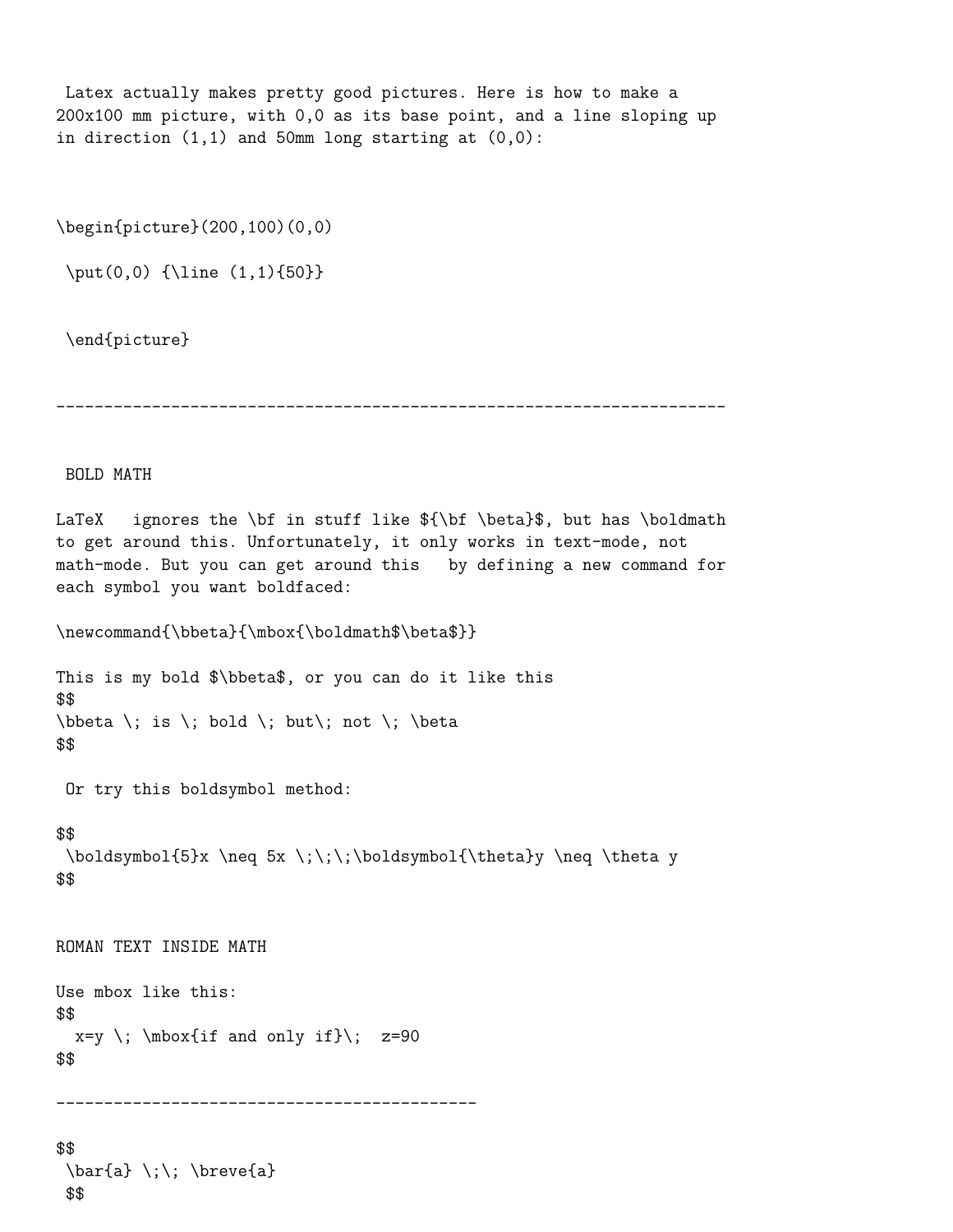```
$$
 \overbrace{ a + b+ \dots + z} \; \; \; \; \; \; \; \; a + b + \dots + z}$$
$$
 f(x) \overset \{rm def} { \} x^2 - 3$$
                          ----------------------------------------------------------------------
\begin{table} does tables as floats, trying to go at the top or bottom
of pages. \begin{tabular} puts them wherever they happen to be,
skipping everything and going to the next page if there isn't room and
just leaving blank space behind. Thus, \begin{table} is better. It
is an EXTRA command, though. You still need to use TABULAR too, like
this:
\begin{table} \begin{tabular} {ll}
   First & Second & Third\\
```
A new row & Has\footnotemark & New text\\ \end{tabular}\end{table}

----------------------------------------------------------------------

VERBATIM

\begin{verbatim\*} indicates where blanks are.

----------------------------------------------------------------------

FOOTNOTES INSIDE TABLES AND MATH

Use the \footnotemark command to insert the footnote number. To insert the footnote itself, use

\addtocounter{footnote}{-1}\footnotetext{Here is my footnote} \stepcounter{footnote}

outside the table or math but trying to be on the same page.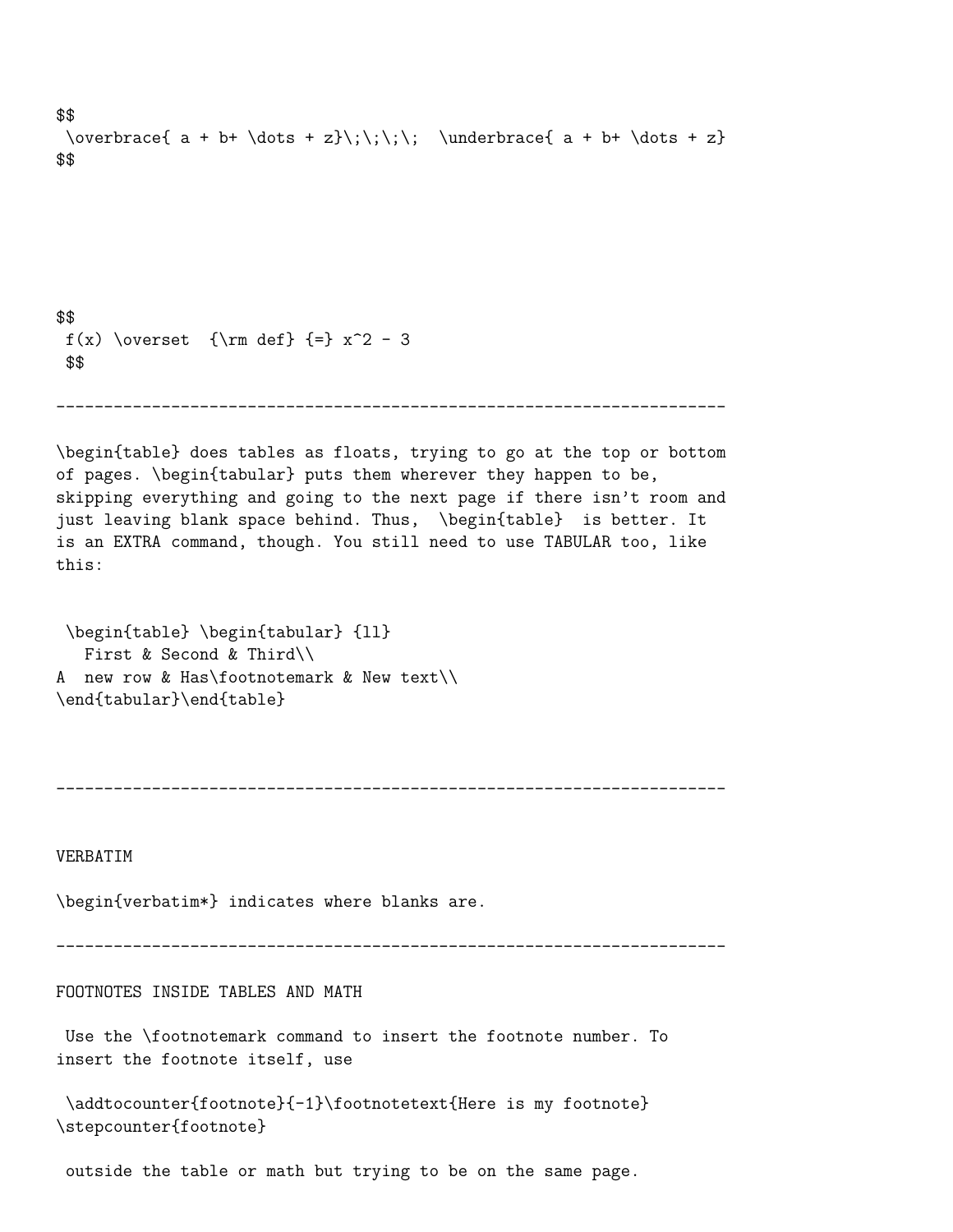```
$$
  x = y \cdotfootnotemark
$$
```

```
\addtocounter{footnote}{-1}\footnotetext{Except when $ x= 8$. }
\stepcounter{footnote}
```
\begin{tabular}{|l|l|r|l|} \hline lattice &  $d$ \$ &  $dq$ \$ & last column\footnotemark \\ \hline square & 2 & 4 & 1.763 \\ \hline \end{tabular}

```
\addtocounter{footnote}{-1}\footnotetext{ That's two words in that
entry. }
\stepcounter{footnote}
```

```
----------------------------------------------------------------------
```
\*@\*@\*@\*@\*@\*@\*@\*@\*@\*@\*@\*@\*@\*@\*@\*@\*@\*@\*@\*

DEFINING YOUR OWN COUNTERS AND LABELS.

This is tricky in Latex, because while you can define new counters, I can't see how you would attach their values to labels. The \label command can only be used in environments that have their own counters (such as \begin{equation}), and you can't fool those environments into adding to a counter without having them print the value on the printed page somewhere. So I used Tex programming, like this. I create a new counter named \fignum and then attach it to a label called \1f, \2f, and so forth, advancing the counter in between. I used \edef rather than \def because \edef inserts the value at the particular time, while  $\def$  would repeat the command  $\number\fig$  each time  $1f$  was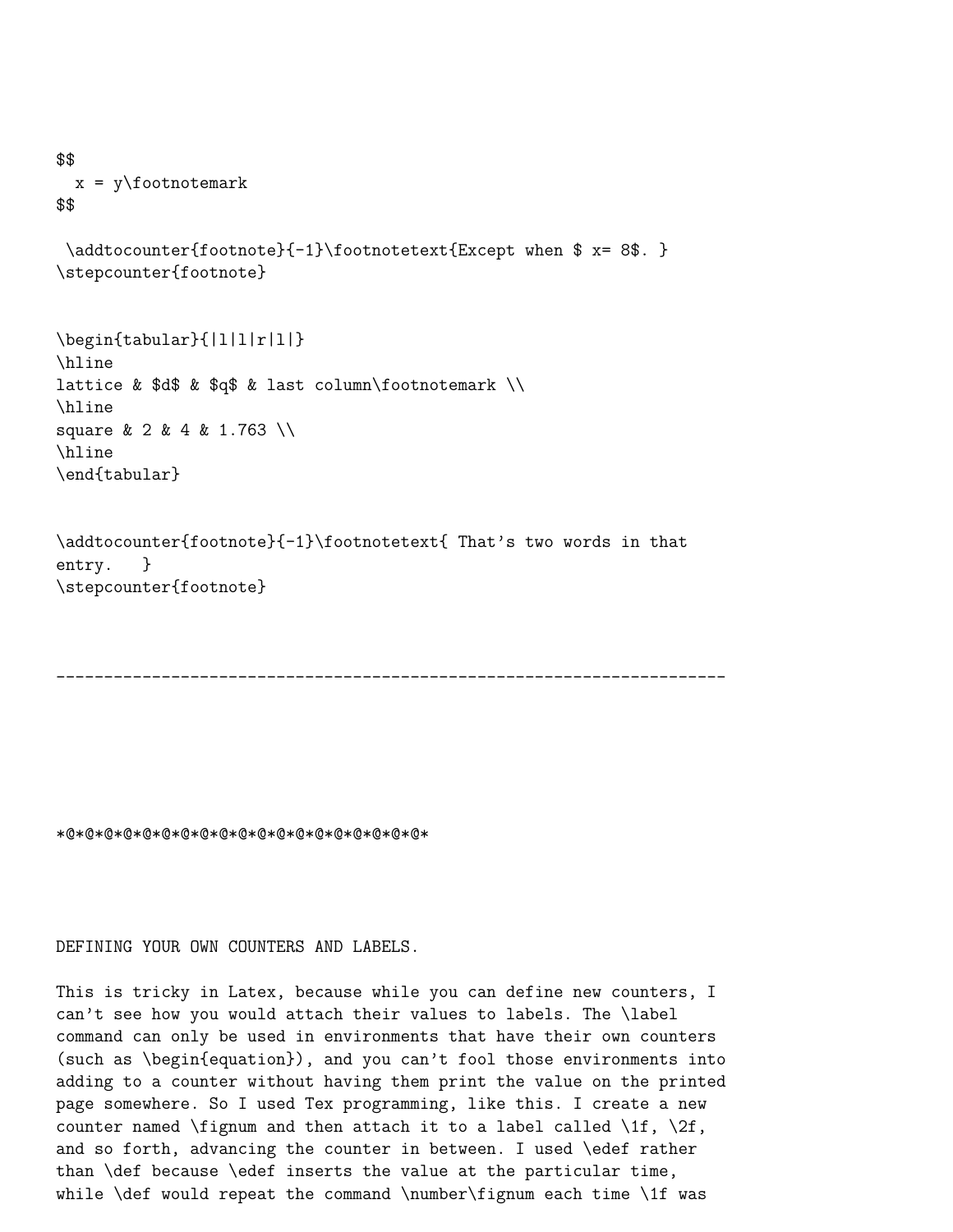written.

\newcount\fignum\fignum=1

\edef\1f{\number\fignum}

\advance\fignum by 1

\edef\2f{\number\fignum}

Example: Figure \1f says this. The second part of it, Figure \1fa, says something different. Figures \2f and \2f-a say something still different.

This is plain Tex, not Latex.

You need to write backslash-1-f rather than backslash-f-1. I'm not sure why-- it must be that the number gets interpreted as doing something special to the definition rather than being part of the name.

You have to remember to put your definitions earlier in the document than when you use the term defined. You could put them all the start, actually, but then you might forget to re-order them when you change the order of the diagrams.

I think you can advance the fignum variable by a negative number if you want to.

----------------------------------------------------------------------

BIBTEX.

I'm not sure if this is worth using or not. Here's how it works with Miktex.

1. For your file myfile.tex, construct a bibliography database file myfile.bib with a bunch of entries like this, which do not not have to be in alphabetical order:

```
@article{hotelling:1929:ej,
 author = {Hotelling, Harold},
 journal = {Economic Journal},
month = \{mar\},
number = {153},
pages = {41--57},
publisher = {Royal Economic Society},
 title = {Stability in Competition},
```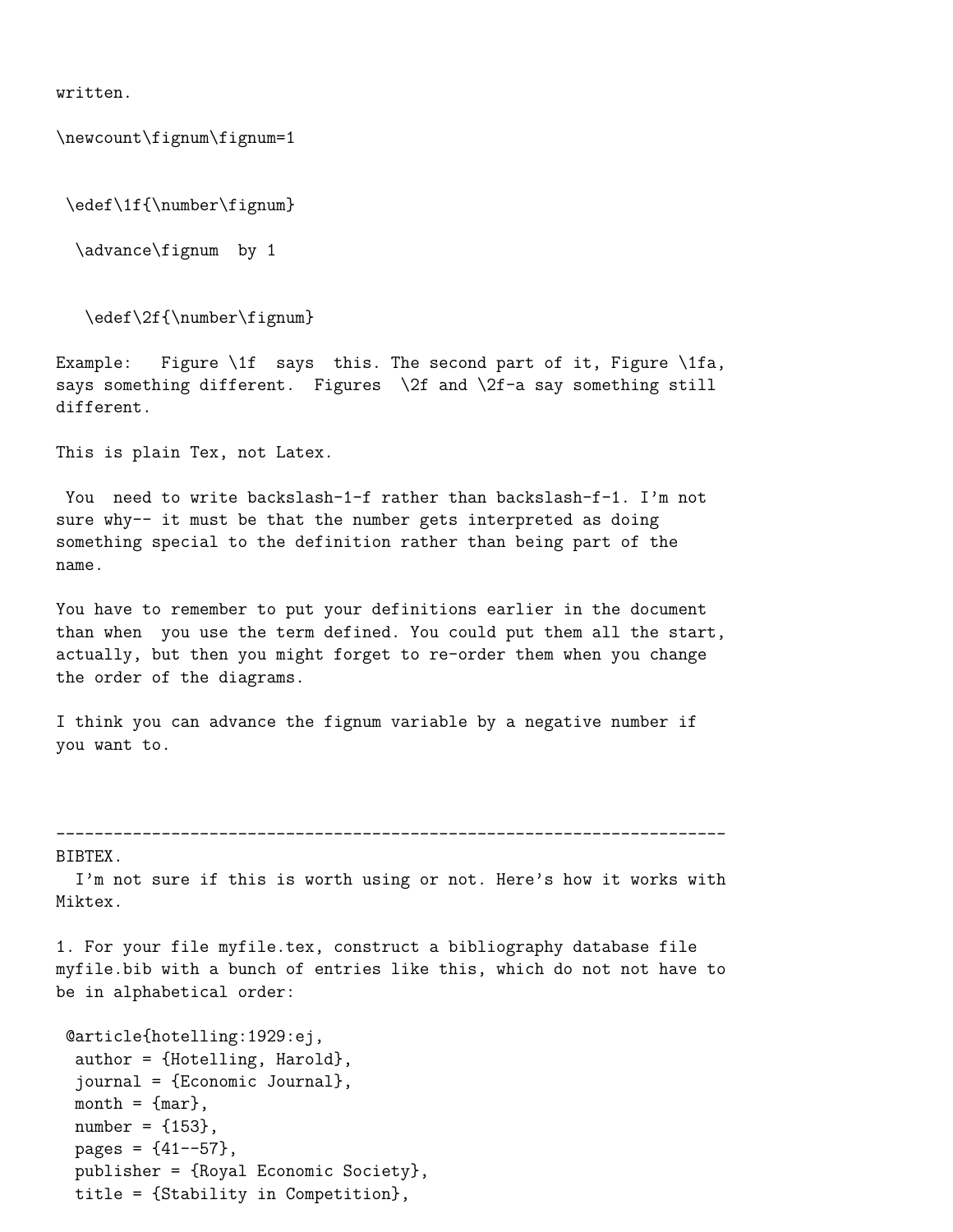```
volume = {39},
 year = {1929}
}
```
You can do this from Google Scholar by going to Scholar Preferences and checking off towards the bottom that you want a Bibtex-format link. After you set your prferences, Import into BibTeX will be a link fror each item a Google Scholar search turns up.

2. Pick a style file such as econometrica.bst. Put that file and the myfile.bib file into the same directory as myfile.tex.

3. Wherever you want the references in myfile.tex, insert the commands

\bibliographystyle{econometrica} %needs econometrica.bst file in folder \bibliography{myfile} %needs myfile.bib file in folder

\nocite{\*}

The nocite command makes sure that all the entries in the myfile.bib file get put into the references. Otherwise, only the ones cited using bibtex commands get put in. The bibtex citing commands are just extra commands to remember and make reading latex input files harder, so I don't think I'll use them.

4. Change the name of myfile.tex to plain myfile.

5. Run myfile through pdflatex. That will create myfile.aux.

6. Run myfile through bibtex. That will use myfile.aux and econometrica.bst and myfile.bib to create myfile.blg, a log file, and also myfile.bbl, the bibliography formatted nicely.

7. Run myfile through pdflatex again.

----------------------------------------------------------------------

DATES

Put the last revision date of a paper on manually, e.g. May 20, 1998. Also, put the commands "pdf'd \today".

```
----------------------------------------------------------------------
```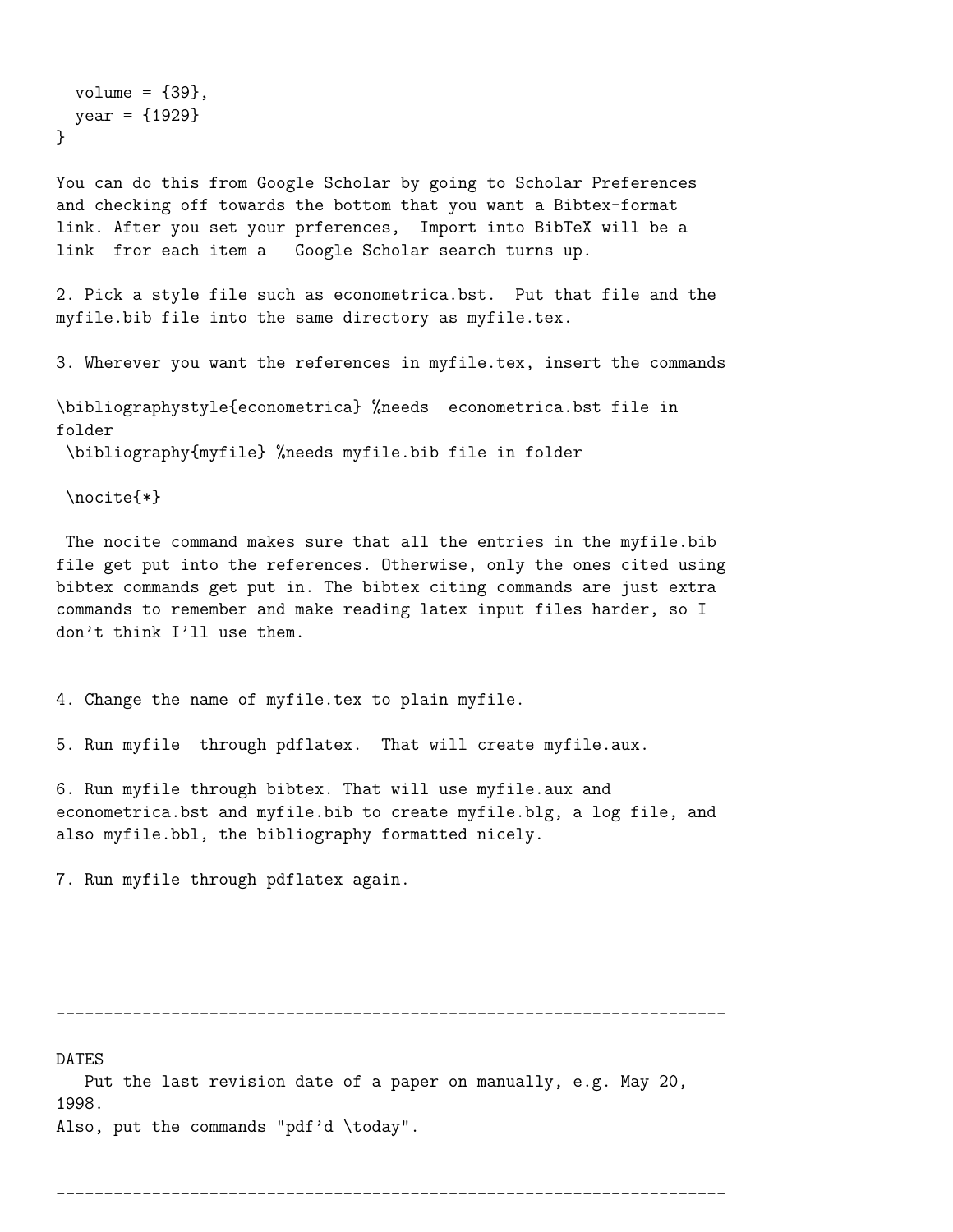\BEGIN{CASES} FOR EQUATIONS WITH SEVERAL CASES:

This will be useful. It puts a big curly bracket after the equals sign to enclose the various cases that can occur. You need to have \bl usepackage{amsmath, am

```
\begin{equation*}
|x|\begin{cases} x & \text{if $x=0$,}
\setminus-x &\text{if $x\le 0$.}
\end{cases}
\end{equation*}
```

```
----------------------------------------------------------------------
```

```
Here is a table with partial hrule, using the cline command across
columns 2 and 3, not going all the way across, and
partial vrules too.
```

```
\begin{tabular} {lcc}
 & Radon & Unexposed \\
 & & \\
\cline{2-3}
 & \multicolumn{1}{|c|}{ } & \multicolumn{1}{|c|}{ } \\
Cancer &\multicolumn{1}{|c|}{$ \theta P(cancer|radon) \cdot n(radon)
$}
&\multicolumn{1}{|c|}{$\theta P(cancer|unexposed) \cdot
n(unexposed) $ } \\
 & \multicolumn{1}{|c|}{ } & \multicolumn{1}{|c|}{ } \\
\cline{2-3}
 & \multicolumn{1}{|c|}{ } & \multicolumn{1}{|c|}{ } \\
Healthy &\multicolumn{1}{|c|}{$\gamma P(healthy|radon)\cdot n(radon) $
} &\multicolumn{1}{|c|}{$\gamma P(healthy|unexposed) \cdot
\cdot \cdot \cdot n(unexposed) $ } \
 & \text{multicolumn{1}{|c|}{ k \mathbf{black}}\cline{2-3}
\end{tabular}
```
----------------------------------------------------------------------

#### COMMENTS.

There are three ways to do comments in Latex.

1. The standard way to do comments puts in % and then everything on the line after it is commented out: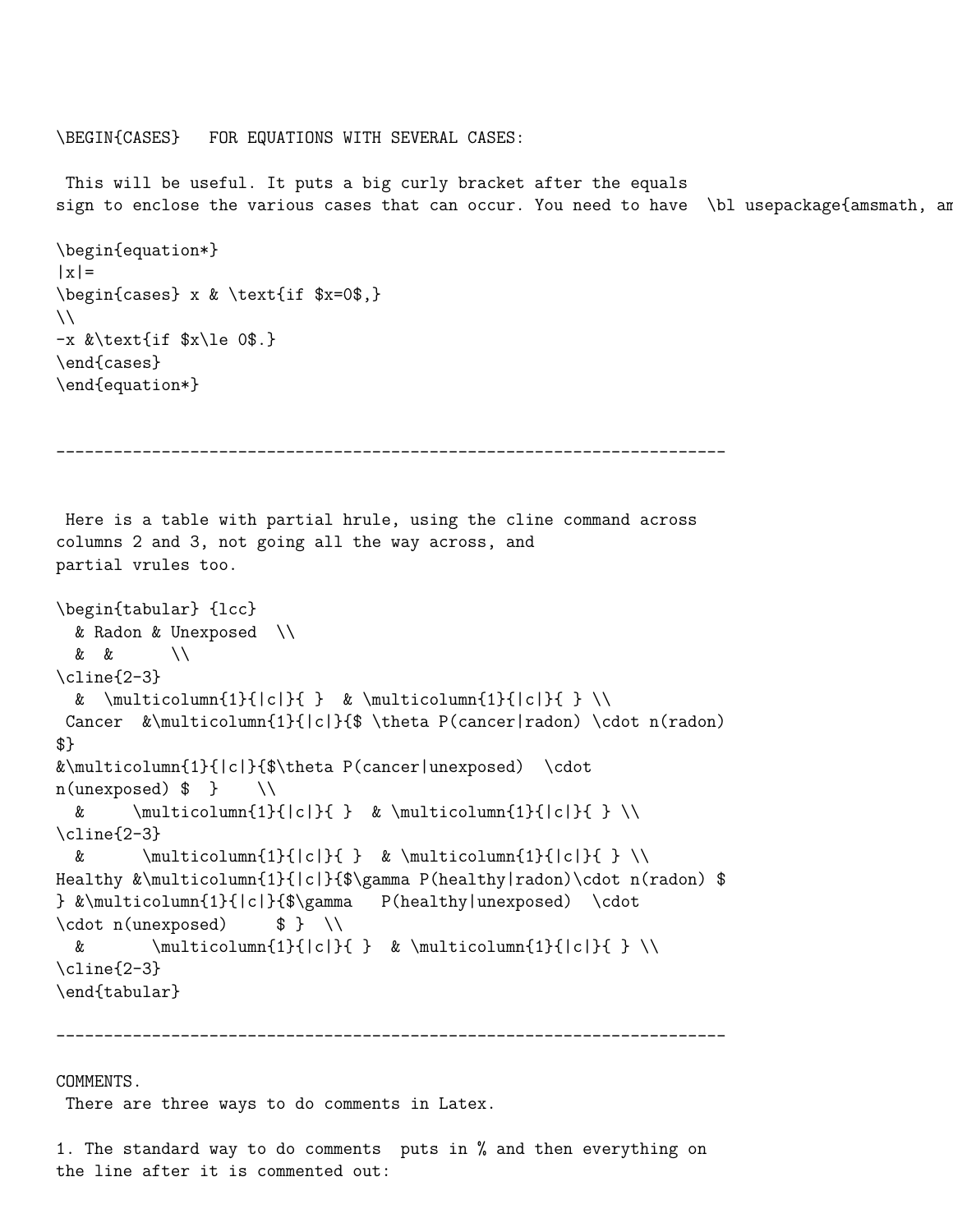First I have some input, like  $y = x^2 + \beta$ . "Here is a comment. 2. If you put \usepackage{verbatim} at the start of your file, you can do multiline comments like this: \begin{comment} Here is the first line of the comment. Here is the second line. Here is the third. \end{comment} 3.If you put \newcommand{\comments}[1]{} at the start of your file, you can have the best way of all: Say  $y = x^2 + \beta.\comments{Here is my comment. } Maybe $x=$  $4\phi$ : Note that if you use \usepackage{verbatim}, it creates an odd command that makes everything after it in the file a comment. Suppose you write:

\comment{Here is what I wanted to be my comment.} Here is some more writing for my paper.

Then not only will the words in the brackets be a comment, but all the words after the brackets and on the next lines and pages too. ----------------------------------------------------------------------

#### SPECIAL EQUATION NUMBERING

CURRENT WAY: Put a star after the equation command to suppress numbering, like \begin{equation\*}... \end{equation\*}. Whether or not you do that, you can put \tag{A1} on a particular line to make it label as equation (A1) (It adds the parentheses automatically); or \notag so there is no equation number displayed. To add a label that you can refer to later, put in \label{A1}. Then later you can refer to it as equation \eqref{A1}, which comes out as "equation (A1)". Note that \eqref puts in the parentheses automatically; \ref does not.

\align replaces \array, they say.

HERE IS AN OLD WAY To put in your own equation number (1-35), without changing the stnadard ordering, do this,putting the command at the end of your equation (after the \end{array} if it is an array). Remember to use \$\$, not \begin{equation}.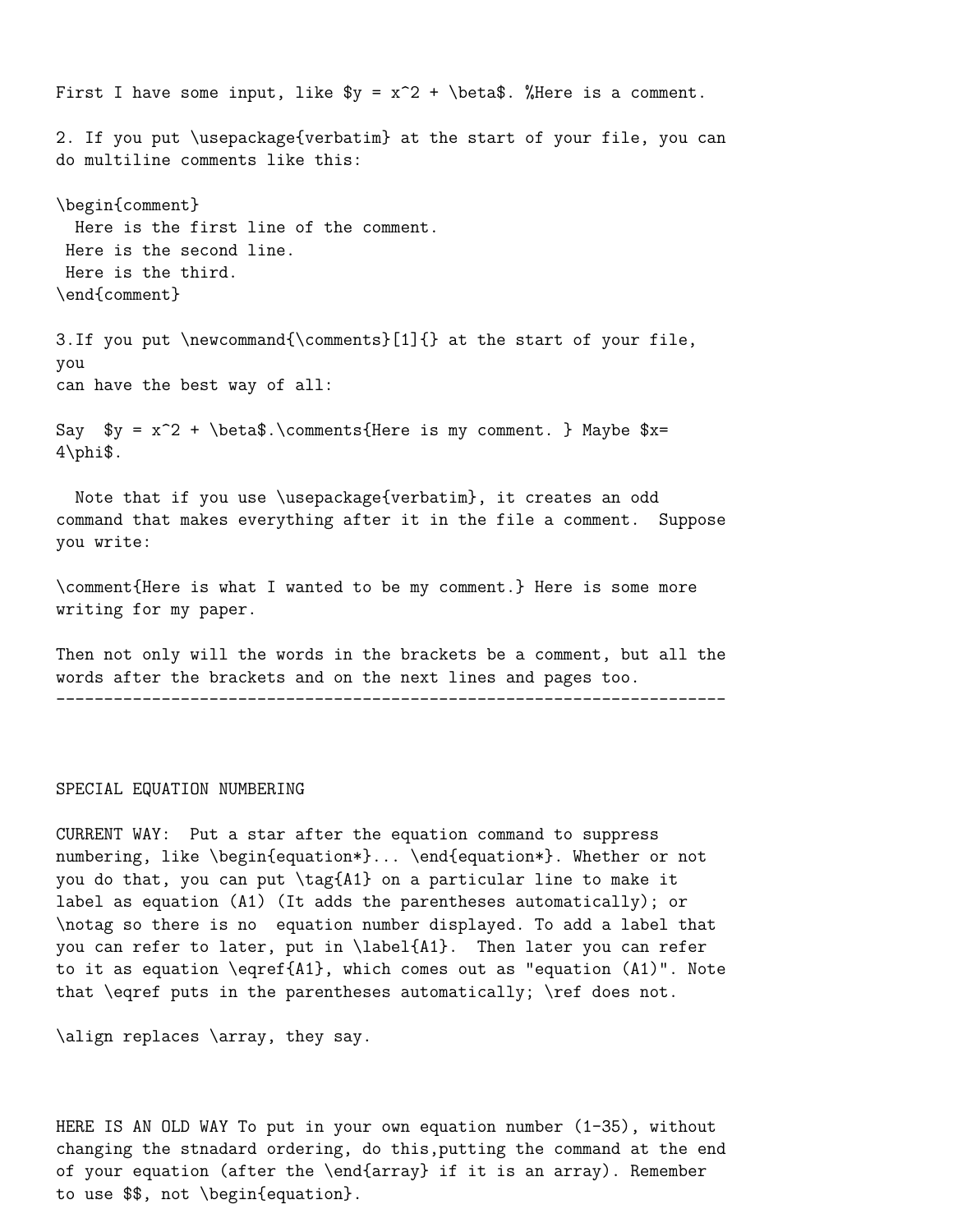```
$$ \label{e1-35}
    f(x) = x^2+34 \text{eqno}(1-35)$$
```

```
----------------------------------------------------------------------
```

```
\usepackage{hyperref}
\hypersetup{breaklinks=true,
pagecolor=white,
colorlinks=true,
linkcolor= blue,
hyperfootnotes= true,
urlcolor=blue
}
```

```
\urlstyle{rm}
%so it doesn't use a typewriter font for url's.
```

```
\url{
http://ihome.ust.hk/~tanjim/verylongaddresslikethisone-111111zxzxzxzxz
xzxzx
zxzxsqut high.pdf}
```
This will use the package hyperref, and turn the address in \url{sdfd} into a link, as well as displaying sdfd in the text in color (which will look grey when printed). Also, it will split the address sensibly across lines. The web address can include tilde and underscore without special control characters, which is not usual in tex. Also, references to footnotes, pages, and to equations and other \ref{sdf} will be links to the original equations. If want a reference to use the correct counter but not to create a link use \ref\*{label} or \pageref\*{label}.

The manual for hyperref is at:

```
http://www.tug.org/applications/hyperref/manual.html#x1-90003.5
```
\url{sdfd} is a separate macro though, which I think can work even if you don't use hyperref (but you want to split up across lines sensibly, and be able to use underscore and tildes).

```
----------------------------------------------------------------------
```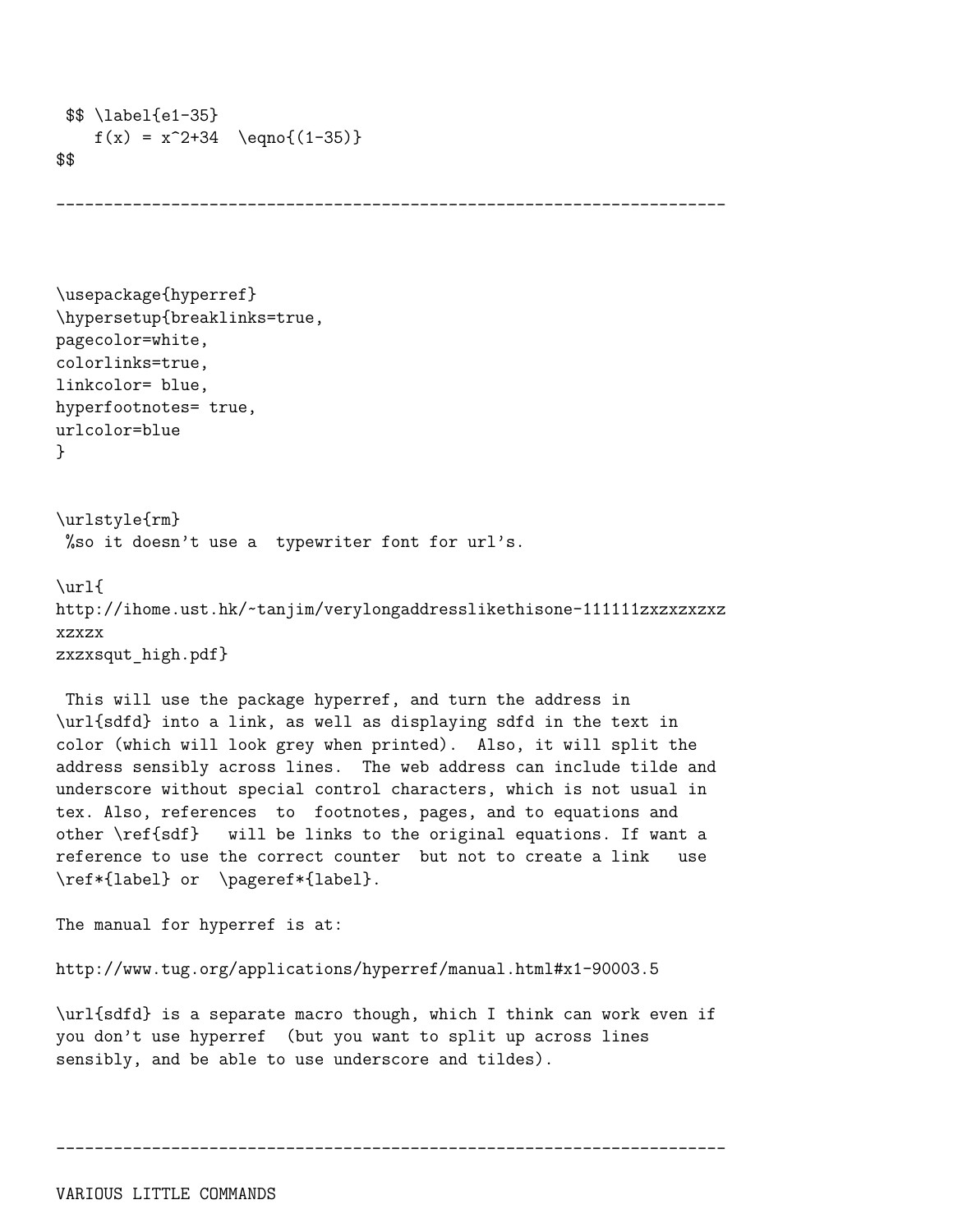```
\pagenumbering{roman} This also restarts the numbering to 1.
\not\exists for an exists symbol with a slash through it.
A special little extra space is proper for integrals, like this:
$$
\int 0^{\infty} x f(x)\,dx,\;\;\to\ not,\;\;\; \int 0^{\infty} x f(x)dx,
$$
To put the limits ofthe integral above and below the integral sign,
rather than at the sides ofthe top and bottom, say
$$
```

```
int\limits_0^1
$$
```
I should use notation like  $\dot{x}$  and  $\ddot{x}$  sometimes.

\dotfill for a long line of dots.

UNDERSCORE, UNDERLINE  $\setminus$  is ok, no math \$\$ needed.

\begin{verbatim}

REFERENCE LISTS GOING OVER SEVERAL PAGES

———————————————————————-

———————————————————————-

For reference lists, use

Rasmusen, Eric (1980) *A Book*.

That will generate a list with the first word (Rasmusen) off to the left a bit and the rest indented from it.

If I have a long document, sometimes long multipage lists go crazy in latex and won't put in a pagebreak at the right spot. The solution is to break off the list as a separate document, say, list1.tex. Use to start it at page 522. If there are labels such as page numbers that are needed, they will be in a \*.aux file in the main document. Copy that \*.aux file to the preamble, before begindocument, of the list1.tex document.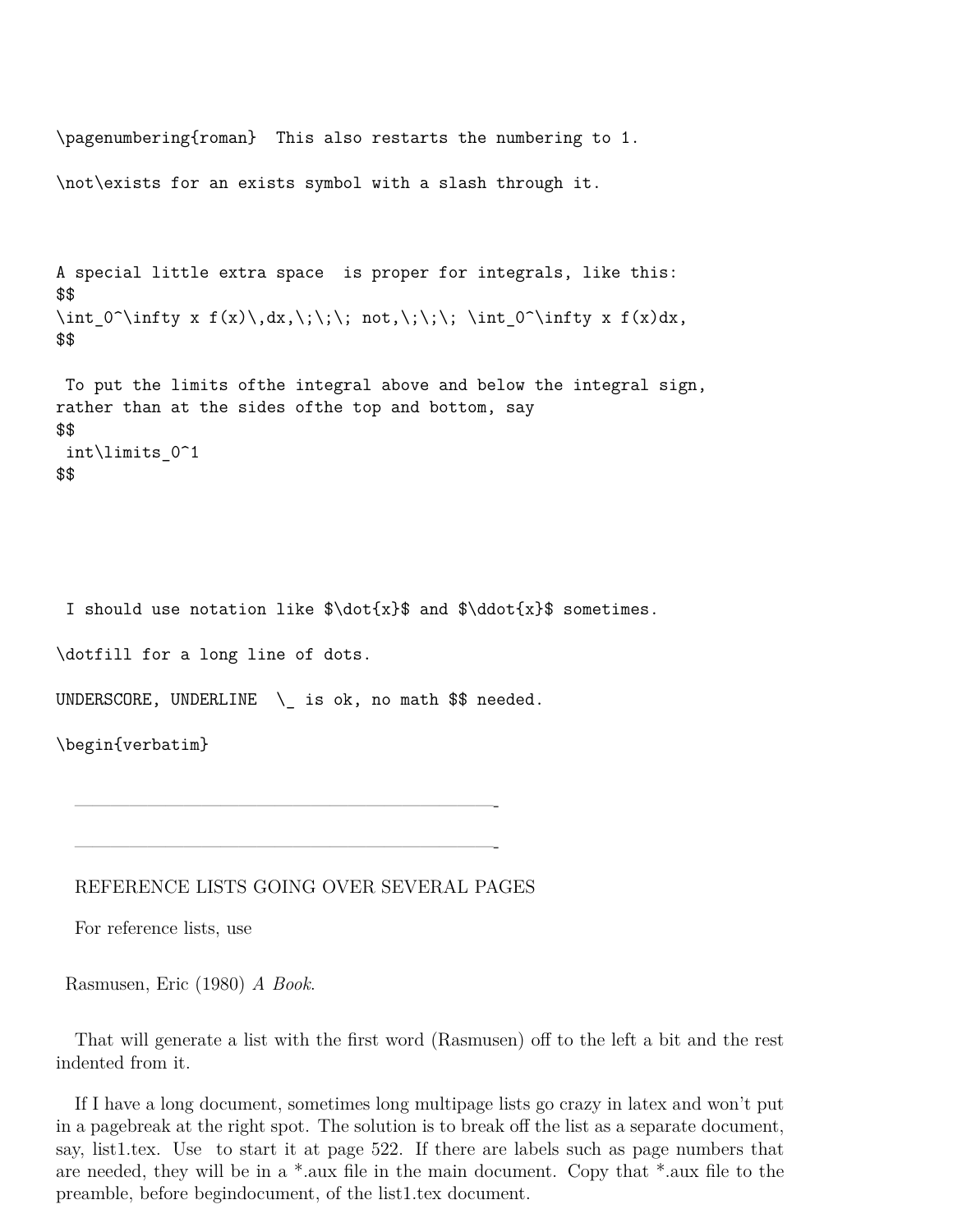———————————————————————- SHADED TABLES:

\usepackage[table,x11names,svgnames]xcolor

———————————————————————-

\rowcolors2black!10black!5

\begintabularl | llllll \hline \rowcolorblack!25 Variable zzz Minimum zzz 25th percentile zzz Median zzz Mean zzz 75th percentile zzz Maximum\\\hline \hline Crimerate zzz 0.56 zzz 3.48 zzz 5.36 zzz 5.97 zzz 7.76 zzz 22.08\\Murderfraction zzz 0.00 zzz 0.00 zzz 0.00 zzz 0.36zzz 0.58 zzz2.50\\Pop zzz 1.16 zzz 16.76 zzz 40.27 zzz 116.82 zzz 98.72 zzz9329.99\\\hline \endtabular

———————————————————————-

# HYPERLINKS FROM PDFs

usepackage[bookmarks=true,bookmarksopen=true,colorlinks= true,urlcolor= red!60!black,linkcolor=blue!80,po hyperref

\hrefmailto:erasmuse@indiana.eduerasmuse@indiana.edu

\urlhttp://www.rasmusen.org

———————————————————————-

# DIAGRAMS-FIGURES

Diagrams: use alt-PRINT SCREEN to do a screen capture and use PAINT to make a JPG. Or, use powerpoint, and SAVE AS a jpg file.

In miktex, diagrams are simple. Just insert:

\beginfigure \centering \includegraphics[width=80mm]options2.jpg \captionFigure 2: Pointwise and Extremum Riskiness \endfigure

or even just

\includegraphics[width=80mm]options2.jpg

To get the caption not to automatically number, use:

usepackageccaption \captiondelim\renewcommand\thefigure \renewcommand\figurename

The folowing is useful to get figures put on the same page with text instead of off on their own pages.

\renewcommand\floatpagefraction.9 \renewcommand\topfraction.9 \renewcommand\bottomfraction.9 \renewcommand\textfraction.1 \setcountertotalnumber50 \setcountertopnumber50 \setcounterbottomnumber50

Be wary of using pdf's instead of jpg's. If a pdf is cropped, soemtimes it is not truly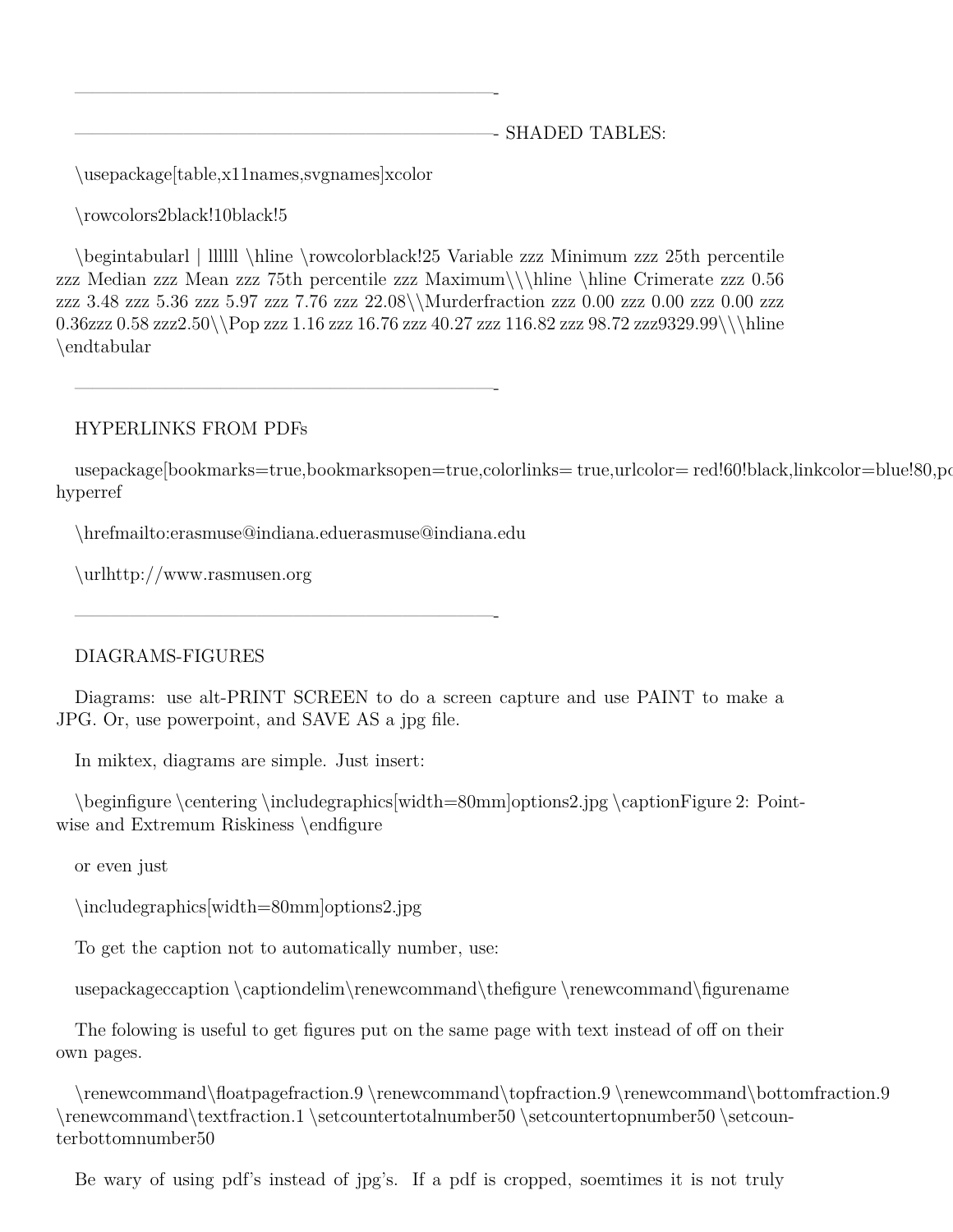cropped-and all the white space does show up in the tex file.

———————————————————————-

———————————————————————-

#### POWERPOINT

<http://www.ecs.soton.ac.uk/~srg/softwaretools/presentation/TeX4PPT/> This is the best of the two tex powerpoint programs. Free, and easy to install. Needs Powerpoint 2002.

INTEGRALS AND PRODUCTS AND SUMMATIONS IN FRACTIONS

Q: If I use a \bl prod or \bl int within a \bl frac{}{} they end up very small with the sub/superscripts alongside rather than above or below.

Answer:

\bl frac{\bl displaystyle \bl int a^b dx  $f(x)$ }{\bl displaystyle \bl prod {i=1}  $\hat{\cup}$  infty} a i}

<A HREF=" http://www.cse.iitd.ernet.in/~anup/homepage/UNIX/latex.html ">"Some useful tips and tricks in LaTeX".</A>

More generally:

----------------------------------------------------------------------

TILDES

FOR WIDE TILDE ON TOP OF SOMETHING: \bl widetilde{12345}

FOR TILDE IN TEXT, NOT on top of something: \$\bl sim\$ . This is what to use in URL's.

\bl textasciitilde is for a high tilde (no dollarsign needed). \$\bl sim\$ is for a midlevel tilde.

For Tilde in text, on top of the next letter:  $\blacksquare$ 

----------------------------------------------------------------------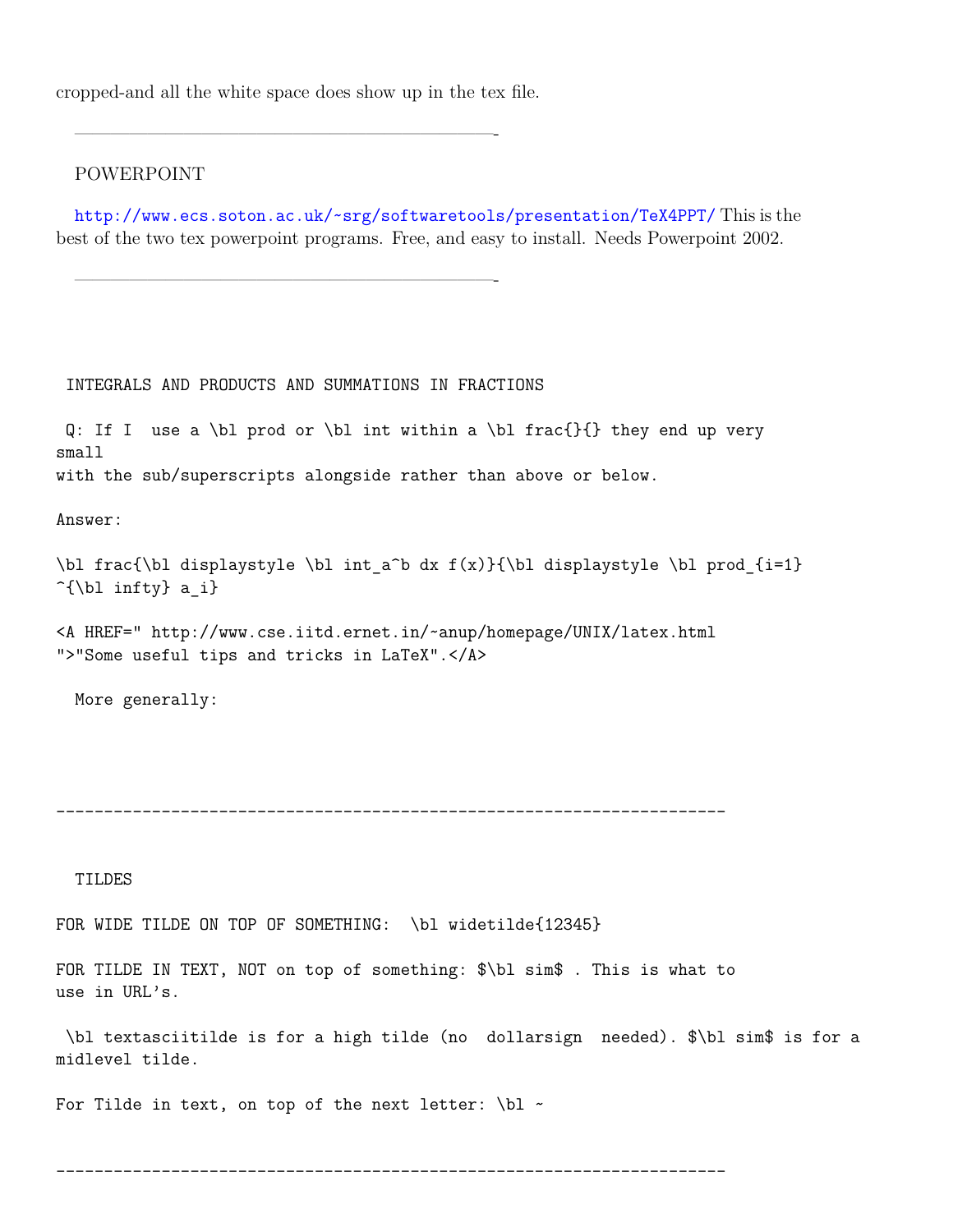```
PUTTING THINGS ON THE SAME PAGE (Does this really work?)
Put \bl begin{samepage}...\bl end{samepage} around the whole mess.
<A HREF=" http://www.cse.iitd.ernet.in/~anup/homepage/UNIX/latex.html
">"Some useful tips and tricks in LaTeX".</A>
 ----------------------------------------------------------------------
MAXIMIZING F(X) BY CHOICE OF X
$$
   {Maximize \bl atop x } x^2-x$$
$$
   {Maximize \bl atop \bl scriptstyle{x} } x^2-x%Tthe scritpstyle is too small, really.
$$
 ----------------------------------------------------------------------
 BRANCHING "IF" DEFINITIONS
   Sometimes I want to use a big bracket to say X=2 if Y<3 but X=5 if
Y \bl geq 3.
Here's the style for that:
\bl begin{tabular}{ll}
 $ \bl pi_i =$zzz $\bl left\bl { \bl begin{tabular}{lll}
  $V-x_i$ zzz if
T(x_i) < Min\bl { T(x_i, T(x_k) \b] } $ zzz (Firm $i$ gets the patent)\bl \bl
 zzz zz \in \bmod\b{b} frac{V}{2} - x i$ zzz if T(x_i) = Min \b{ } T(x_j), T(x_k)\b{ } $ zzz (Firm
$i$ shares
the patent
\bl \bl
\bl end{tabular} \bl right.$\bl \bl
\bl end{tabular}
```

```
----------------------------------------------------------------------
```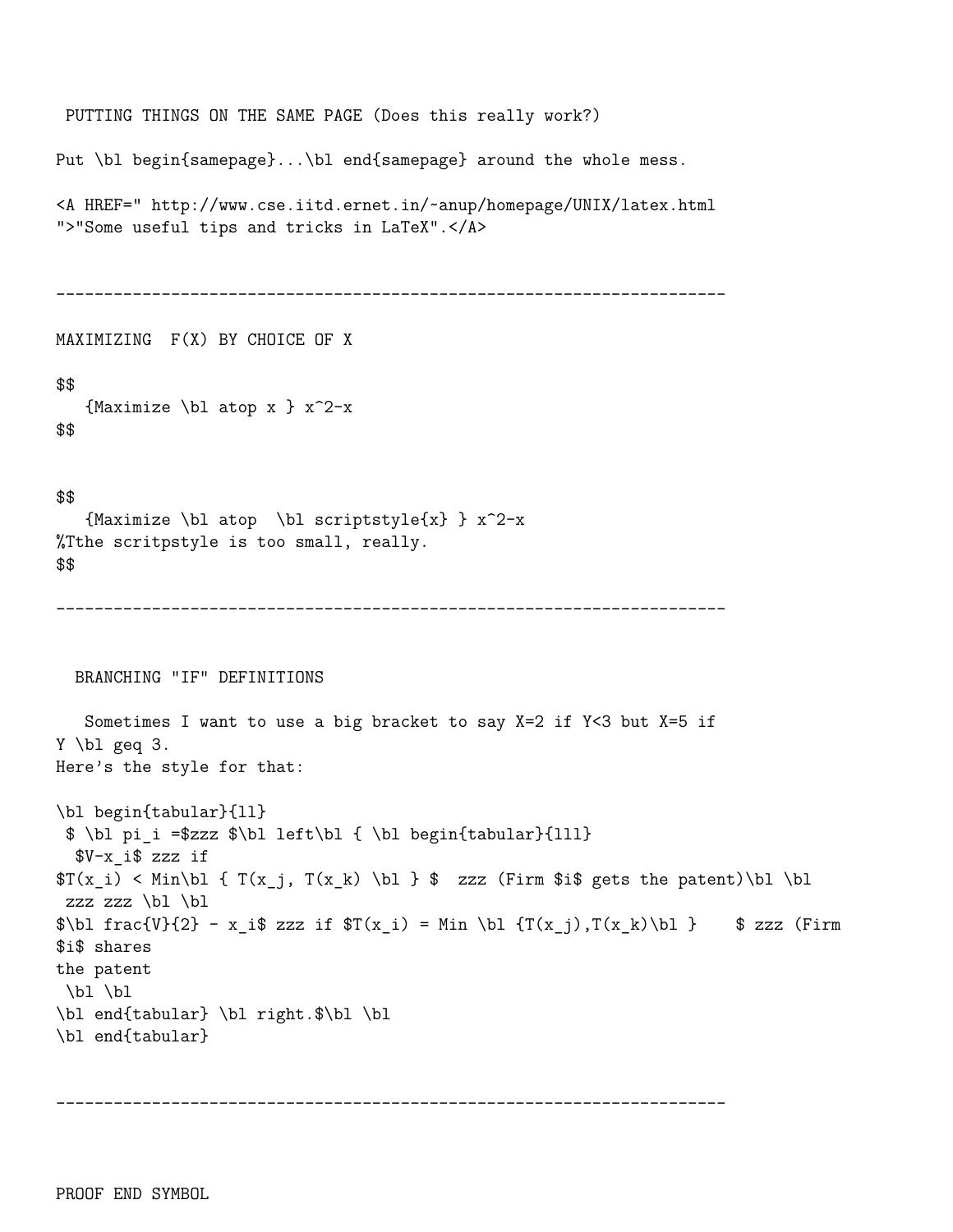```
At the start, have:
    usepackage{graphicx}
usepackage{amsmath}
      \bl usepackage{amssymb}
Then put $\bl blacksquare$ at the end of the proof.
```
FORMAT FOR A TWO-BY-TWO GAME \bl begin{center} {\bl bf Table 11: IMF Aid } \bl begin{tabular}{lllccc} zzz zzz zzz\bl multicolumn{3}{c}{\bl bf Debtor}\bl \bl zzz zzz zzz Reform zzz zzz Waste \bl \bl zzz zzz Aid zzz  $3,2$  zzz zzz  $-1,3 \bmod b$ zzz  $\{\nabla f \in \mathbb{F}\}$  zzz zzz zzz  $\{\nabla f \in \mathbb{F}\}$ zzz zzz No Aid zzz  $-1,1$  zzz zzz  $0,0 \bmod b$ zzz zzz zzz zzz zzz \bl \bl \bl multicolumn{6}{l}{\bl it Payoffs to: (IMF, Debtor).}\bl \bl \bl end{tabular}\bl \bl \bl end{center}

----------------------------------------------------------------------

#### RAGGEDRIGHT, LEFT JUSTIFICATION

The tex default is to right- and left-justify the page, which looks very professional. I just read, though, that psychologists find this actually slows down reading compared to just left-justifying, because people are not used to the diverse spacing of letters and words that is required for uniform margins on both sides. Also, a raggedright looks better for working papers, I think.

----------------------------------------------------------------------

The command for that is

- \bl begin{raggedright}
- \bl parindent 24pt
- \bl parskip 10pt
- \bl end{raggedright}

You need to put the parindent and parskip commands AFTER the begin{raggedright}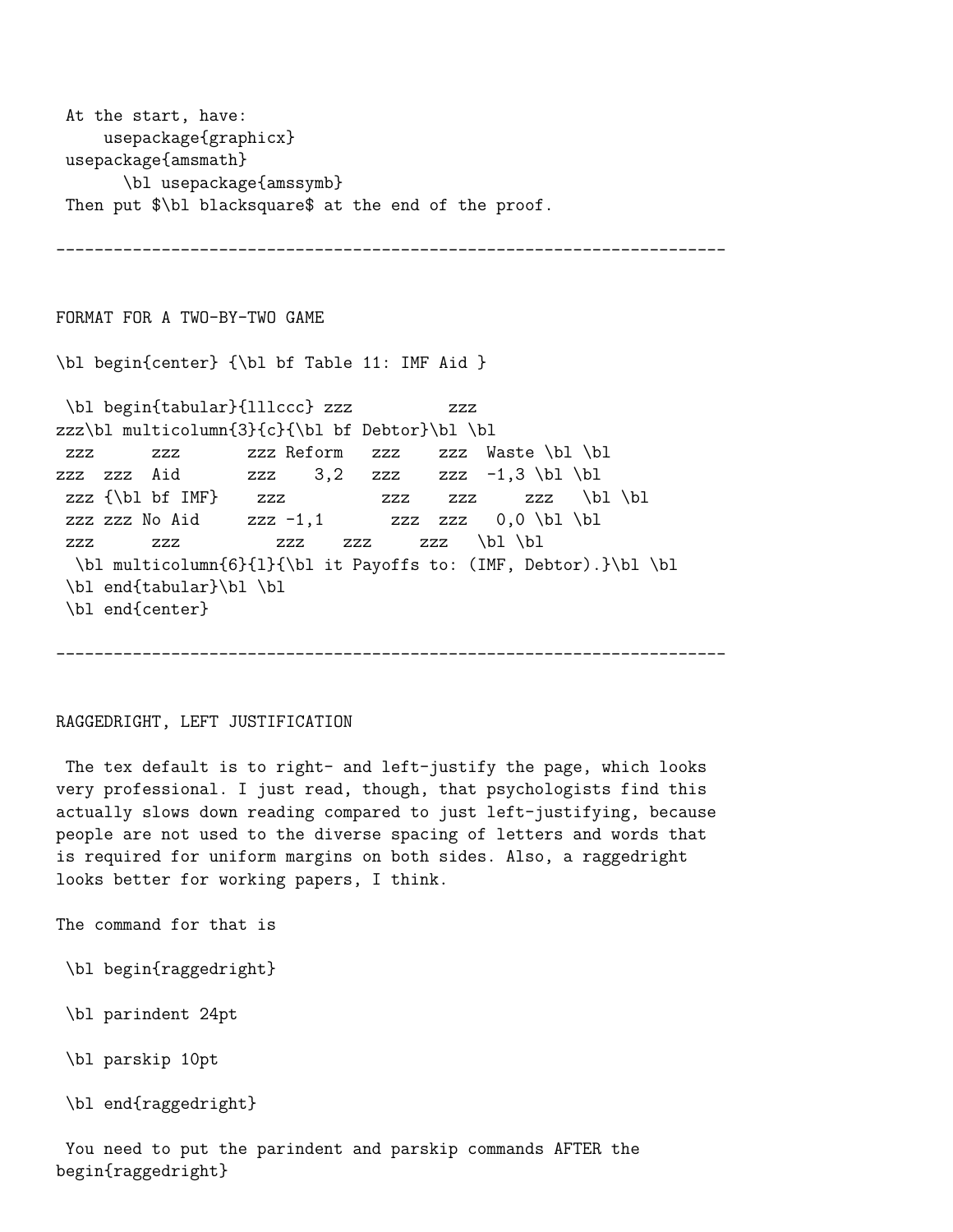#### PROCESSING TEX

The free Miktex (<A HREF="http://www.miktex.org/">http: //www.miktex.org/</A>) looks to be an excellent latex and tex Windows processor program. I've been using SWP, and putting figures in looks to work better in Miktex. Miktex gets PDF's right, which my version of SWP does not always do, and it processes straight from myfile.tex to myfile.pdf. On the other hand, it has some problems, noted below, which make it unhandier to use.

----------------------------------------------------------------------

I think I've foudn the best solution. In textpad, create a new TOOL in CONFIGURE-PREFERENCES. Choose ADD, then DOS COMMAND, then write pdflatex \\$file

(1) I have a suggestion for the standard installation instructions: say more about the Windows command prompt. I haven't used it for years, though I happened to remember it was in Accessories. Also, the user should know that he can change the default directory in teh command prompt to wherever he keeps his tex input files-- say, d:/smith/latex-input, using the Properties (reachable by right clicking the command prompt).

(2) The command prompt requires you to type in all your commands, which is burdensome if they are long, e.g.,

pdflatex D: \bl home\bl HomeWD\bl INCOMING\bl FIGURECOPY/myfilewithalongname.tex

You can't copy and paste in the usual way with CTRL-C and CTRL-V. What you can do, though is to copy to the clipboard with CTRL-C and then paste by rightclicking on the Command Prompt program and choosing PASTE.

I will put a comment line like this at the start of my tex files:

% pdflatex chap07 MoralHazard.tex

then I can copy all but the % part and paste it into the command prompt, and it will process chap07\_MoralHazard.tex and write to chap07\_MoralHazard.pdf

(3) Something better would be a graphic interface to replace the command prompt. I don't know how to write such an interface, but here is what it would be: It would be simple: just a window in which the user could do two things:

1. Browse and choose a tex file to process, e.g.,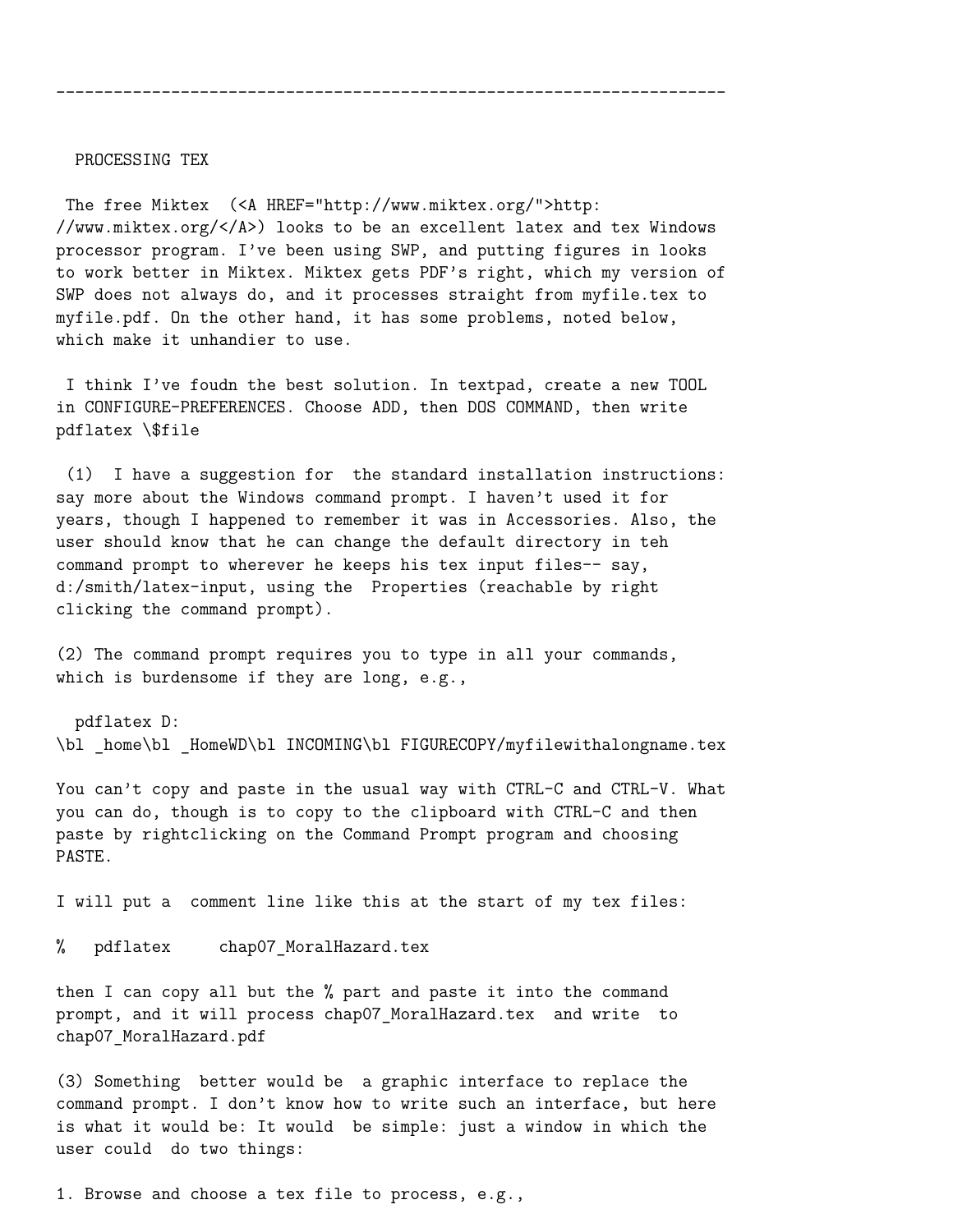myfilewithalongname.tex, instead of having to type in the full name in the command prompt, and instead of having to have it in the command prompt's directory.

2. Issue the processing command--- most simply "latex myfilewithalongname.tex", or "pdflatex", or others that might be useful. There should be two to five choices, and the user would check the box of the command he wants to use.

The command would take the file from (1) and put the output in the same directory as the input.

The interface could be fancier, but that covers what the user needs every single time he uses Miktex, and it would save a lot of tricky typing.

(4) Miktex is fouled up by carriage returns, even ones that are not hard breaks. Thus, before I tex my files using it I need to strip off all the carriage returns, thus making all my equations, nicely separated into separate lines for visibility, into unreadable paragraphs

With the help of Alan, I solved this problem. What I had to do was to save my file as DOS or UTF-8 instead of as ANSI.

----------------------------------------------------------------------

SIZING

PRODUCTS Use \bl prod, NOT \bl Pi , with {\bl displaystyle \bl prod\_1^3} if necessary.

THE LARGE CURLY BRACKET: \bl left\bl {

THE LARGE SUMMATION SIGN: Use \bl sum, NOT \bl Sigma, with {\bl displaystyle \bl sum\_1^3} if necessary.

For integrals, to get them in the large style in Arrays or in text use  ${\b1$  displaystyle \bl int  $0^1$ .

```
\bl begin{array}{ll}
  \bl pi_1^d zzz ={\bl displaystyle -c + \bl int_0^{Eu} \bl left( \bl int_v^z (u-
```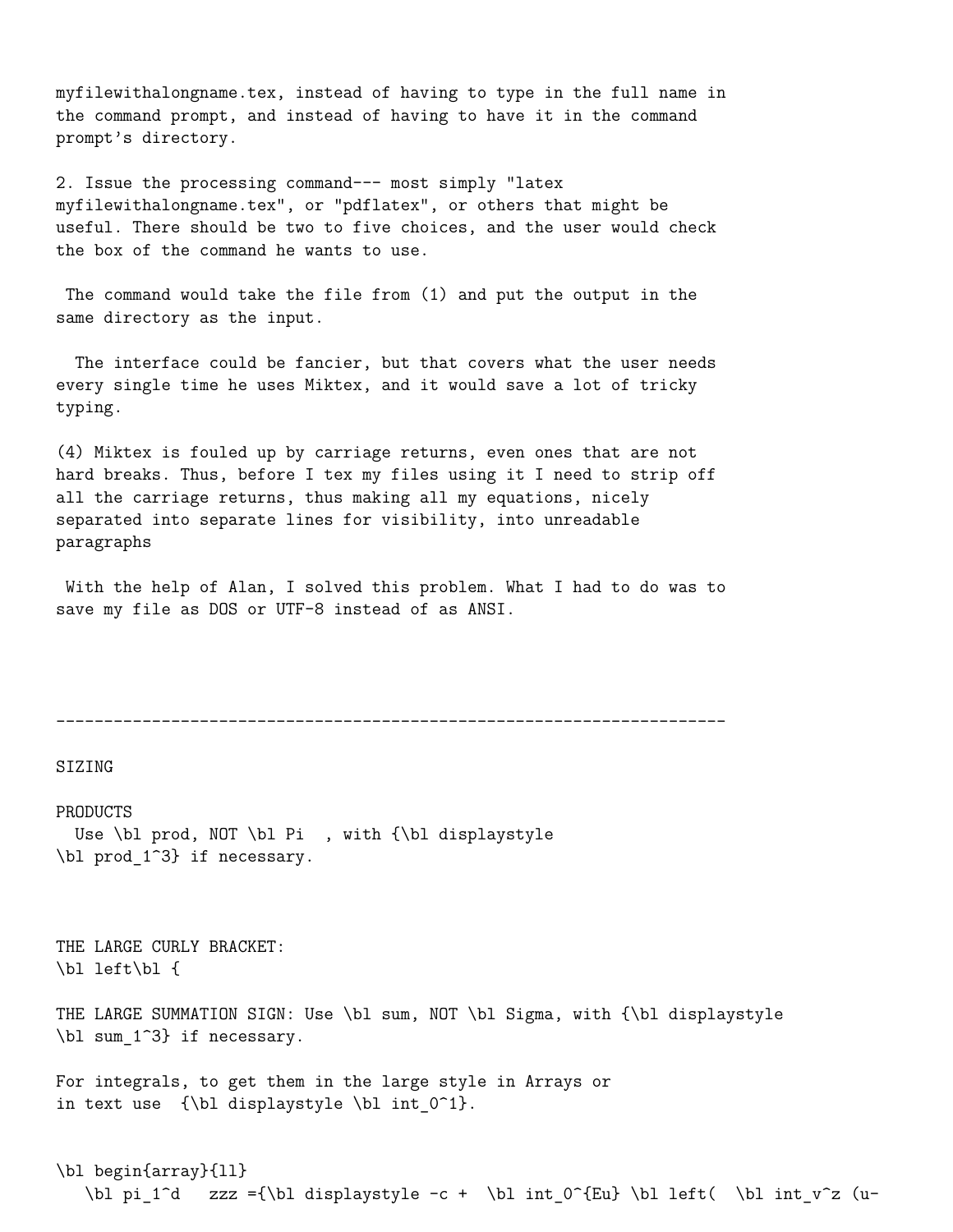```
v)
f(u) du \bl right) g(v) + \b] int_{Eu}^v \b] left( \b) int_v^z(u-v) f(u) du\blacksquare g(v)dv. \blacksquarezzz= -c + A_1 + A_2. \bl \bl
\bl end{array}
To change size of any operator like \{ | \} [] (), one need to use
commands
\bl big
\bl Big
\bl bigg
\bl Bigg
For example, \bl bigg| These command are in order of increasing size.
This
is especially good for |, since it can take superscripts and
subscripts
properly then, unlike with \bl left|
   ----------------------------------------------------------------------
EQUATION ARRAYS
\bl begin{eqnarray}
F(x) zzz= zzz3x^2\bl \bl
zzz zzz \bl nonumber \bl \bl
zzz =zzz 4z\bl end{eqnarray}
Use \bl begin{eqnarray}* to not have any nubmers. Note that there are
always 3 columns. The newer versino of this is
\bl begin{align}...\bl end{align}, which is easier to type and they say
looks better and handles long equations better so the euqation number
doesn't get overwritten.
```
PAGE HEADERS

For a title page, use \bl titlepage or \bl thispagestyle{empty}

----------------------------------------------------------------------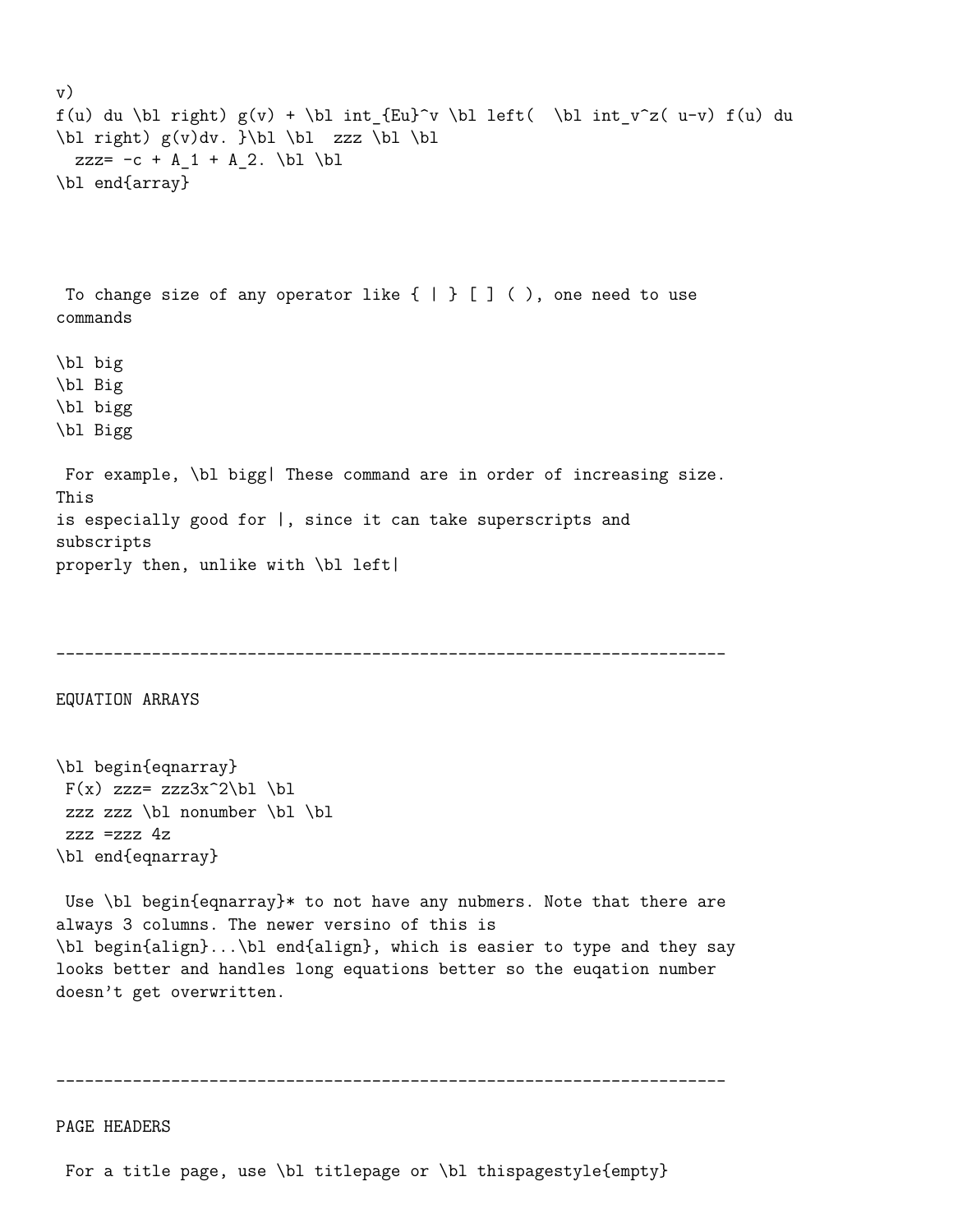\bl pagestyle{myheadings} \bl markboth { Ramseyer-Rasmusen }{ Ramseyer-Rasmusen}

OR,

```
\bl pagestyle{myheadings}
    \bl markboth { } {$\bl ;\bl ;\bl ;\bl ;\bl ;\bl ;\bl ;\bl ;\bl ;\bl ;\bl ;\bl ;\bl ;\bl ;\bl ;\bl ;\bl ;\bl ;\bl ;\bl ;\bl ;\bl ;\bl ;\bl ;\bl ;
\blacksquare\bl ;\bl ;\bl ;\bl ;\bl ;\bl ;\bl ;\bl ;\bl ;\bl ;\bl ;\bl ;\bl ;\bl ;\bl ;\bl ;\bl ;\bl ;\bl ;\bl ;\bl ;\bl ;\bl ;\bl ;\bl ;\bl ;\bl ;\bl ;\bl ;\bl ;\bl ;\bl ;\bl ;\bl ;\bl ;
\blacksquare\bl ;\bl ;\bl ;\bl ;\bl ;\bl ;\bl ;\bl ;\bl ;\bl ;\bl ;\bl ;\bl ;\bl ;\bl ;\bl ;\bl ;\bl ;\bl ;\bl ;\bl ;\bl ;\bl ;\bl ;\bl ;\bl ;\bl ;\bl ;\bl ;\bl ;\bl ;\bl ;\bl ;\bl ;\bl ;
\blacksquare\bl ;\bl ;\bl ;\bl ;\bl ;\bl ;\bl ;$
Lyon and Rasmusen }
```
% these two things in conjunction put the page nubmers at the upper % right of each page, with "Lyon and Rasmusen" just before them.

```
BBusepackage{fancyhdr} BBpagestyle{fancy} BBfancyhead{}
BBfancyfoot{} BBrhead{ BBthepage}
```
Above is the fancyhdr package, w hich is tricky to use. The BBfancyhead{} and foot clear out ----------------------------------------------------------------------

EQUATION STYLES

documentclass[12pt,epsf,leqno, fleqn]{article}

This is for left equation numbering, and for not centering the equations but rather putting them towards the left at a fixed indent from the margin. documentclass is always better than documentstyle, because it permits packages to be used. Also, this does 12 pt type.

```
----------------------------------------------------------------------
```
--------------------------------------------------------

DOUBLE SPACING

\bl baselineskip 24pt

This goes AFTER Begin Document.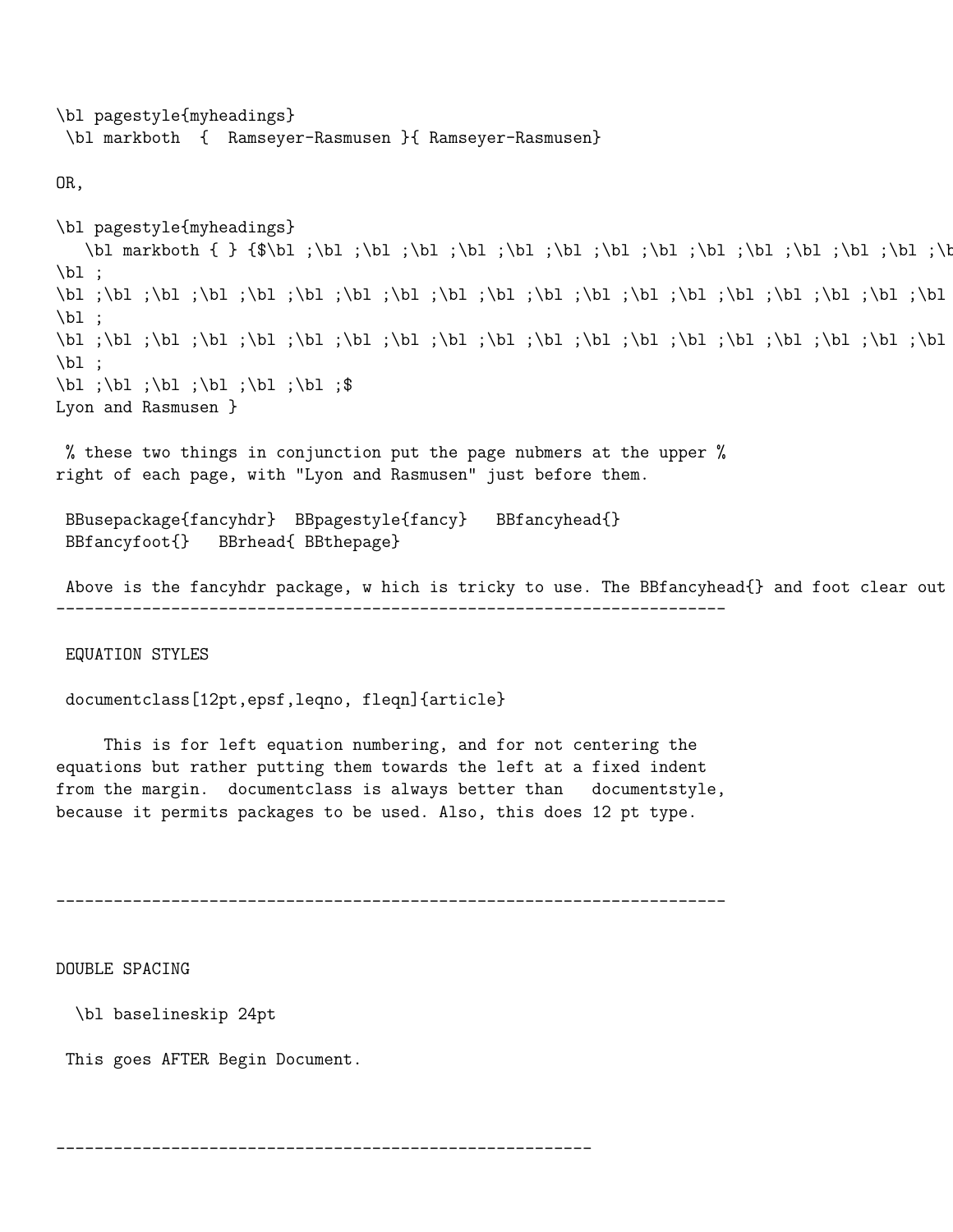\bl topmargin -1.5in

```
----------------------------------------------------------------------
DIFFERENT FONTS: But these do not reliably work.
{\bl sf sans serif. Christianity depends ...}
{\bl tt typewriteer. might occur. }
{\bl rm Roman. Christianity depends on ancient }
I like the palatino font better than Times New Roman. Here is a
package that uses it, and which uses Helvetica for its sans serif
font: \bl usepackage{mathpazo}
For cursive font, use the pbsi package and \bl textbsi{ a command like
this.}
  usepackage[T1]{pbsi}
MATH FONTS
 These are different from the others (LARGE, etc.)
  \bl textstyle - default in the running text and in array environment
     \bl displaystyle - default for displayed equations
     \bl scriptstyle - default for first-level sub and superscripts
     \bl scriptscriptstyle - default for higher-level sub and
superscripts
      ----------------------------------------------------------------------
"Left side text \bl hfill right side"
 The hfill command is good for putting text on each side of a page.
" ~ \bl hfill right side"
   The tilde ~ can be used for a space. "\bl ;" works just as well. I
think \blacksquare and or \blacksquare and works better in math mode-- maybe it's
```
----------------------------------------------------------------------

intelligent and makes the space a nice-looking length.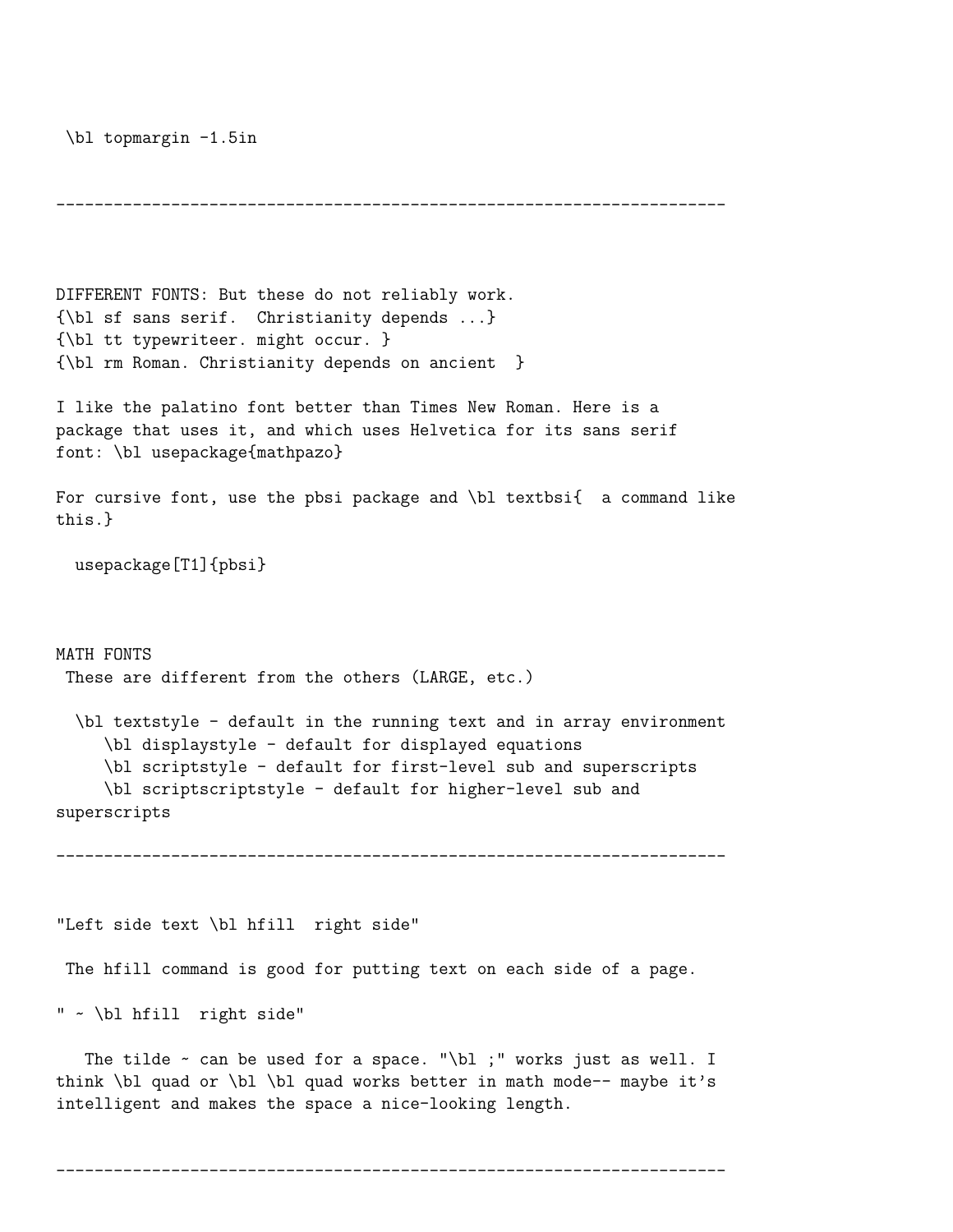```
This will make the first footnote an asterisk and the second one a
dagger,and
then goes back to the default, nubmers, starting with number 1.
\bl renewcommand{\bl thefootnote}{\bl fnsymbol{footnote}}
Here's is one\bl footnote{starred note} and here is a
second.\bl footnote{Daggered footnote}
\bl renewcommand{\bl thefootnote}
\bl setcounter{footnote}{0}
 To do asterisk footnotes, use the command:
 Here is the text$^*$\bl footnotetext{$^*$ Here is the
```
footnote}.

----------------------------------------------------------------------

FOR OVERHEADS AND HANDOUTS

\bl reversemarginpar \bl topmargin -1in \bl oddsidemargin -.25in \bl textheight 8.7in \bl textwidth 7in \bl pagestyle{empty}

----------------------------------------------------------------------

#### LISTS

```
\bl listoffigures
\bl listoftables
```

```
\bl begin{description}
\bl item[Oranges:] a fruit that Amelia likes a lot, just as she likes
grapes and pickles.
\bl item[Lettuce:] something Amelia does not like.
\bl end{description}
```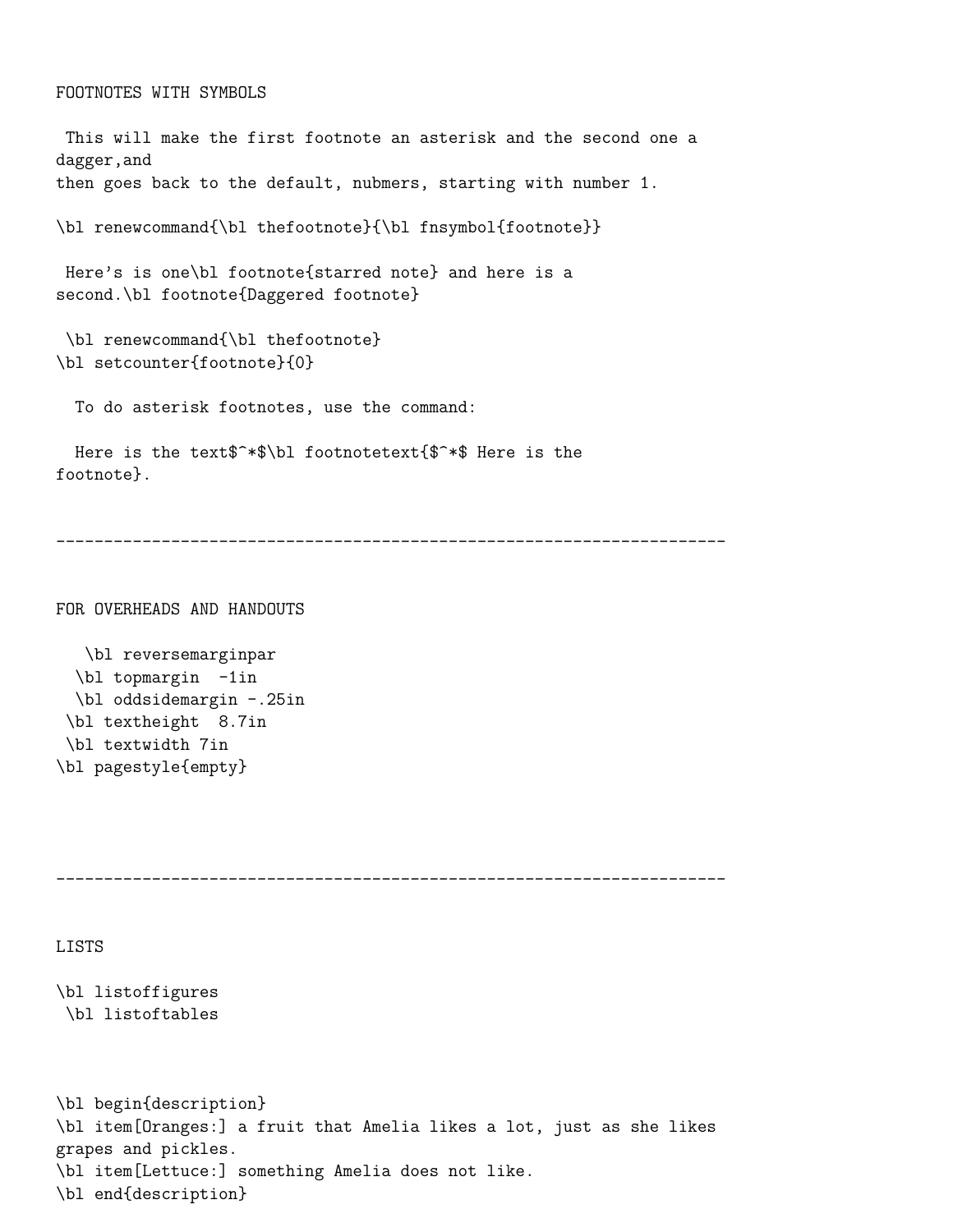\bl begin{verse} This is the first line of a poem\bl \bl Here is the second, hwich is so long that it runs over on to the next line, where it will be indented.\bl \bl And here is the third.\bl \bl \bl end{verse} ---------------------------------------------------------------------- \bl begin{comment}% I need to have \bl usepackage{verbatim} This is a comment. \bl end{comment} ---------------------------------------------------------------------- The table is on page  $\blacksquare$  pageref{t1}. %This prints the page number where label t1 is found. ---------------------------------------------------------------------- {\bl it Here is some italics but with \bl emph{these words} emphasized in Roman.} I can also use the same command to get \bl emph{italics} in the middle of Roman words. ---------------------------------------------------------------------- Use \$\bl Beta\$ in tex, rather than \$B\$, so I can globally change it easily later. --------------------------------------------------------------------- http://www.mackichan.com/ Here is how to make a tex DVI file into a postscripgt file: dvips 9.dvi -Z -o myfile.ps The -Z compresses it. The postcript files are quite large, though. (394K from

```
70 K, for example, with 3 diagrams). The -Z commadn will comrpess it
```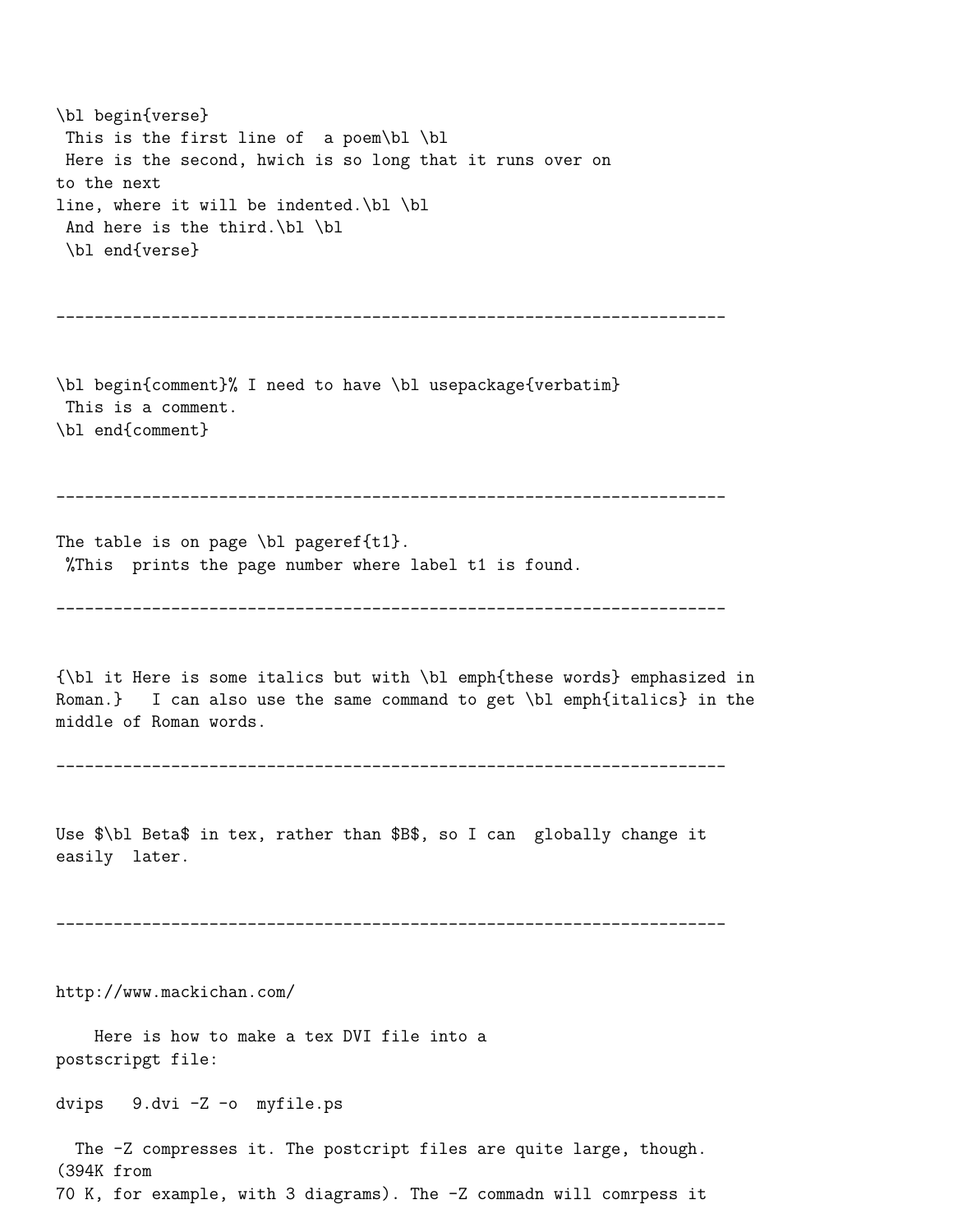about 40 prcent, I think, and it will still pirint drictly.

TO TURN A DVI FILE INTO AN ASCII FILE:

uuencode 9.dvi 9.dvi> negot.asc

```
----------------------------------------------------------------------
```

```
The command @{} kills the space between columns in a table and
replaces it with
whatever is in curly brackets. It can be used to cleverly align tables
around
decimal points, thus:
\bl begin{table} [! h] %This puts the table right here, not
floating.
Or just try:
\bl begin{table}[h]
\bl begin{table}[! h t] %This puts the table here or top
\bl begin{figure}[! b f] %This puts it at the bottom or on a
float page.
\bl begin{table}[!b] \bl label{t1}
\bl begin{tabular} {l r @{.} l}
Variable zzz Mean\bl \bl
 X zzz 1 zzz 234\bl \bl
Y zzz 23 zzz 1\blacksquareZ zzz 1456 zzz 34567\bl \bl
\bl end{tabular}
----------------------------------------------------------------------
\bl caption{The World in 1812} %This will appear as Table 1:
The World...
\bl end{table}
```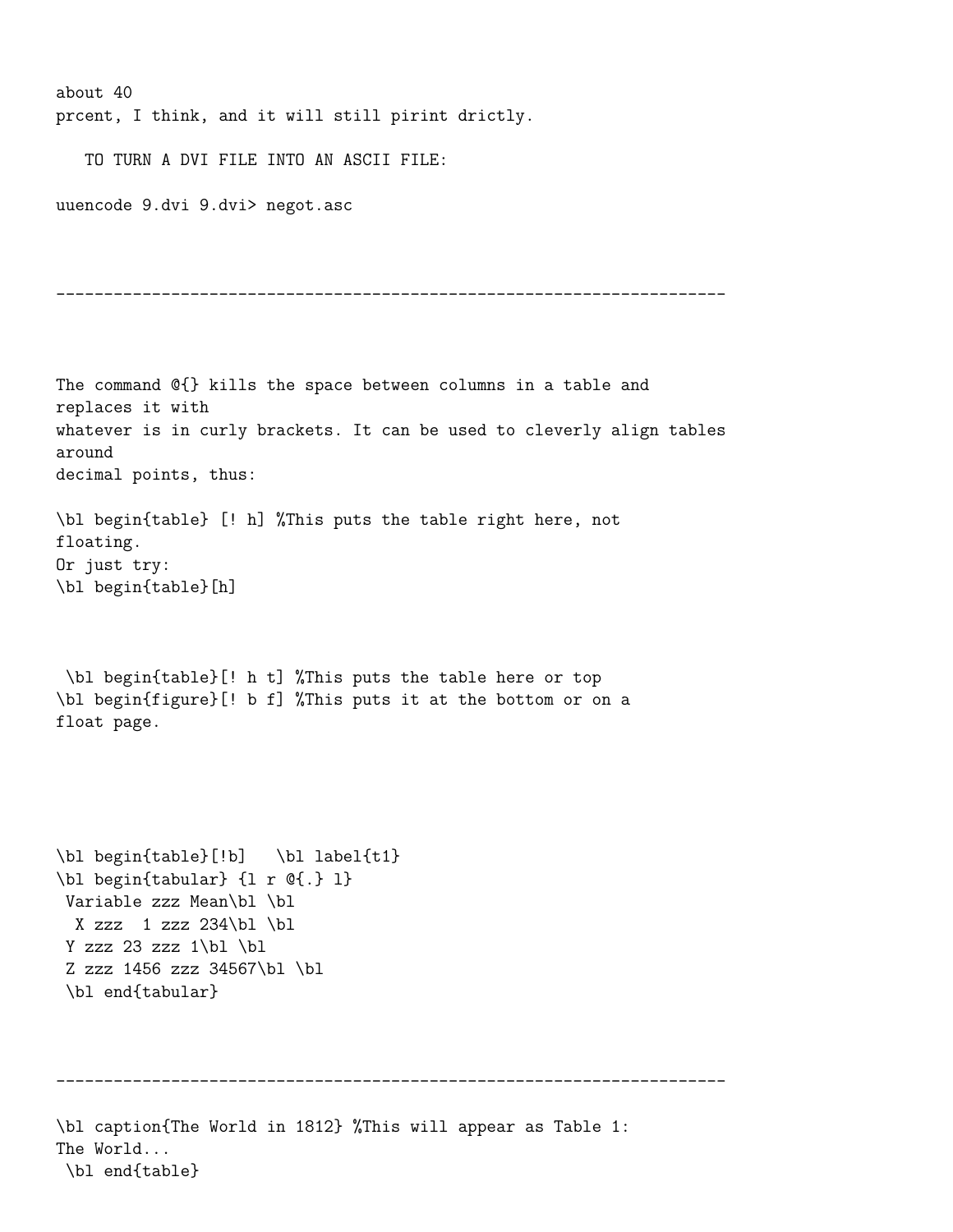----------------------------------------------------------------------

(I Haven't tried this)

I need to write large tables that span many pages; I tried the tabular environment but found out that it put everything on one page, with most of the text going down the drain, i.e. below the physical page. Is there a way of doing this smoothly, that is, without breaking the large table into smaller ones that would approximately fit into one page each? Answer: For LaTeX2e: You should look into either supertab.sty or longtable.sty, both can be found in:

/usr/um/generic/tex3.141/latex2e/tools/

with documentation in:

/usr/um/generic/tex3.141/latex2e/tools/doc/

in the form of .dtx and .dvi files, you can run LaTeX on the .dtx files, or simply look at the .dvi files.

----------------------------------------------------------------------

#### PACKAGES

To put in a package: All packages are located in TCItex/tex/latex . I am not sure if I can put a new one in with a new directory, and it will get read in. Tha owrked at the office, but not at home, f or a0poster. I can just use ADD to get verbatim.

A0poster is good for large font sizes. documentclass[article ]{a0poster} usepackage{a0size}

----------------------------------------------------------------------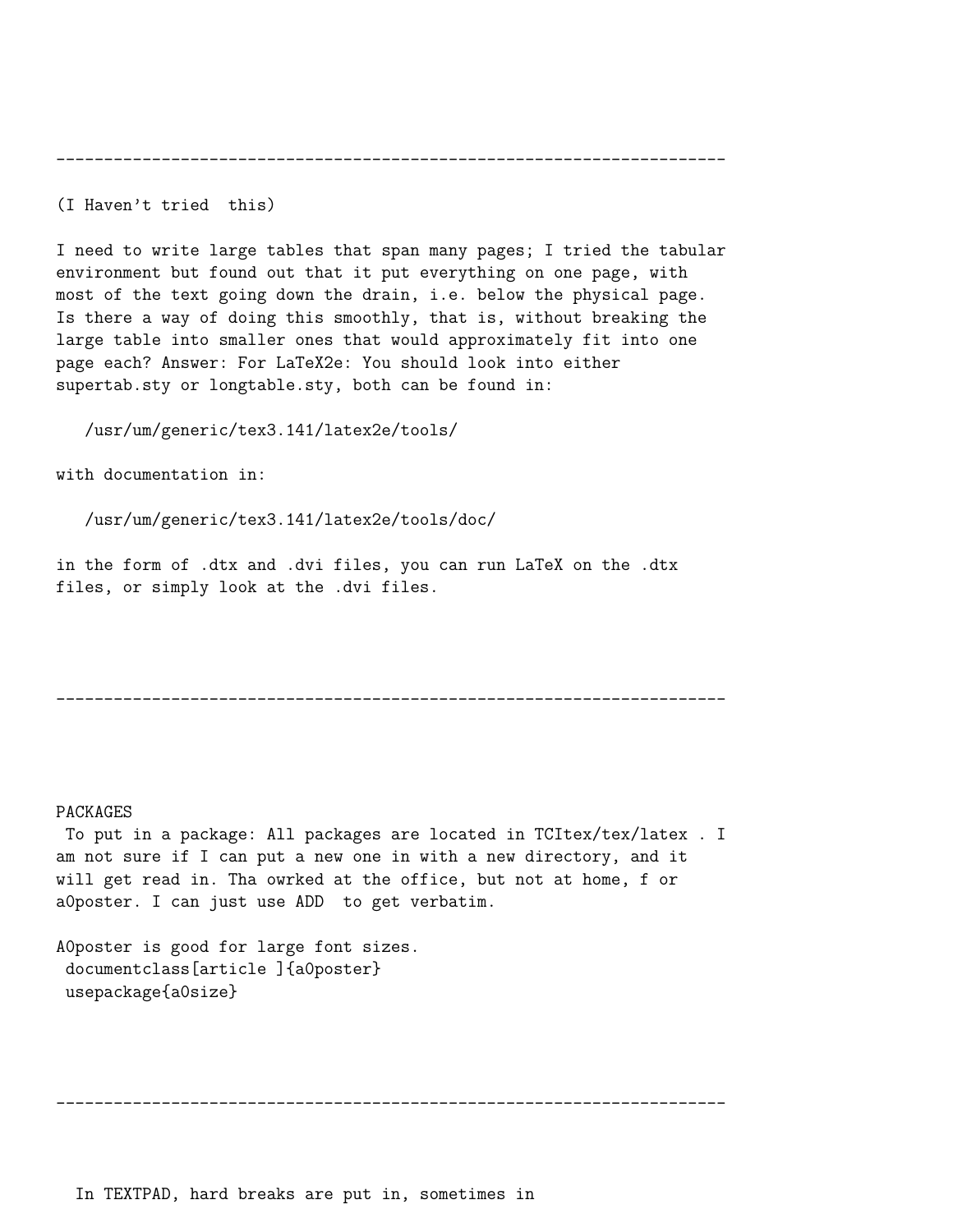awkward places, so I may have to do some fiddling to make sure key commands do not get cut across lines.

```
----------------------------------------------------------------------
```
The easiest way to get headings of funny 'sections' such as prefaces in the table of contents is to use the counter secnumdepth described in Appendix C of the LaTeX manual. For example:

- \bl setcounter{secnumdepth}{-1}
- \bl chapter{Preface}

Of course, you have to set secnumdepth back to its usual value (which is 2 in the standard styles) before you do any 'section' which you want to be numbered.

Similar settings are made automatically in the LaTeX book class by the \bl frontmatter and \bl backmatter commands.

This is why it works: \bl chapter without the star does

1.put something in the .toc file;

2.if the secnumdepth counter is greater than or equal to zero, increase the counter for the chapter and write it out.

3.write the chapter title.

----------------------------------------------------------------------

From the NoT os short intro to Latex 2e

\bl include {chap2.tex, chap2.tex, chap3.tex}

\bl includeonly{chap2.tex} %This means only chap2.tex will be included.

This does not work in SWP.

----------------------------------------------------------------------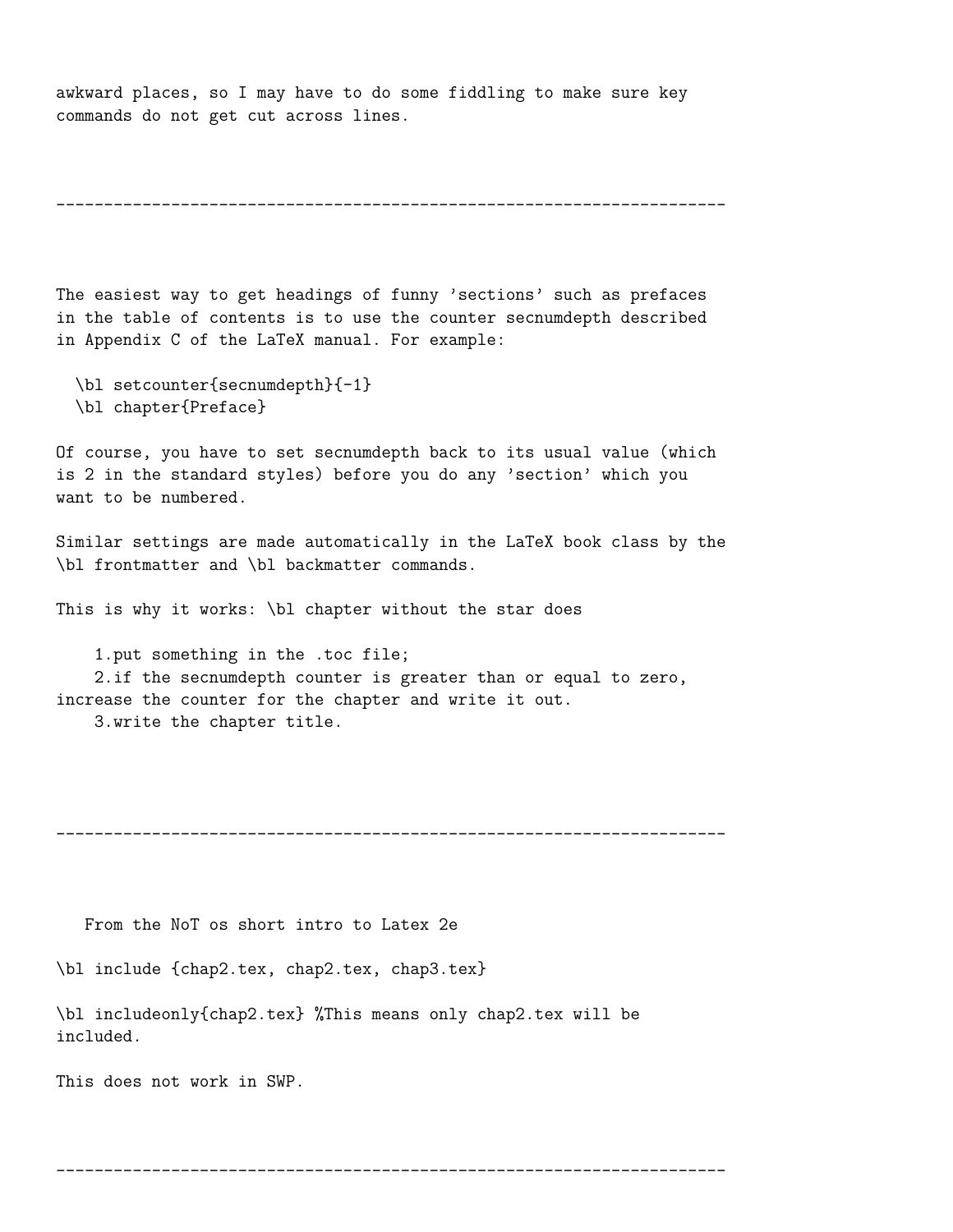For packages: http://www.ctan.org/tex-archive/help/Catalogue/alpha.html

---------------------------------------------------------------------- ADVICE TO BEGINNERS Do not use commands like \bl section{sd}, \bl theorem{sd} and so forth. In reading the ms, this means you cannot see th enumber of the section or theorem. It is easier, for articles as opposed to books, just to use boldface and noindent directly. ---------------------------------------------------------------------- \bl begin{tabbing} % set the tab positions \bl hspace  $\{1in} \b$  = \bl hspace  $\{1in} \b$  = \bl hspace  $\{1in} \b$  = \bl hspace  $\{1in}$ \bl \bl one  $\blacksquare$ bl > be  $\blacksquare$ bl > due to  $\blacksquare$ bl > differences,  $\blacksquare$ bl one  $\blacksquare$   $\blacksquare$   $\blacksquare$   $\blacksquare$   $\blacksquare$   $\blacksquare$   $\blacksquare$   $\blacksquare$   $\blacksquare$   $\blacksquare$ \bl end{tabbing} ---------------------------------------------------------------------- MY STANDARD FORMATTING HEADER: documentclass[12pt,epsf]{article} usepackage{mathpazo} % for palatino font usepackage{verbatim} % for \bl begin{comment} feature. usepackage{ccaption} \bl captiondelim{}\bl renewcommand{\bl thefigure}{} \bl renewcommand{\bl figurename}{} %for good figure captions \bl renewcommand\bl floatpagefraction{.9}

```
\bl renewcommand\bl topfraction{.9}
```

```
\bl renewcommand\bl bottomfraction{.9}
```

```
\bl renewcommand\bl textfraction{.1}
```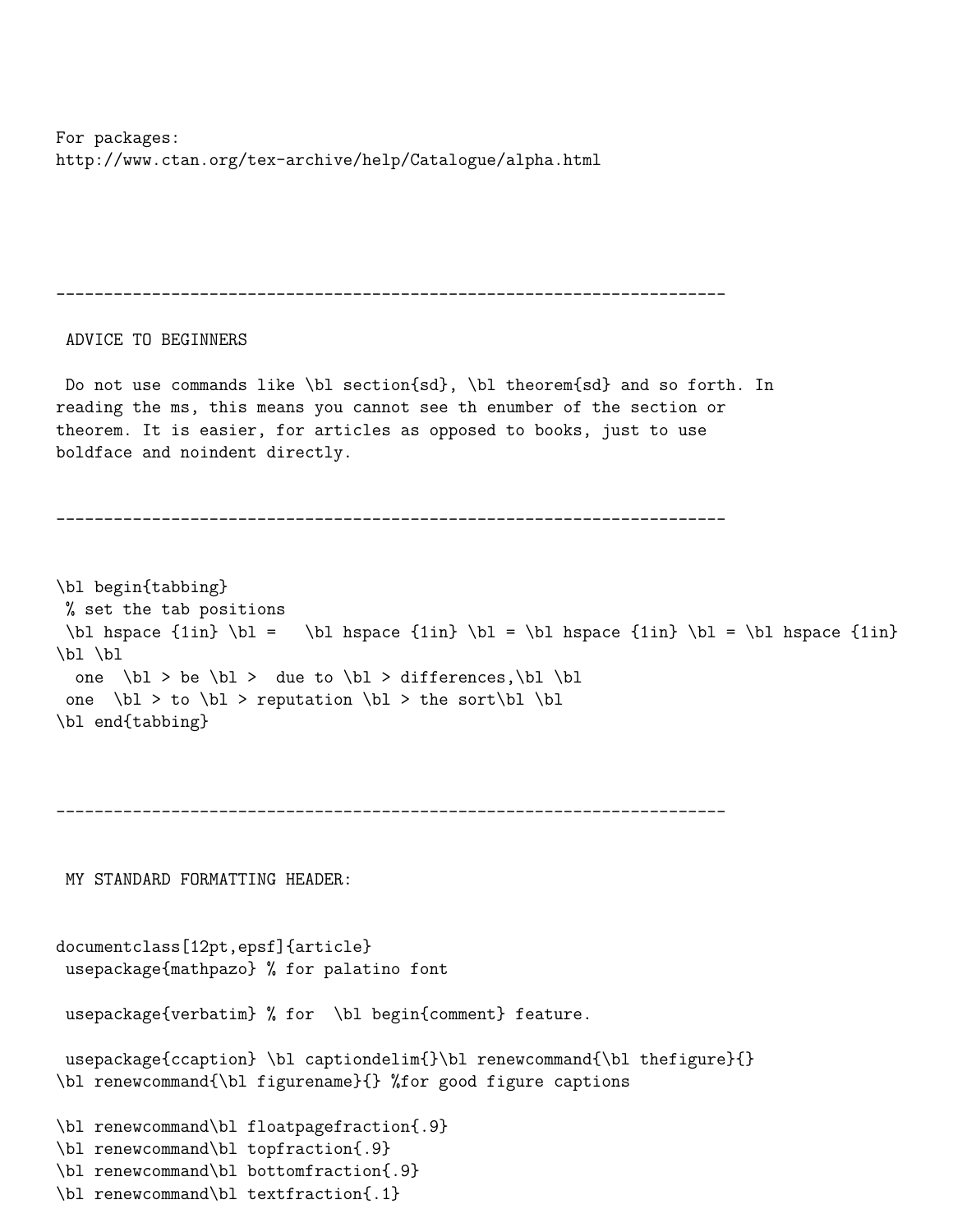```
\bl setcounter{totalnumber}{50}
\bl setcounter{topnumber}{50}
\bl setcounter{bottomnumber}{50}
usepackage{hyperref} \bl hypersetup{breaklinks=true, pagecolor=white,
colorlinks=
true, linkcolor=black, hyperfootnotes= false, urlcolor=blue }
\bl urlstyle{rm}
usepackage{graphicx} %for pictures
usepackage{amsmath}
usepackage{amssymb}
\bl reversemarginpar
  \bl topmargin -.3in
  \bl oddsidemargin -.1in
  \bl textheight 8.5in
  \bl textwidth 7in
  \bl baselineskip 16pt
     begin{document}
\bl titlepage
\bl begin{raggedright}
\bl parindent 24pt
 \bl parskip 10pt
adsfqdfadfasdfasdfdsaf
 \bl end{raggedright}
 end{document}
 ----------------------------------------------------------------------
```
http://www.usq.edu.au/users/leis/notes/latex/ has good latex diagram instructions.